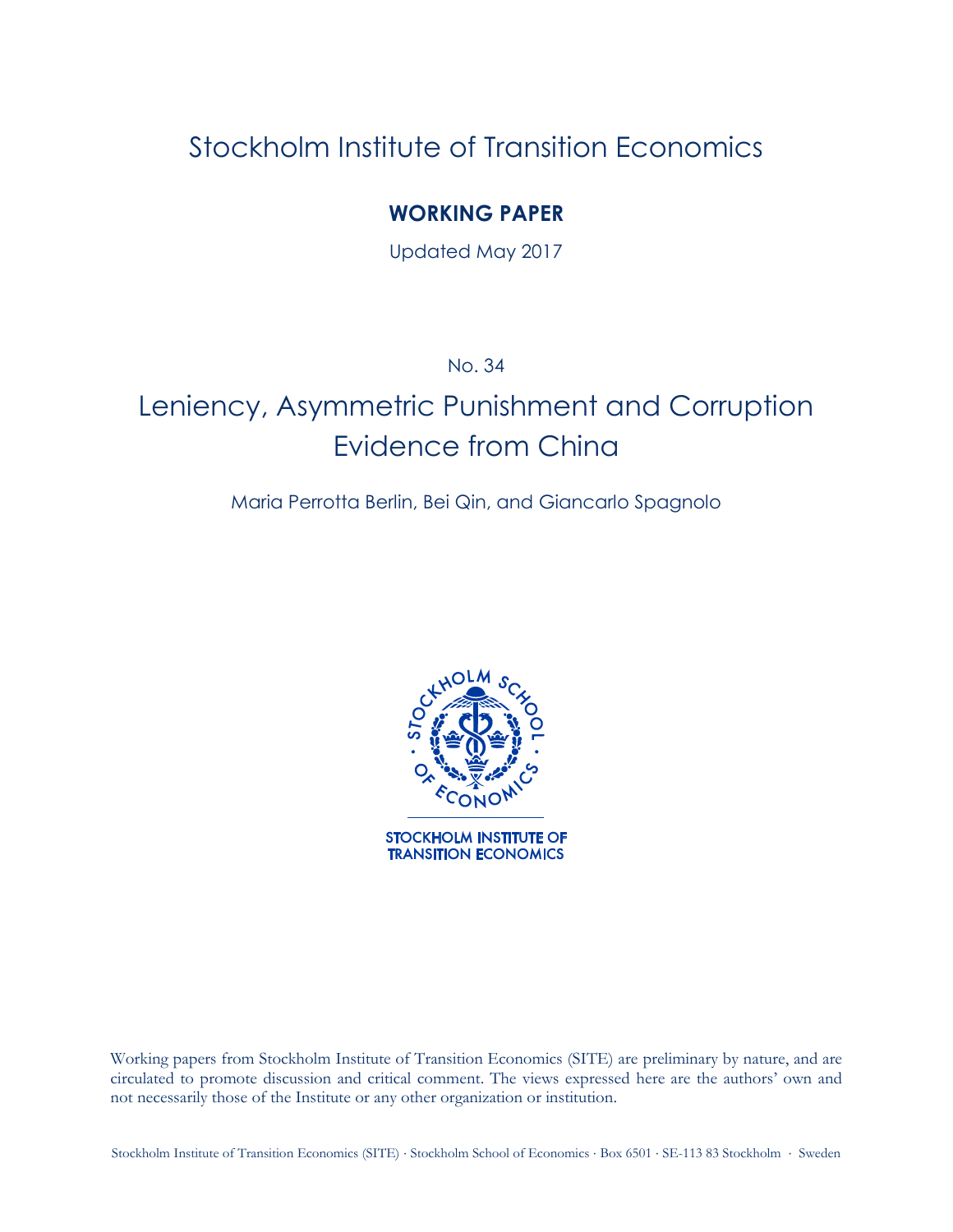## Leniency, Asymmetric Punishment and Corruption Evidence from China

Maria Perrotta Berlin<sup>∗</sup> Bei Qin† Giancarlo Spagnolo‡

May 25, 2017

#### Abstract

Leniency policies and asymmetric punishment are regarded as potentially powerful anticorruption tools, also in the light of their success in busting price-fixing cartels. It has been argued, however, that the introduction of these policies in China in 1997 has not helped fighting corruption. Following up on this view, the Central Committee of the Chinese Communist Party passed, in November 2015, a reform introducing heavier penalties, but also restrictions to leniency. Properly designing and correctly evaluating these policies is difficult. Corruption is only observed if detected, and an increase in convictions is consistent with both reduced deterrence or improved detection. We map the evolution of the Chinese anti-corruption legislation, collect data on corruption cases for the period 1986-2010, and apply a new method to identify deterrence effects from changes in detected cases developed for cartels by [Miller](#page-25-0) [\(2009\)](#page-25-0). We document a large and stable fall in corruption cases starting immediately after the 1997 reform, consistent with a negative effect of the reform on corruption detection, but under specific assumptions also with increased deterrence. To resolve this ambiguity, we collect and analyze a random sample of case files from corruption trials. Results point to a negative effect of the 1997 reform, linked to the increased leniency also for bribe-takers cooperating after being denounced. This likely enhanced their ability to retaliate against reporting bribe-givers – chilling detection through whistleblowing – as predicted by theories on how these programs should (not) be designed.

## 1 Introduction

Corruption remains an endemic problem in the developing world and has become a central political issue in emerging countries like India, Brazil and China. While clever empirical work has considerably advanced our understanding of how widespread and harmful corruption is,

<sup>∗</sup>SITE

<sup>†</sup>University of Hong Kong

<sup>‡</sup>SITE, University of Rome "Tor Vergata", Eief, CEPR. We own a debt of gratitude to Ronald Ren, Associate Senior Counsel at The Linde Group, for substantial feedback in the initial phases of this work. We thank Kaushik Basu, Tito Cordella, Andreas Madestam, Catarina Marvão, Nathan Miller and Jakob Svensson for valuable discussions. Erika Gyllström, Martin Rassl, Shangqiu Xu and Chen Shuangyani provided excellent research assistance. We also benefited from comments during presentations at the ASWEDE Workshop, the SITE Academic Conference, the FREE Network Retreat, the Swedish National Conference in Gothenburg, the EEA conference in Geneva and the conference "Corruption, Tax Evasion and Institutions" held in Riga. We acknowledge the Jan Wallanders and Tom Hedelius Research Foundations for supporting this work. All remaining errors are our own.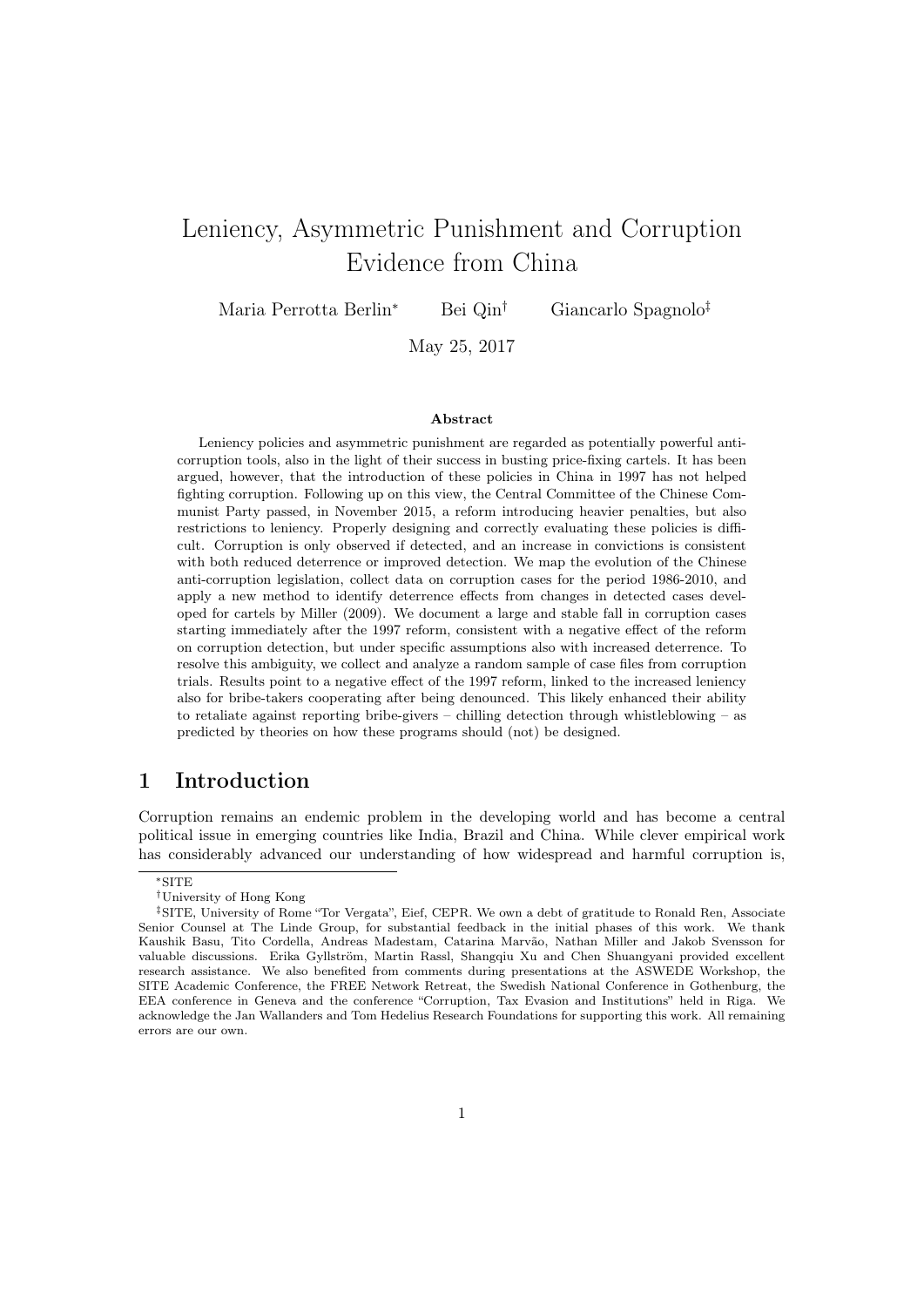somewhat less evidence is available on practical tools to fight it.<sup>[1](#page-2-0)</sup> This paper contributes evidence in this direction by focusing on a specific set of legal tools based on being lenient towards one corrupt party to induce it to betray and denounce the other one(s).

The possibility to use leniency to play one party against the other(s) in the fight against corruption has been at the center of a recent intense policy debate after the popular note, Why, for a Class of Bribes, the Act of Giving a Bribe Should Be Treated as Legal [\(Basu, 2011\)](#page-23-0). More precisely, the note proposed to make bribe-giving legal, while strengthening sanctions against bribe-takers — for one particular type of bribes: harassment bribes (also called extortionary or discharge-of-duty bribes), paid to obtain something one is entitled to. As for other forms of leniency, the idea is to create a conflict of interests between the partners in crime by tweaking their incentives. One party (in this case the bribe-giver, in antitrust the first one who applies) can now betray and report the illegal act in order to obtain the benefit of the lenient treatment, no sanctions and the restitution of the bribe.

In the debate sparked by this note, many different arguments have been put forward, both against it and in favor of it. Then, a blog post by a Chinese law scholar, [Li](#page-25-1) [\(2012\)](#page-25-1), attracted attention to the case of China, where asymmetric punishment (bribe-giver impunity for harassment bribes) has apparently been in place since 1997. She argued, probably reflecting the political debate in the country rather than factual evidence, that the system had not been successful.<sup>[2](#page-2-1)</sup> We felt this claim granted a deeper investigation into the details of the Chinese legal reform and the changes it introduced, and of course a careful inspection of the data to back it. Given the importance of China in the world economy and the rather limited amount of information available to the non-specialist observer, the reconstruction of the evolution of the anti-corruption legislation and an effort at data collection are contributions in themselves.

Further motivation for this study comes from more recent events. In April 2016, the Fraud Section of the US Department of Justice's (DoJ) Criminal Division introduced an enforcement pilot program to incentivize voluntary disclosure of Foreign Corrupt Practice Act (FCPA) violations, according to which a company that violates the act can obtain a lenient treatment if it self-reports the violation and fully cooperates all along the ensuing investigation.<sup>[3](#page-2-2)</sup> This initiative is likely stemming from the perceived success with the 1993 reform of the leniency policy in antitrust. Implicit exchanges of a lenient treatment against information or collaboration have been a normal feature of law enforcement in most countries and ages.[4](#page-2-3) However, the 1993 introduction of a structured leniency policy has been a real game changer. Through transparent, published rules, the Antitrust Division of the DoJ gave up prosecutorial discretion committing to automatically award immunity to the first cartel member that spontaneously reports information. The increase in the number of convicted cartels since then has been dramatic, and the policy has

<span id="page-2-0"></span><sup>&</sup>lt;sup>1</sup>See for example the excellent surveys by [Banerjee et al.](#page-23-1) [\(2012\)](#page-23-1), stating that "research has been lagging behind policy" (p.1) in terms of tools to fight corruption; by Olken and Pande (2012), who write "if we were asked by a politician seeking to make his or her country eligible for Millennium Challenge aid or the head of an anticorruption agency what guidance the economic literature could give them about how to tackle the problem, we realized that, beyond a few core economic principles, we had more questions to pose than concrete answers"; and by [Svensson](#page-25-2) [\(2005\)](#page-25-2).

<span id="page-2-1"></span><sup>&</sup>lt;sup>2</sup>In her view, this was because people interact with bureaucrats repeatedly, and reported bureaucrats are often sanctioned mildly, particularly if they cooperate with enforcement agencies. They, or their colleagues, are therefore in the position to retaliate against the whistleblower the next time he or she needs to interact with the administration. Related arguments were made informally by [Dreze](#page-24-0) [\(2011\)](#page-24-0) and confirmed by the theoretical analysis in [Buccirossi and Spagnolo](#page-23-2) [\(2006\)](#page-23-2) and [Dufwenberg and Spagnolo](#page-24-1) [\(2015\)](#page-24-1), where the dynamic effects of the repeated interaction between enterpreneurs and bureaucrats and the possibility of retaliation are both taken into account.

<span id="page-2-3"></span><span id="page-2-2"></span><sup>3</sup>https : //www.justice.gov/archives/opa/blog/criminal−division−launches−new−fcpa−pilot−program.

<sup>4</sup>All forms of organized crime, including collusion and corruption, require cooperation between multiple parties that cannot be enforced by contracts. This implies that there is always a partner that can betray the other, and a witness whose information can be retrieved with suitably structured incentives [\(Spagnolo, 2004\)](#page-25-3).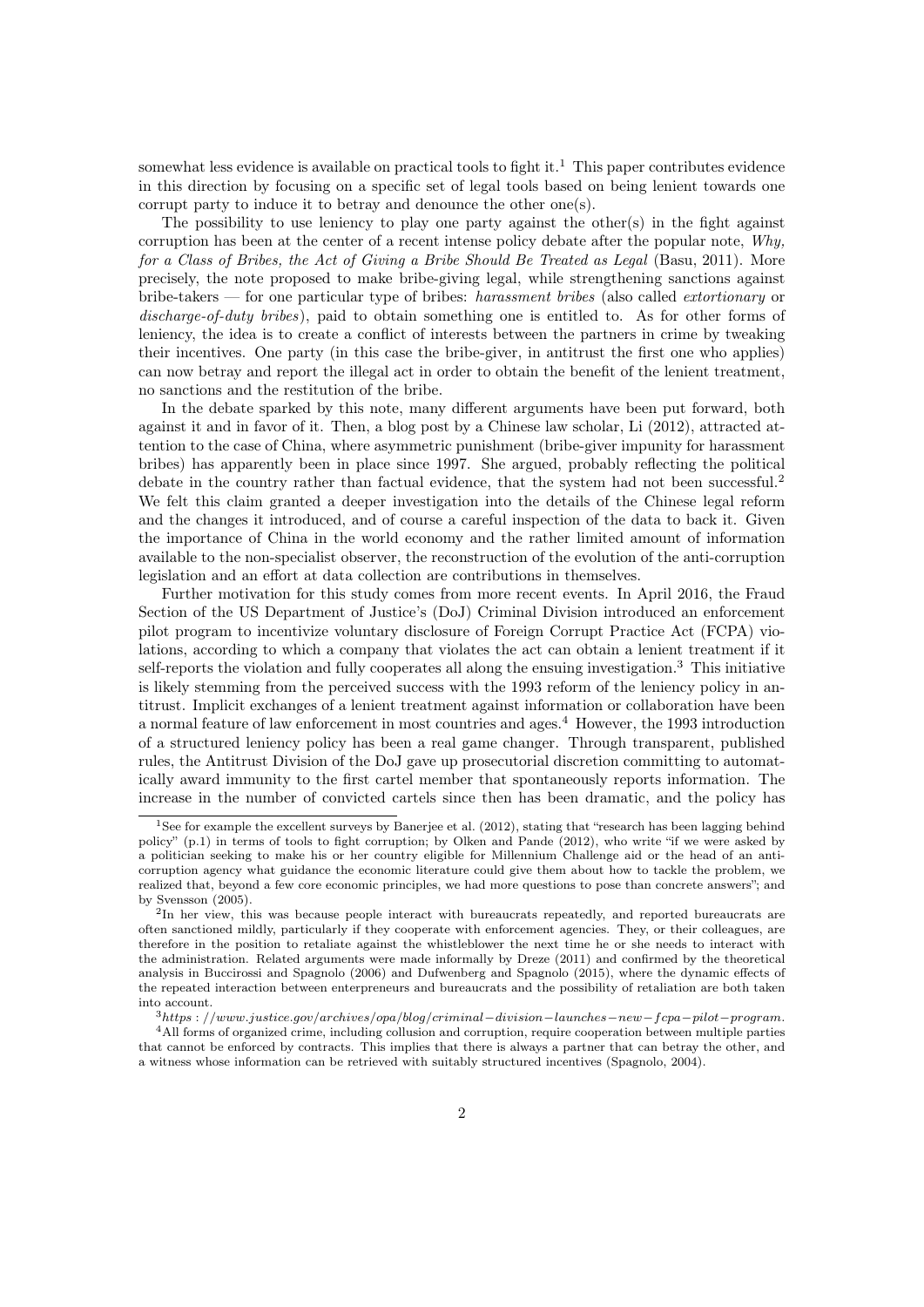been imitated and has become the main instrument to fight cartels worldwide.<sup>[5](#page-3-0)</sup>

Indeed, the pilot program with the FCPA started in 2016 shares many features with the Antitrust leniency policy,<sup>[6](#page-3-1)</sup> and the US initiative is not entirely new, either: leniency programs for corruption were introduced in 2014 in Mexico and Brazil. The opposite direction has instead been taken in China. Since coming to office President Xi Jinping has famously vowed to crack down on both "tigers" and "flies" — powerful leaders and lowly bureaucrats — who engage in corrupt activities. For the past few years, Mr. Xi has carried out a sweeping, highly publicized anti-corruption campaign. Even a brand new website (www.ccdi.gov.cn) was launched recently with a handy online feature for reporting corruption, anonymously or not. Most importantly, a new reform to the Criminal Law, known as Amendment IX, was proposed in October 2014, then voted in August 2015 and is in force since November 1st, 2015. Among other measures, heavier penalties are envisaged, but also restrictions of leniency for those offering bribes. With all these initiatives, there is no empirical evidence as of yet regarding the effects that a similar policy might have in the context of corruption. The 1997 Chinese legal reform offers the opportunity of providing precisely that evidence.

Our analysis of this reform reveals that — besides strengthening the asymmetry in punishment for harassment bribes — it also increased the possibility to obtain leniency against collaboration for all types of corruption, and in particular for bribe-takers. On one hand, this is for us a confounding factor that makes it harder to evaluate the effects of asymmetric punishment for harassment bribes. On the other, this change allows us to learn something about the likely effects of leniency policies against more distortive forms of corruption, rather than confining the analysis to the (for many, marginal) case of harassment bribes. In this study, therefore, we hope to shed light onto whether Li and the Chinese government were right being so dissatisfied with the anti-corruption legislation of 1997, but we also hope to inform the current attempts to improve anti-corruption enforcement in China, the US and South America.

In the next Section we review the literature most closely related to our study, a sizeable part of which stresses the crucial role played by the details of the design of leniency policies as determinants of their success or failure. In Section [3,](#page-6-0) we offer a summary of the evolution of the Chinese anti-corruption legislation in the last four decades, focused on what changed in 1997 in terms of asymmetric treatment of harrassment bribes and of the possibility to obtain leniency by collaborating with prosecutors. In the rest of the paper, we bring the reform to the data. We first create a dataset, described in Section [4,](#page-9-0) including data from several sources capturing both actual corruption cases tried in courts and corruption perceptions in the years before and after the policy change. In Section [5](#page-11-0) we explain and implement our empirical strategy for evaluating the effects of the 1997 policy change, based on a two-part test developed by [Miller](#page-25-0) [\(2009\)](#page-25-0) for cartels. The test allows to draw inference on the effects of a reform on deterrence (i.e. changes in the overall incidence of a crime) by looking at changes in the number of convictions. According to Miller's test, empirical evidence is consistent with a successful increase of cartel deterrence if, after the policy change, we observe a spike in the number of detected cartels, linked to the improved detection rate, followed by a persistent fall in that number below the pre-policy level, linked to the downward adjustment in the cartel formation rate (deterrence).

Applying an analogous reasoning to corruption, we find a strong effect of the second type, a significant and persistent fall in convictions after 1997, but no sign of a spike. The failure of the first part of the test leaves the interpretation of what happened ambiguous. Absent the

<span id="page-3-1"></span><span id="page-3-0"></span><sup>5</sup>See e.g. [Spagnolo](#page-25-4) [\(2008\)](#page-25-4); [Miller](#page-25-0) [\(2009\)](#page-25-0); [Marvão and Spagnolo](#page-25-5) [\(2016\)](#page-25-5).

<sup>6</sup>Under the Fraud Section's Pilot Program Guidance, additional discounts on fines, exemption from having appointed an outside compliance monitor, and even immunity may be granted, but only to business organizations that voluntary self-disclose criminal conduct prior to any imminent threat of disclosure or investigation, fully cooperate, and remediate flaws in their compliance program, as well as disgorge all profits resulting from the violation.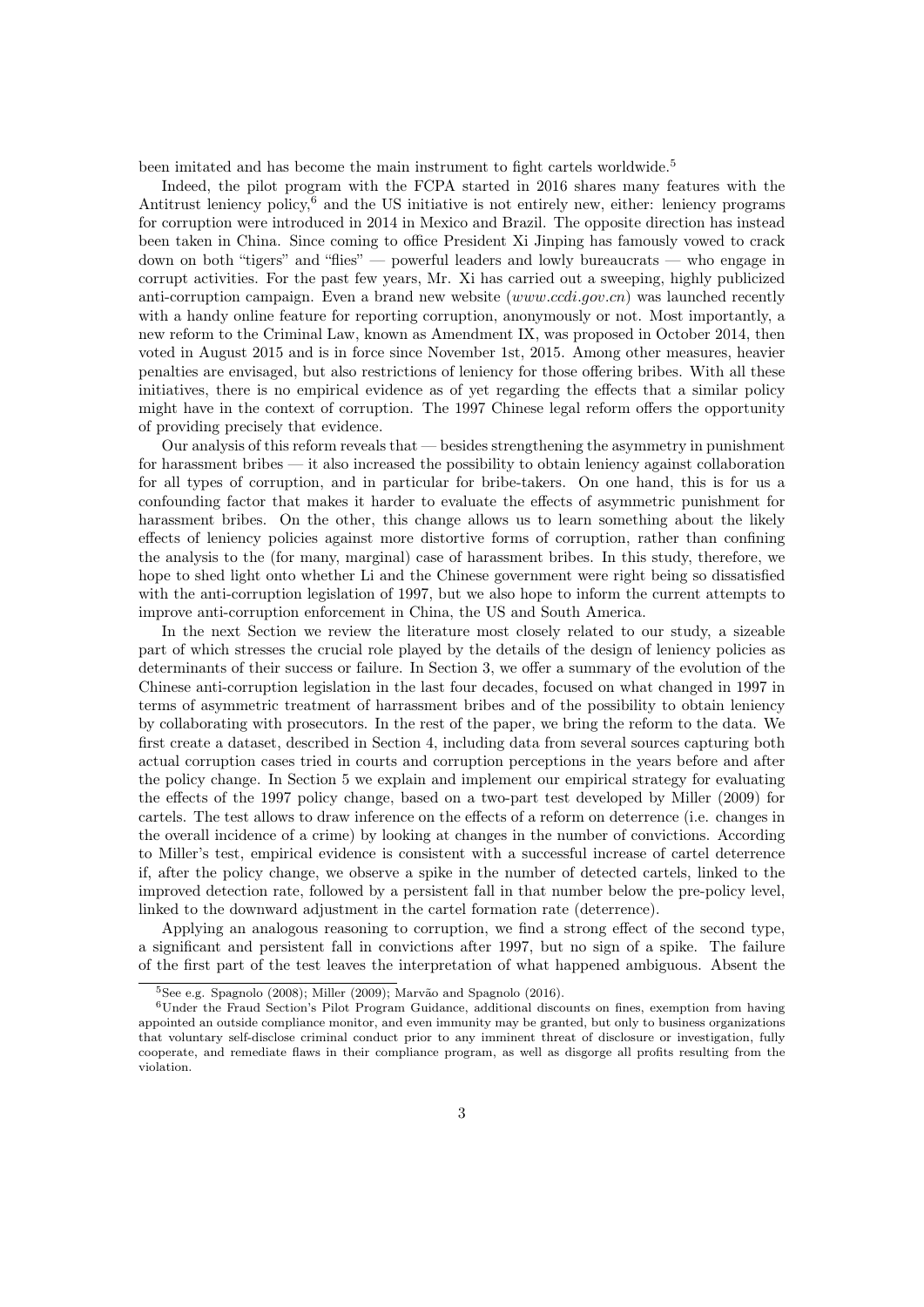spike, the measured fall in the number of prosecuted cases is consistent with a decrease in the effectiveness of enforcement (lower rate of corruption detection), linked for example to excessive ex-post leniency in the system. Under specific assumptions, however, this pattern might still be consistent with an increase in deterrence (lower overall population of corrupt crimes): the missing spike could be due to a much shorter duration and faster adjustement of bribe exchanges relative to cartels. We therefore go beyond aggregate data and look in more depth at a sample of cases in Section [6,](#page-15-0) to better understand which aspects of the legislation mattered and through which channels. Data for this case-file analysis, for which we registered a pre-plan in [Berlin and](#page-23-3) [Spagnolo](#page-23-3) [\(2015\)](#page-23-3), was obtained by reading documents from the individual cases and was finally ready in December 2016. The analysis shows, among other things, that corrupt relations were not that short lived, and that there is an increase in latency in the convictions after 1997, all of which weakens the case not to expect a spike if the policy was successful. It also shows that the level of administered sanctions decreased and the likelihood of awarding leniency (to bribe-takers only) increased after 1997.

This additional evidence appears consistent with a negative interpretation of the drop in the number of convictions we measure in aggregate data. Our preferred interpretation is therefore in line with that of [Li](#page-25-1) [\(2012\)](#page-25-1), i.e. that the 1997 reform increased leniency for bribe-takers, hence their ability to stay put at their place and retaliate against whistleblowers, with a connected decrease in detection and deterrence of all kind of corruption, including harassment bribes. It is noteworthy that both the Basu proposal and the main academic papers advocating leniency (see next section) instead require that leniency should be awarded to one party only, while sanctions should be increased for the others, the opposite of what seems to have happened with the 1997 reform in China. In the light of this, the 2015 reform in China does well to increase the sanctions to bribe-takers, but is wrong again to indiscriminately reduce leniency: the success of these law enforcement policies depends on how much asymmetry and conflict of interests they create between wrongdoers, to make criminal cooperation harder to sustain. The success of the US pilot will therefore also depend on what happens to bribe-takers' sanctions when leniency is introduced.

## <span id="page-4-2"></span>2 Literature review

Corruption in China has been the subject of several recent studies, but the focus has mainly been on its simbiotic relation with political connections.[7](#page-4-0) The anti-corruption legislation in general, and this reform in particular, have not been studied as of yet.

Regarding asymmetric sanctions and leniency, there is a rich theoretical literature sparked by the introduction of leniency programs in antitrust, showing that that these tools can be extremely powerful in deterring collaborative crimes like cartels and corruption.<sup>[8](#page-4-1)</sup> This literature also showed, however, that these programs, if inaccurately designed or implemented, can easily be manipulated or misused, becoming highly counterproductive, so that success depends on the specific details of their design and implementaton.

Although some papers in this literature discuss applications to corruption, specific theoretical analysis of leniency and corruption starts with [Buccirossi and Spagnolo](#page-23-2) [\(2006\)](#page-23-2). This paper shows that while "high powered" leniency policies (e.g. with rewards for the reporting party) can deter corrupt relationships enforced by repeated interaction, the asymmetry in punishment created

<span id="page-4-0"></span> ${}^{7}$ For example, [Fisman and Wang](#page-24-2) [\(2015a\)](#page-24-2) investigate the underpricing of state asset sales and the subsequent performance of publicly traded firms experiencing such sales in China. [Fisman and Wang](#page-24-3) [\(2015b\)](#page-24-3) provide evidence that political connections help firms to circuvent costly regulation.

<span id="page-4-1"></span> ${}^{8}$  For example, [Motta and Polo](#page-25-6) [\(2003\)](#page-25-6); [Spagnolo](#page-25-3) [\(2004,](#page-25-3) [2008\)](#page-25-4); [Aubert et al.](#page-23-4) [\(2006\)](#page-23-4); [Harrington](#page-24-4) [\(2008,](#page-24-4) [2013\)](#page-24-5); [Chen and Rey](#page-23-5) [\(2013\)](#page-23-5) among others.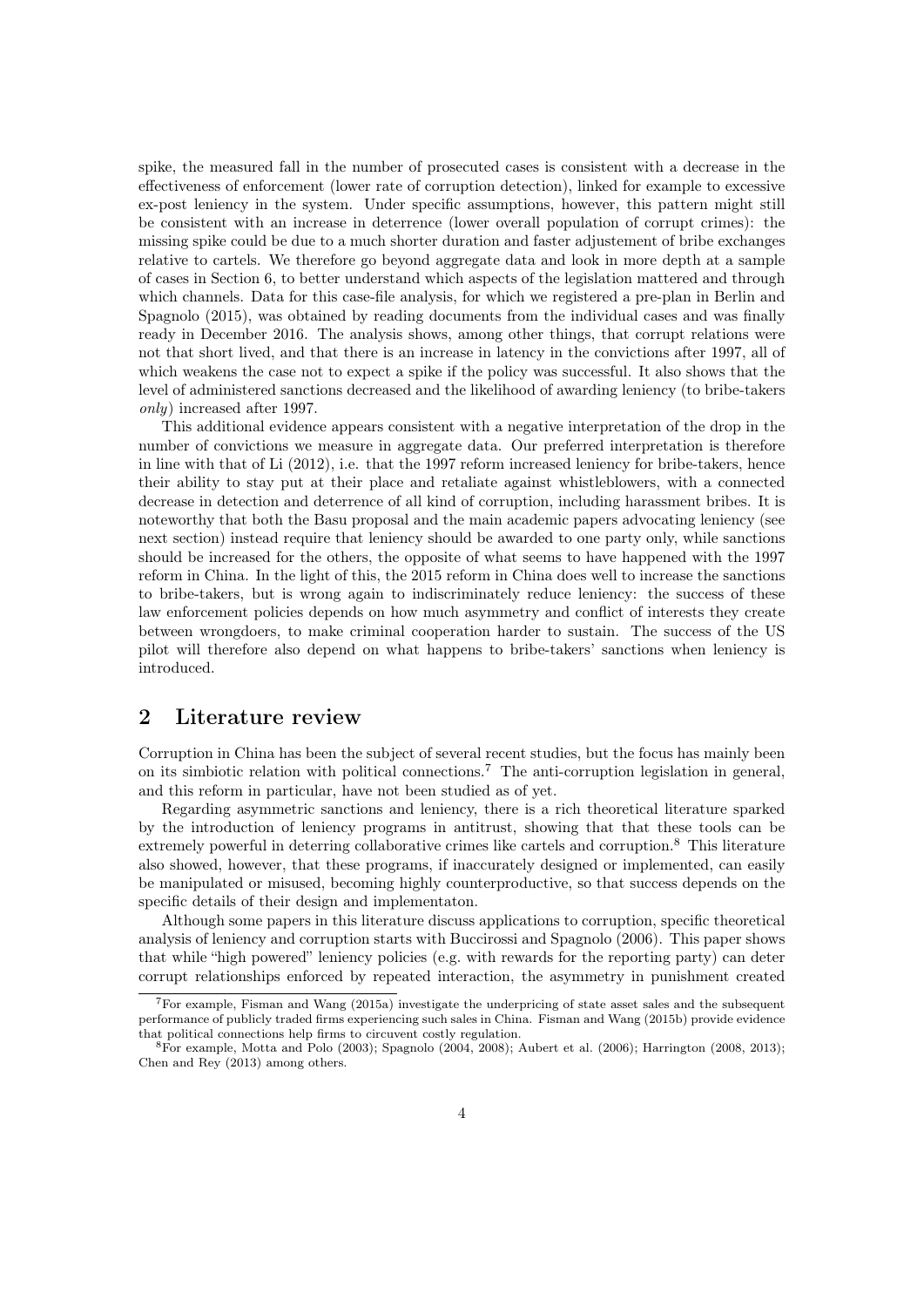by "low powered" leniency policies (only offering immunity) could be exploited by wrongdoers to solve the hold-up problem of corrupt exchanges that are not simultaneous, making even occasional corrupt deals viable.[9](#page-5-0) This analysis applies to any form of corruption where there is a risk of hold-up in the corrupt exchange. The 2011 note by Basu, instead, circumscribes the proposal to bribes paid to obtain a service one is legally entitled to, often named extortion, and focuses on situations where the exchange is simultaneous, so that no risk of hold-up is present. The proposal is analyzed in a formal model that maintains Basu's focus and assumptions in [Dufwenberg and Spagnolo](#page-24-1) [\(2015\)](#page-24-1). Here it is shown that, consistent with the argument in [Li](#page-25-1) [\(2012\)](#page-25-1), taking into account the possibility of retaliation and dynamic effects linked to repeated interaction are crucial to understand situations where these instruments can be effective.[10](#page-5-1)

The empirical literature on leniency in antitrust has taught us how difficult it is to evaluate the success of policies against crimes like corruption and collusion, where only changes in discovered and convicted cases are typically observed, and not in their overall number [\(Spagnolo, 2008\)](#page-25-4). Indirect methods have therefore been developed to estimate the deterrence effects of these policies [\(Miller, 2009;](#page-25-0) [Harrington and Chang, 2009\)](#page-24-6). By and large, the evidence in antitrust supports the theoretical conclusion that leniency tends to be effective in deterring cartels when accompanied by sufficiently robust sanctions, as in the US [\(Miller, 2009\)](#page-25-0), but not when sanctions are lower, as in the EU [\(Brenner, 2009\)](#page-23-6). Our paper is particularly related to [Miller](#page-25-0) [\(2009\)](#page-25-0), as discussed in depth in Section [5,](#page-11-0) because we borrow the statistical test it develops for long-term price-fixing cartels and adapt it to the case of corrupt exchanges.

Laboratory experiments are particularly valuable to study the effects of law enforcement policies on these types of crimes, as they allow to observe the overall population of infringements, and have confirmed both the potential and the subtlety of these instruments.<sup>[11](#page-5-2)</sup> [Engel et al.](#page-24-7) [\(2016\)](#page-24-7) study a setting where the corrupt exchange is not simultaneous, and find evidence consistent with the mechanism in [Buccirossi and Spagnolo](#page-23-2) [\(2006\)](#page-23-2), described above. [Bigoni et al.](#page-23-7) [\(2012\)](#page-23-7) reveals, among other things, that deterrence is strong only when these schemes allow for a reward to the party blowing the whistle, as suggested in [Spagnolo](#page-25-3) [\(2004\)](#page-25-3), a result partly confirmed by the more recent experiment by [Abbink and Wu](#page-23-8) [\(2017\)](#page-23-8). When rewards are not allowed, and the corrupt exchange is simultaneous (no hold-up is possible), [Abbink et al.](#page-23-9) [\(2014\)](#page-23-9) find that the effectiveness of the asymmetric punishment suggested by Basu depends on the environment, and in particular on the (im-)possibility of retaliation by the bribe-taker, much in line with the results of the present paper.

Finally this study relates to the broad literature on participatory policies and the use of thirdparty information as a monitoring tool, in the context of corruption [\(Reinikka and Svensson,](#page-25-7) [2005\)](#page-25-7) and tax evasion [\(Kopczuk and Slemrod, 2006;](#page-24-8) [Pomeranz, 2015;](#page-25-8) [Kleven et al., 2016\)](#page-24-9). In both cases, this type of tools, by facilitating the acquisition of information at low cost to the enforcement agency, reduces the number of agents that the principal needs to directly supervise, which is particularly beneficial for resource-constrained developing country governments. The empirical evidence in these literatures is still limited, although growing, and this paper offers a contribution in this respect.

<span id="page-5-0"></span><sup>9</sup>See also [Lambsdorff and Nell](#page-24-10) [\(2007\)](#page-24-10), where the static version of the corruption game studied in [Buccirossi](#page-23-2) [and Spagnolo](#page-23-2) [\(2006\)](#page-23-2) is extended to analyse the possibility that different fines are imposed for the acts of paying a bribe, receiving a bribe, giving an illegal advantage (in exchange for the bribe), and receiving the illegal advantage.

<span id="page-5-1"></span> $10$ More analysis of the Basu proposal are being advanced, focusing on different aspects than the risk of retaliation and dynamic effects from repeated interaction. For example, [Oak](#page-25-9) [\(2015\)](#page-25-9) considers the possibility that deterring harassment bribes could lead bureaucrats to increase the amount of distortive corruption, while [Basu et al.](#page-23-10) [\(2016\)](#page-23-10) focus on the bargaining game between bribe-giver and bribe-taker and the risk that implementing the Basu's proposal could increase the size of the bribes if it fails to deter their occurrence.

<span id="page-5-2"></span><sup>&</sup>lt;sup>11</sup>See for example [Apesteguia et al.](#page-23-11) [\(2007\)](#page-23-11); [Hinloopen and Soetevent](#page-24-11) [\(2008\)](#page-24-11); [Bigoni et al.](#page-23-7) [\(2012,](#page-23-7) [2015\)](#page-23-12); [Engel](#page-24-7) [et al.](#page-24-7) [\(2016\)](#page-24-7); [Abbink et al.](#page-23-9) [\(2014\)](#page-23-9); [Abbink and Wu](#page-23-8) [\(2017\)](#page-23-8).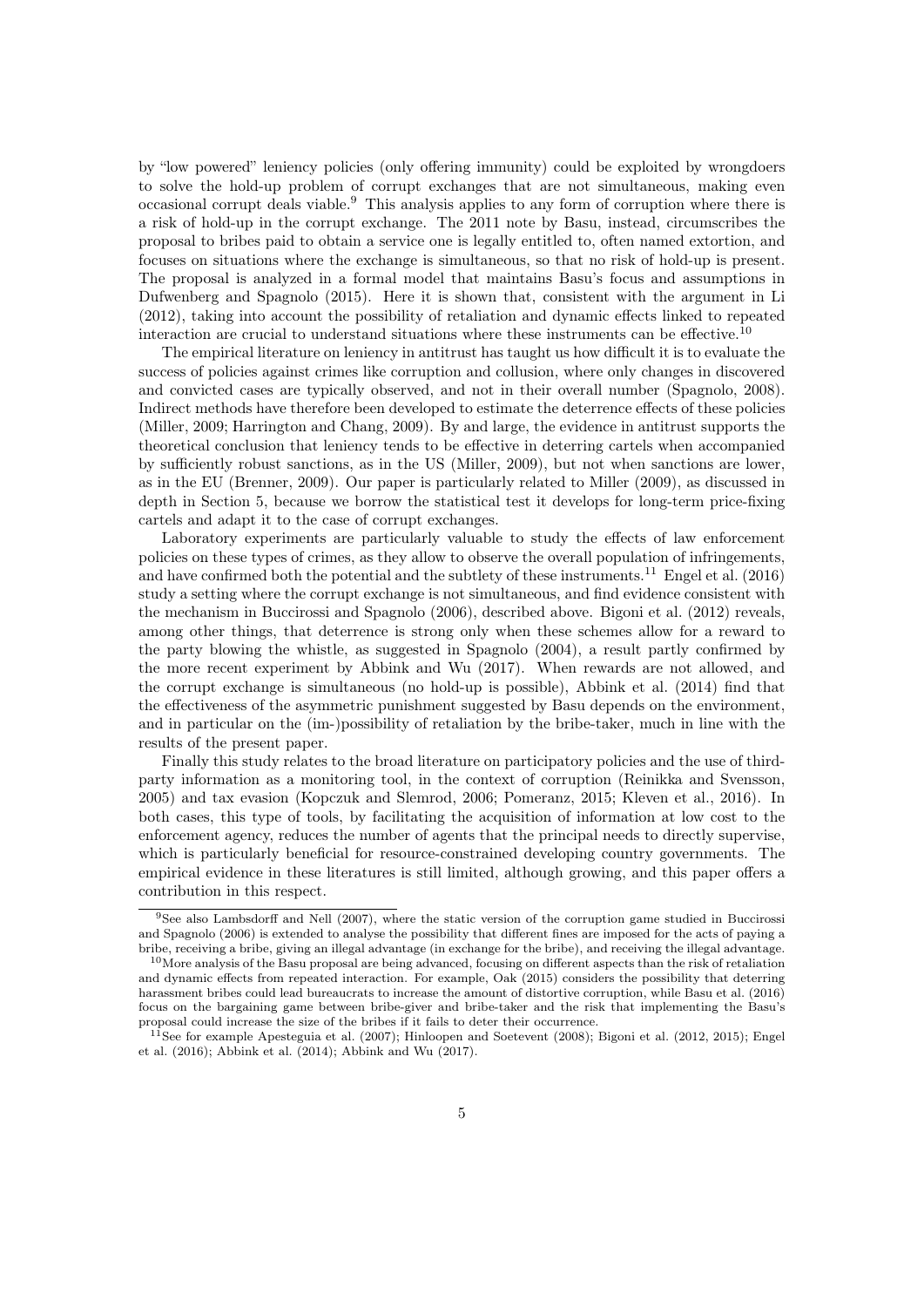### <span id="page-6-0"></span>3 Anti-bribery legislation in China and the 1997 reform

The major statutes in Chinese anti-bribery legislation are the Criminal Law of the People's Republic of China (CL)[12](#page-6-1) and the Anti-Unfair Competition Law of the People's Republic of  $China (AUCL)<sup>13</sup>$  $China (AUCL)<sup>13</sup>$  $China (AUCL)<sup>13</sup>$ . In this paper we focus on corruption offences investigated and prosecuted under the CL, which covers all public official corruption. The AUCL was introduced in 1993 to address bribery by private sector managers as part of a set of practices that distort competition. Art. 22 of the AUCL states explicitly that those guilty of bribery should be investigated and punished in accordance with the CL whenever applicable.

The CL was adopted during the Second Session of the Fifth National People's Congress on July 1st, 1979 and revised during the Fifth Session of the Eighth National People's Congress on October 1st, 1997. This revision is a major reform and is the focus of this study. In the 1979 text, both the crimes of paying and accepting bribes are defined in one single article (Art. 185). Both crimes must involve state personnel to satisfy the definition. The punishment is slightly lower for active bribery: offering bribes could be punished by up to three years imprisonement, while accepting bribes was punishable by up to five years, or more than five in presence of serious losses for the public. Active bribery in the context of elections was also punished to the same extent (Art. 142).

The revised text of the CL promulgated in 1997 is much richer in details than the previous version. The crimes of accepting and paying bribes involving state functionaries, state organs or non-state functionaries are defined and regulated in Chapter VIII. The use of bribery in other contexts is also mentioned in Chapters III, IV and VI regarding the private sector ("Crimes of Disrupting the Order of Administration of Companies and Enterprises"), the electoral context ("Crimes of Infringing upon Citizens' Rights and Democratic Rights") and the judicial context ("Crimes of Impairing Judicial Administration") respectively.

Between those two versions, the definitions of active and passive bribery and the associated punishments were extensively changed in 1988 by the Standard Committee of the National People's Congress (the only institution that has the right to revise laws in China), in an official document called Supplementary Provisions of the Standing Committee of the National People's Congress Concerning the Punishment of the Crimes of Embezzlement and Bribery.<sup>[14](#page-6-3)</sup> Such a document has legal effect, but lower status than the CL. In this text, more levels of punishment are specified in a schedule, dependent on the size of bribe expressed in precise monetary terms for the bribe-taker, while according to generic "seriousness of the circumstances" for the bribe-giver, see Tables [8](#page-35-0) and [9](#page-36-0) in Appendix [C.](#page-35-1) Moreover, two important details are added to the discipline. The first one is the introduction of asymmetric punishment. The crime of giving a bribe is now associated with the intent "to secure improper benefits". This means that a briber either: (1) seeks benefits that are in violation of law, regulations, rules, or state policies; or (2) seeks benefits that are themselves legitimate, but are to be obtained by means of violating laws, regulations, rules, state policies, or industrial norms.[15](#page-6-4) In practice, different judicial authorities

<span id="page-6-2"></span><span id="page-6-1"></span><sup>12</sup>English translation in [Cohen et al.](#page-24-12) [\(1982\)](#page-24-12) and [CL](#page-24-13) [\(1997\)](#page-24-13).

<sup>13</sup>Available in translation in [AUCL](#page-23-13) [\(1993\)](#page-23-13). Additional sources include: the Interim Provisions on Banning Commercial Bribery, issued by the State Administration for Industry and Commerce of the People's Republic of China on November 15th, 1996; the Interim Measures of Hubei Province on Prevention and Administration of Commercial Bribery in Engineering Construction Fields, issued by People's Government of Hubei Province on July 11th, 2007; the Supplementary Provisions of the Standing Committee of the National People's Congress Concerning the Punishment of the Crimes of Embezzlement and Bribery, issued by the Standing Committee of the National People's Congress on January 21th, 1988 and abolished pursuant to the Criminal Law of the People's Republic of China promulgated by the National People's Congress on March 14, 1997.

<span id="page-6-3"></span> $14$ Available in Chinese, in [SCNPC](#page-25-11) [\(1988a\)](#page-25-10) and SCNPC [\(1988b\)](#page-25-11). Bilingual version available upon request to the authors.

<span id="page-6-4"></span> $15$ The precise definition of improper benefits was clarified in the document Note of the Supreme People's Court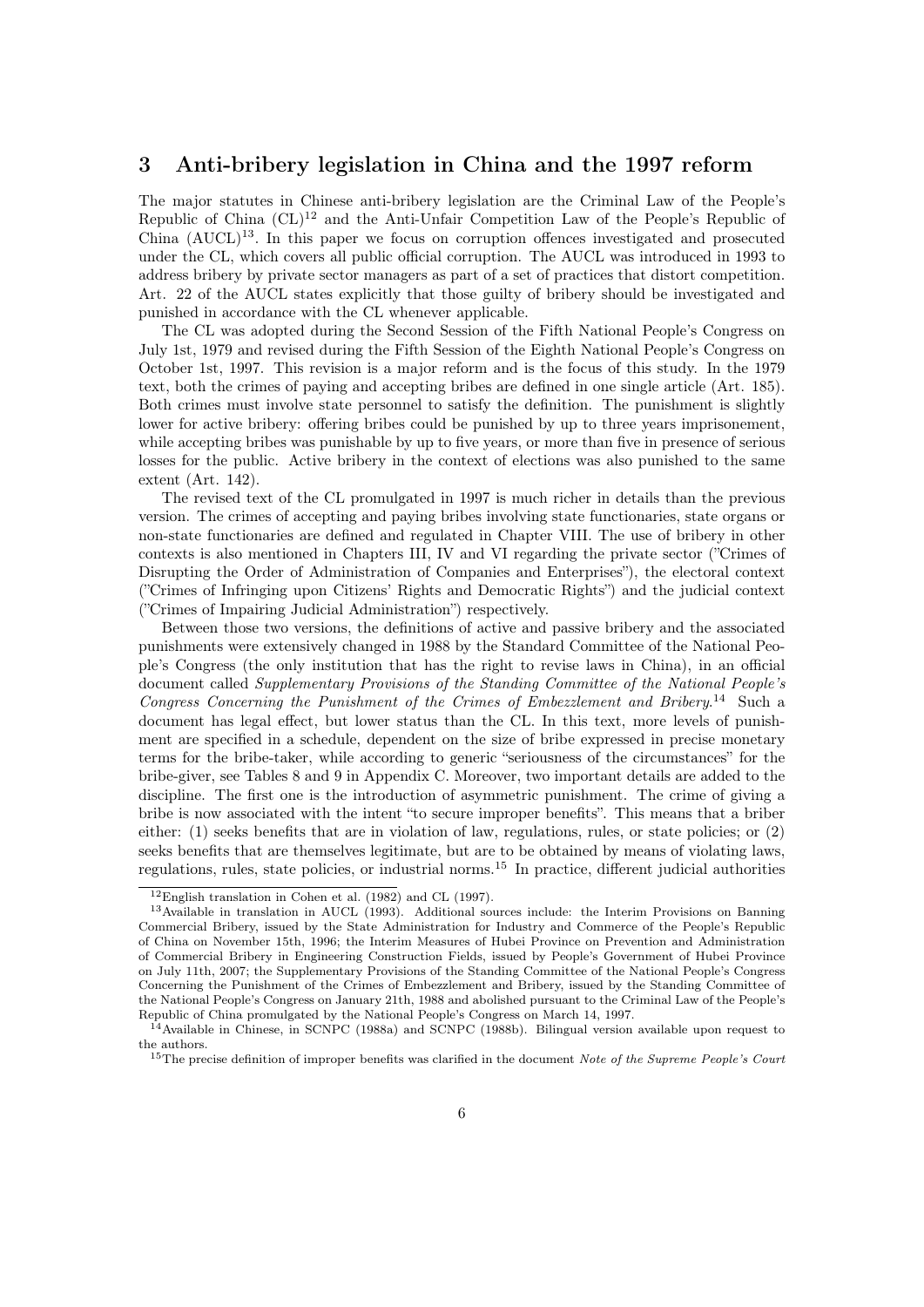have different interpretations of the definition of improper benefit and its importance, and it has never been treated as an absolute prerequisite for a prosecution or conviction on count of bribery [\(Gintel, 2013;](#page-24-14) [Tanzhihua, 2011\)](#page-25-12). However, adopting a strict literal interpretation, this provision implies a differentiation in the treatment of extortionary bribes (or harassment bribes), those that do not procure improper benefit but are exchanged for something the giver had right to.<sup>[16](#page-7-0)</sup> Under the new legislation, this bribe-giver is not considered guilty. This likens the asymmetric punishment for harrassment bribes proposed in [Basu](#page-23-0) [\(2011\)](#page-23-0) and discussed in the introduction, but importantly stripped of the second part, the doubling of sanctions for the bribe-taker.

The second important difference introduced in 1988 is the possibility of leniency (mitigated punishment or exemption from punishment) for those who confess voluntarily. Previously there existed only a generic provision for leniency within the legal system, not specific to the crimes of corruption and bribery. It is noteworthy that there are asymmetries in the eligibility to leniency: bribe-takers are only eligible if the size of the bribe is below a given threshold, while there is no such limitation for the bribe-giver; moreover, only for the briber, and not for the bribe-taker, the law prescribes explicitly that confession must be offered before being investigated (see Table [1\)](#page-8-0). This means that a bribe-taker may obtain a lenient treatment, and thereby potentially remain at his place, by collaborating with prosecutors after having been reported by a bribe-giver.

The 1997 revision of the CL retains most of the formulations of this 1988 text, although the schedule of punishments is revised in a way that makes punishment less severe: for the bribe-takers, bribe-size thresholds are increased, and for the bribe-givers sanctions are capped (e.g. "not less than 5 years but not more than 10", see Table [8](#page-35-0) and [9](#page-36-0) respectively in Appendix [C\)](#page-35-1). Notice therefore that asymmetric punishment, whether practically relevant or not, was introduced already in 1988 and not in 1997. However, the CL has stronger status than the 1988 Supplementary Provisions, which constitutes a reinforcement of this provision.

To sum up, in the 1997 reform two new elements were given strongest legal status: the possibility of leniency and the asymmetric punishment for the case of extortionary bribery. To what extent they have been used in practice remains to be investigated. Concurrently, penalties are by and large reduced in 1997, in particular for bribe-takers. The reform was not therefore in line with the recommendation in recent research to increase sanctions for the other wrongdoers when introducing leniency for one of them.<sup>[17](#page-7-1)</sup> It suggests more of a move towards a generally more lenient approach to corruption. Also, this small decrease in penalties can be seen as a confounding factor, that might have reduced the positive deterrence effects of leniency policies and asymmetric sanctions.

On 23 October 2014, the Central Committee of the Chinese Communist Party passed a Decision Concerning Several Major Issues in Comprehensively Advancing Governance According to Law which stressed a commitment to "accelerate State legislation against corruption, perfect systems to punish and prevent corruption, create effective mechanisms so no-one dares to be corrupt, can be corrupt and wants to be corrupt, persist in containing and preventing the phenomenon of corruption. Perfect criminal law systems to punish venality and bribes, broaden the scope of criminal bribery from assets to assets and other property-type interests." [18](#page-7-2) A draft amendment

and the Supreme People's Procuratorate on Issuing the Opinions on Issues Concerning the Application of Law in the Handling of Criminal Cases of Commercial Briberies, promulgated by the Supreme People's Court and the Supreme People's Procuratorate, 2008. We accessed it as reported in [Gintel](#page-24-14) [\(2013\)](#page-24-14).

<span id="page-7-0"></span><sup>&</sup>lt;sup>16</sup>The distinction applies to the two situations in which the public official takes the bribe to perform what is her duty (for example, produce a licence the bribe-giver is qualified for) or rather to perform an act in violation of her duty (for example, award a public contract to the bribe-giver); from the point of view of the bribe-giver, in the two situations he would pay for something that is in his right to obtain, or rather something that he has not right to. The first type of bribe is also referred to as extortion.

<span id="page-7-1"></span><sup>&</sup>lt;sup>17</sup>See for example [Spagnolo](#page-25-3)  $(2004, 2008)$  $(2004, 2008)$ ; [Basu](#page-23-0)  $(2011)$  and [Bigoni et al.](#page-23-12)  $(2015)$ .

<span id="page-7-2"></span><sup>18</sup>Source in Chinese and English translation at [CCPCC](#page-23-14) [\(2014\)](#page-23-14).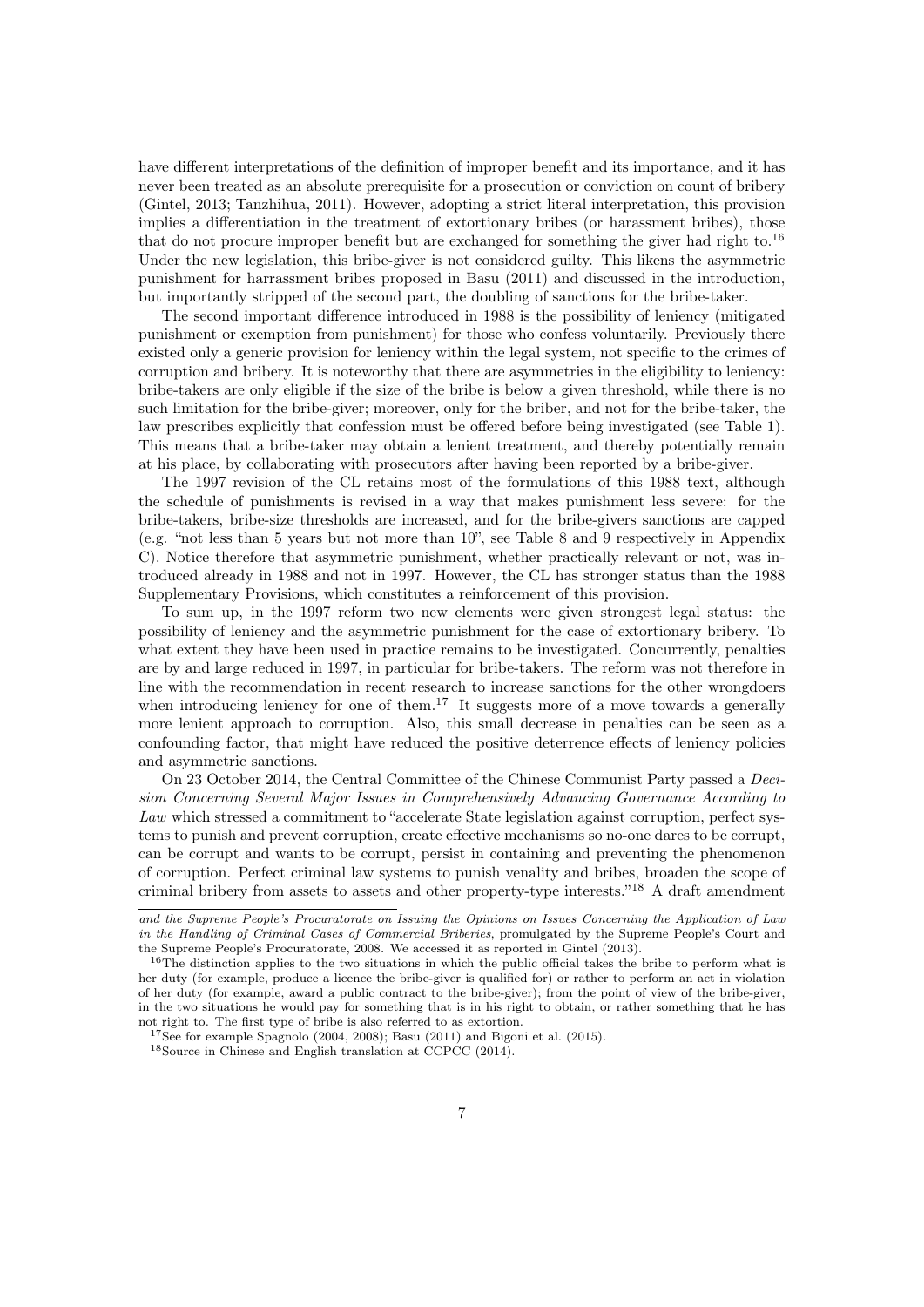<span id="page-8-0"></span>

|      | Bribe-giver                    |                     | Bribe-taker                            |                     |  |
|------|--------------------------------|---------------------|----------------------------------------|---------------------|--|
|      | from<br>Exemption              | Mitigated punish-   | Exemption<br>from                      | Mitigated punish-   |  |
|      | punishment                     | ment                | punishment (only                       | ment                |  |
|      |                                |                     | administrative                         |                     |  |
|      |                                |                     | sanctions)                             |                     |  |
| 1988 |                                |                     | $b \leq 5,000$ plus voluntary confes-  |                     |  |
|      | Confess prior to investigation |                     | sion, repentance and restitution       |                     |  |
|      |                                |                     |                                        |                     |  |
| 1997 | Confess prior to investigation |                     | $b \leq 10,000$ plus voluntary confes- |                     |  |
|      |                                |                     | sion, repentance and restitution       |                     |  |
| 2014 | Confess<br>prior               |                     |                                        |                     |  |
|      |                                | Confess prior<br>to | Voluntary confes-                      | Voluntary confes-   |  |
|      | investigation<br>to            | investigation       | repentance<br>sion,                    | sion, repentance    |  |
|      | plus minor cir-                |                     | and restitution (if                    | and restitution (if |  |
|      | cumstances<br>or               |                     | relatively<br>large                    | huge or especially  |  |
|      | critical role of               |                     | bribe)                                 | huge bribe)         |  |
|      | confession<br>$\alpha$         |                     |                                        |                     |  |
|      | major meritorious              |                     |                                        |                     |  |
|      | service                        |                     |                                        |                     |  |

Table 1: Conditions for leniency

to the Criminal Law (Amendment IX) was also submitted to the NPC Standing Committee in October, and subsequently voted on 29 August, 2015 and in force since 1 November, 2015. Heavier penalties are envisaged for those accepting bribes, but the thresholds are made more discretionary, as reported in Table [8](#page-35-0) in Appendix [C.](#page-35-1)<sup>[19](#page-8-1)</sup> Penalties for bribe-givers are kept the same but compounded by fines. Moreover, Amendment IX provides restrictions to leniency for the bribe-givers (more conditions specified to be exempted from punishment), as shown in Table [1.](#page-8-0)

<span id="page-8-1"></span><sup>19</sup>Media coverage in English at [ChinaDaily](#page-23-15) [\(2015\)](#page-23-15) and [CCTV](#page-23-16) [\(2014\)](#page-23-16). An incomplete translation of the draft can be obtained from the authors upon request.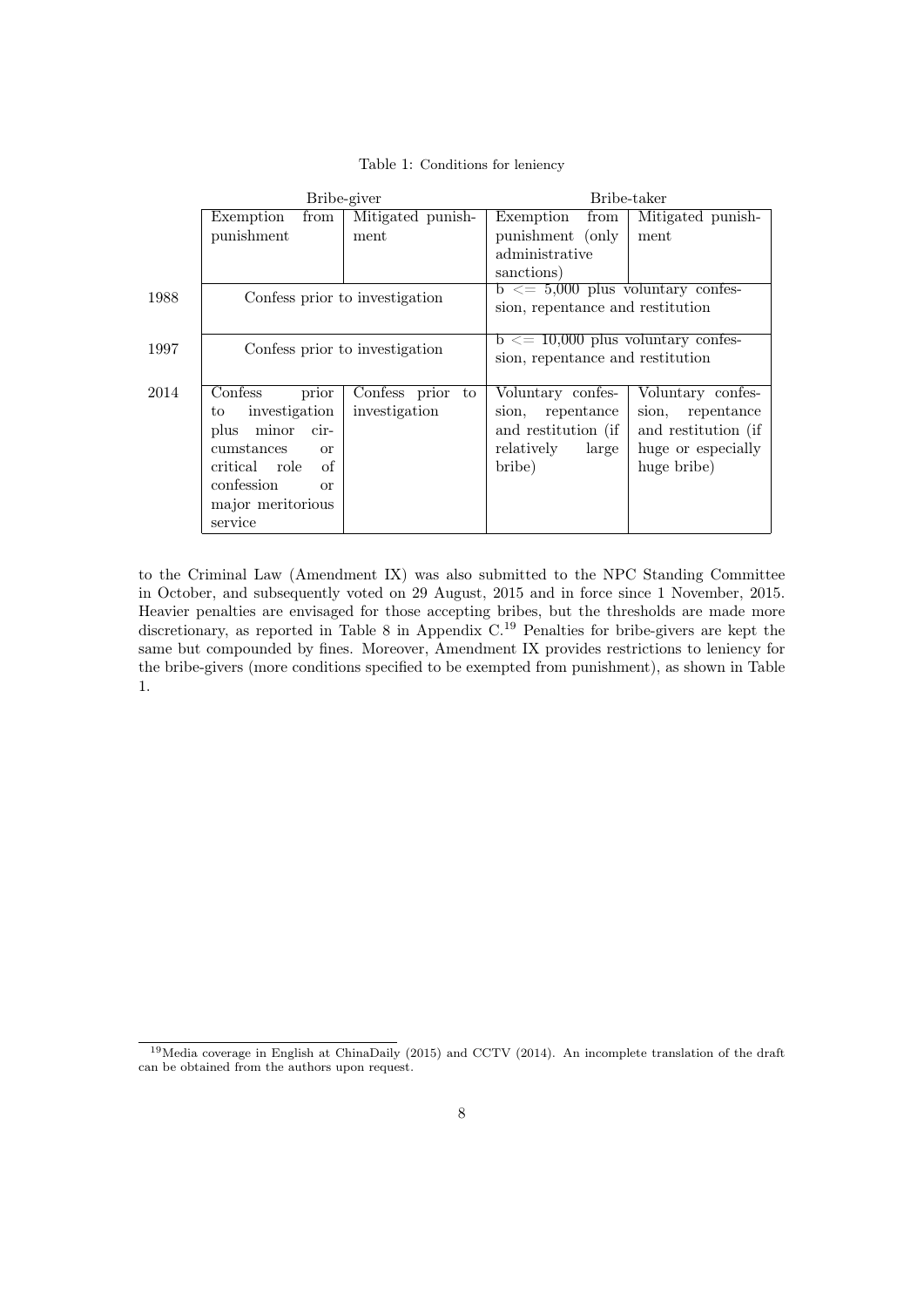<span id="page-9-4"></span>

Figure 1: Prosecutions for corruption and bribery

## <span id="page-9-0"></span>4 Data

Data on the prevalence of bribery are notoriously hard to come by, because of the secretive nature of the activity. We use several data sources which capture on the one hand actual corruption cases tried in courts and on the other hand surveys of corruption perceptions. Records of actual cases are published by the National Bureau of Statistics China, and report in particular:

- the number of arrests and public prosecutions on suspicion of corruption and bribery for the period  $1998-2010$  $1998-2010$  $1998-2010$ ;<sup>20</sup>
- the number of bribery cases accepted by the court, registered and settled in the period 1998-2010;[21](#page-9-2)
- and the number of first trials (we disregard the appeals) for corruption and bribery accepted and settled by courts in the period  $1999-2010.<sup>22</sup>$  $1999-2010.<sup>22</sup>$  $1999-2010.<sup>22</sup>$

For the period prior to 1998, for which the records are not published online, we have accessed the original source in printed version. We collected the corresponding information from the Procuratorates' Yearly Reports for each of the Chinese provinces since 1986. Reports are available for almost all provinces up to 1995, after which the number of provinces reporting falls sharply. This possibly reflects the switch to electronic reporting. Figure [1](#page-9-4) shows the time series of prosecutions for the counts of corruption and bribery from these two sources, with the number of provinces included in each data point. The red vertical line highlights the date of the reform.

If one expects missing reports across provinces to be random, the sum of observations should be rather stable. As shown in the right panel of Figure [2,](#page-10-0) this is not the case. Especially for the years surrounding the reform in 1997, the number of observations, i.e. the number of provinces which reported data, is fluctuating.<sup>[23](#page-9-5)</sup>

<span id="page-9-1"></span><sup>20</sup>"Offences of Corruption and Bribery", under "Arrests of Criminal Suspects and Defendants Under Public Prosecution Approved by Procurator's Offices". Data missing for 2003.

<span id="page-9-2"></span><sup>21</sup>Of cases under direct investigation by Procurator's offices. Data missing for 2003.

<span id="page-9-5"></span><span id="page-9-3"></span><sup>22</sup>Data missing for 2003.

<sup>23</sup>Also, there are only one and three reporting provinces for the years 1986 and 1987, respectively. We therefore drop the data for those two years and base the analysis on the time frame 1988-2010.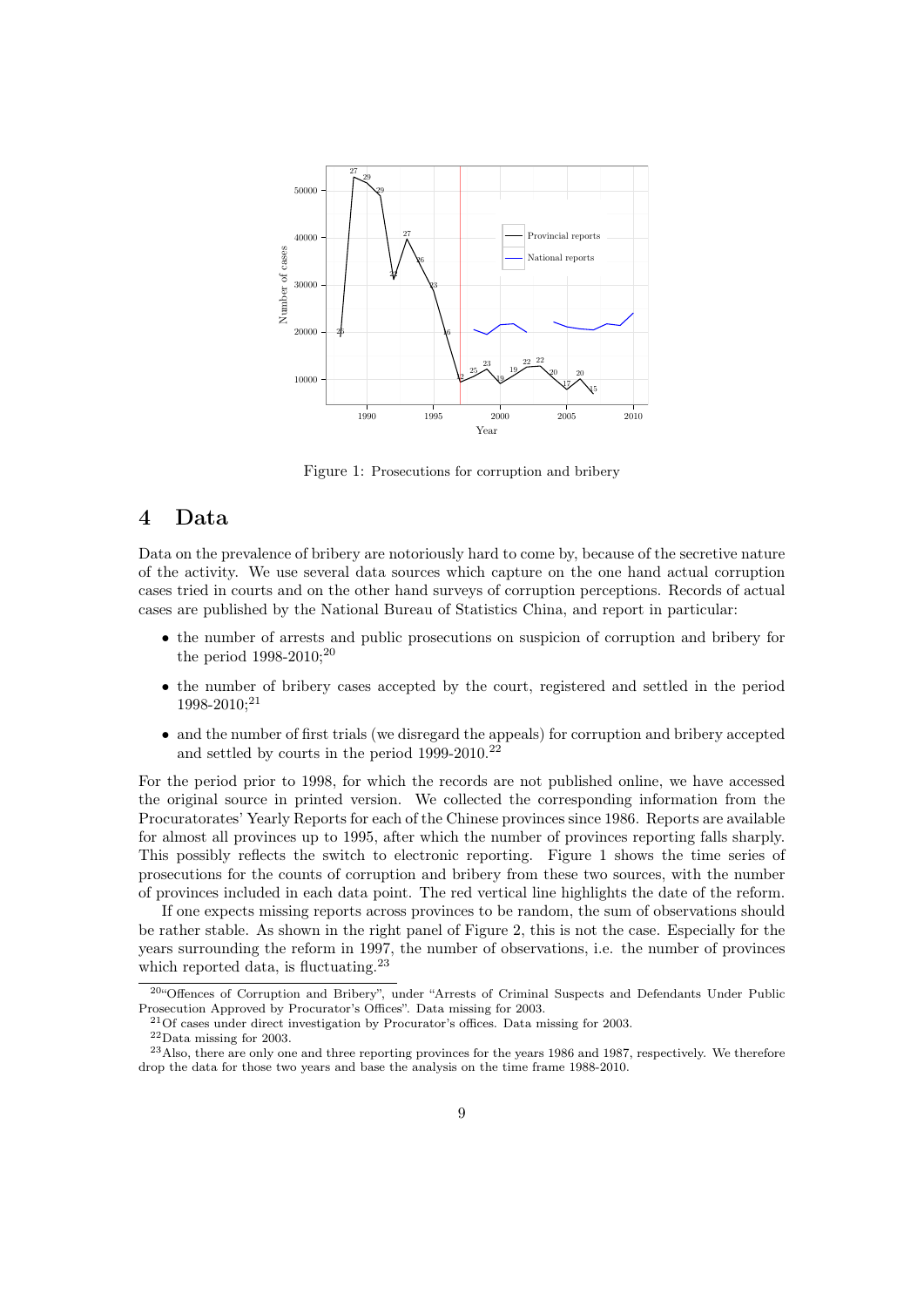<span id="page-10-0"></span>

Figure 2: Number of observations for each province (left) and year (right)

We therefore consider the two series as complementary. In particular, the exclusive source of data for the period preceding the reform is the province-level data, which covers a subset of provinces. We are aware that we are not able to observe the exact same set of provinces for the period after the reform. However, we have two different sources for these provinces, namely both the provincial and the national data, which give respectively a lower bound (from a somewhat smaller set of provinces) and an upper bound (from the national level series). For robustness checks we also restrict the sample to the subset of 6 provinces that report every year, these results are reported in the Appendix [A.](#page-25-13)

The dependent variable for the subsequent analysis is expressed as number of cases per 1 million citizens. Having normalized the data by the population size, the remaining variation across the provinces (right panel of Figure [3\)](#page-10-1) can be due to differences in reporting efforts or other province-specific characteristics (for example, level of economic activity), but could also reflect purely random variation.

<span id="page-10-1"></span>

Figure 3: Average number of cases per province without (left) and with (right) controlling for population size

These data present us with an inference problem, common to cartels and other crimes that are not perceived and reported by their victims: they refer only to the detected cases of corruption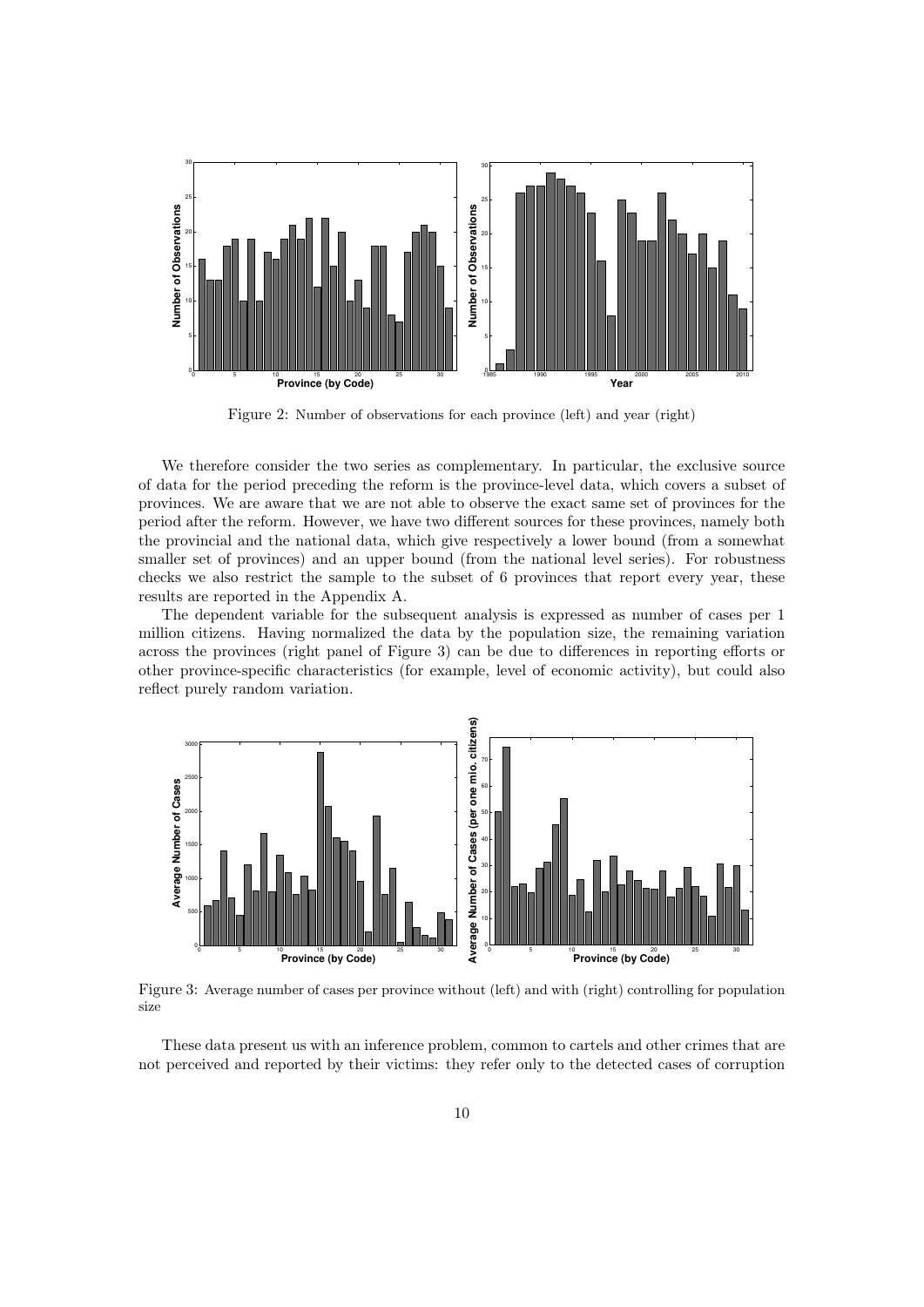and bribery, while the overall pervasiveness of the actual crimes remains unobserved. In the next section, we follow methods and statistical tests applied in [Miller](#page-25-0) [\(2009\)](#page-25-0) on leniency and cartels, to make inference on trends in (unobserved) actual cases.

Because of the shortcomings of these data, we complement this analysis in two ways. First of all, we look at other available indicators of corruption, widely used indices based on expert assessments and opinion surveys. They are described in Appendix [B.](#page-32-0) More interestingly, we also collect micro-data from a sample of case files, documents and proceedings from trials from before and after the reform. We describe this in detail in Section [6.](#page-15-0)

## <span id="page-11-0"></span>5 Structural break tests

The data on prosecutions mix together corruption and anti-corruption activities, as they fail to distinguish occurrence of the criminal activity from detection. A policy that deters crimes but at the same time increases the fraction of those that are detected and successfully prosecuted, will have an ambiguous effect on the number of prosecutions. The complex interaction between detection and deterrence effects of a policy change is typically overlooked in public debates, as if the underlying unobserved criminal behaviour was assumed to be always constant. Observing more detected cases after a new policy is introduced, is compatible both with an increase in the crime detection rate (if total crime did not change much), or with an increase in total crime, i.e. a fall in deterrence.

[Miller](#page-25-0) [\(2009\)](#page-25-0) develops a theoretical model that helps to bridge observed and unobserved criminal behaviour, in the context of collusion. The model features a first-order Markov process governing the occurrence of criminal activity (cartel formation, in this case) and derives predictions for how changes in the rate of occurrence and the rate of detection affect the time series of detection. This is then applied to test the effect of the 1993 introduction of the antitrust leniency policy on cartel formation and detection rates in the US.

Similar to the collusive behaviour leading to cartel formation, bribery is also based on trust between the corrupt partners. And leniency similarly may undermine this trust, leading to deterrence effects [\(Bigoni et al., 2015\)](#page-23-12). We exploit this similarity in the two types of criminal activity and apply the empirical tests developed by [Miller](#page-25-0) [\(2009\)](#page-25-0) to the case of the Chinese anti-bribery reform.

The main results from Miller's theoretical model are summarized as follows:

RESULT 1: An immediate increase in the number of prosecutions after a reform is sufficient to establish a corresponding increase in the detection rate.

RESULT 2: Given Result 1, a subsequent re-adjustment in the number of prosecutions below initial levels is sufficient to establish an increase in deterrence (decrease in the underlying criminal activity).

Based on this, [Miller](#page-25-0) [\(2009\)](#page-25-0) expects to observe, if the reform is successful, a peak in discoveries after the reform due to improved detection of pre-existing cartels, followed by a slump, revealing less cartel formation. We now apply the same logic to our data.

The bar graph in Figure [4,](#page-12-0) showing the number of cases per 1 million citizens from 1988 until 2010, yields some first insights. The average is relatively high in the first ten years of data and exhibits some time variation, before it experiences a major drop in the year 1998, coinciding with the implementation of the reform in 1997. The average levels off in this low state in the subsequent years. Graphical inspection suggests therefore that our data is consistent either with the second part of Miller's test, but not the first; or with a drop in detection rates with limited negative impact on deterrence.

The box plots in Figure [5](#page-12-1) group together observations from before and after the reform,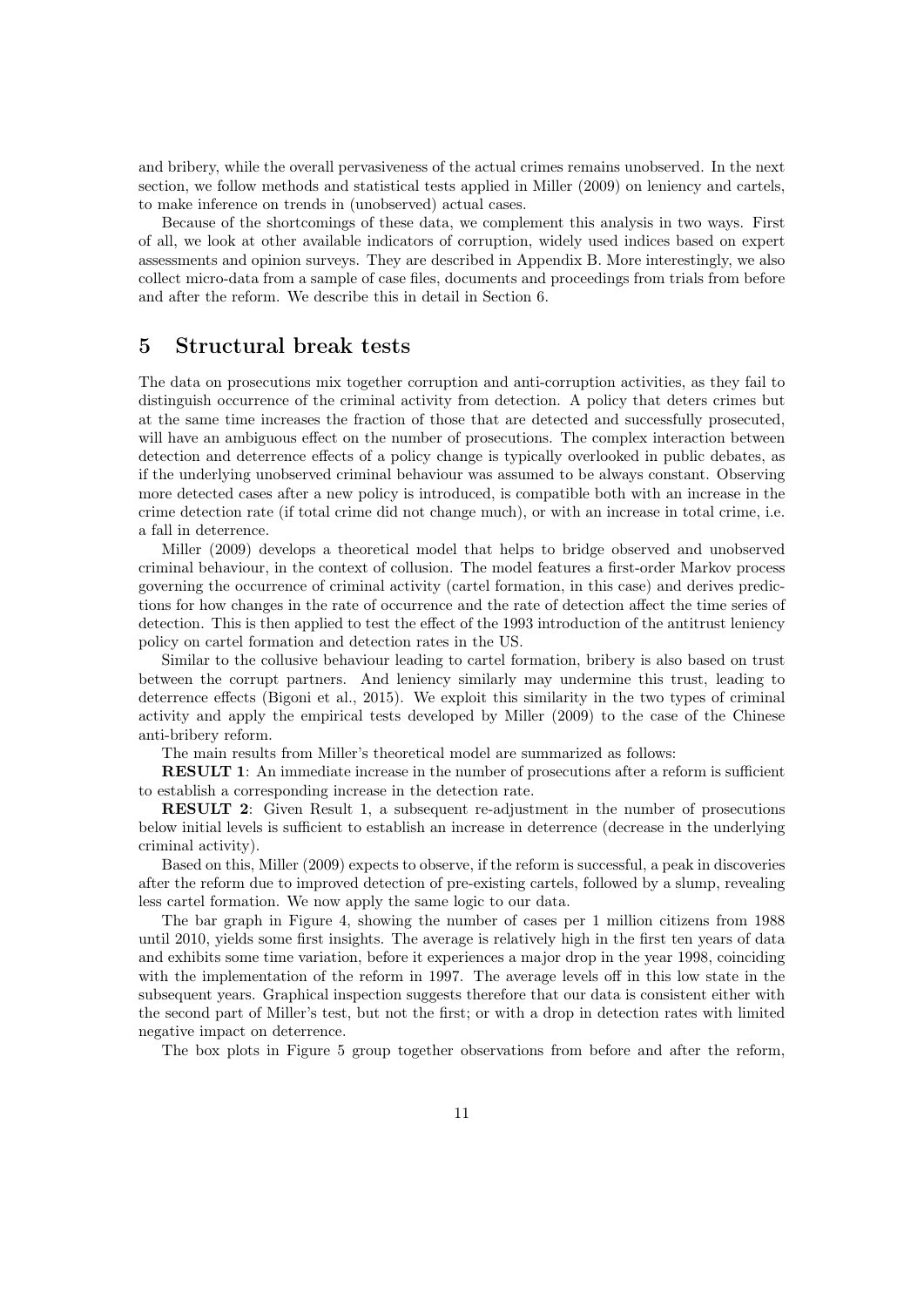<span id="page-12-0"></span>

Figure 4: Number of cases over time

illustrating a difference-in-means test. The left panel uses only the province-level data. Both the median – indicated by the red line – and the variance – indicated by the edges of the box, the 25th and 75th percentile – are considerably lower after the reform. In line with this graphical observation, the two-sample t-test of equal means rejects the null hypothesis of equal means (and equal but unknown variances) at any common significance level.

<span id="page-12-1"></span>

Figure 5: Average number of cases before and after the reform: province-level (left) and national-level data (right)

Since the province-level data have less observations after the reform, we also use the available national data for the post-treatment period as a robustness check. Notice that the absolute number of reported cases on the national level is weighed by the national population size to obtain a measure comparable with the province-level data. The box plot in the right panel of Figure [5](#page-12-1) shows similar results. The two-sample t-test of equal means again rejects the null hypothesis at any common significance level. After these first graphical observations and mean tests, we now turn to regression analysis to quantify the effect of the reform. Figure [6](#page-13-0) plots the dependent variable, the number of cases per one million citizens (including in red national-level data where available).

In Column (1) of Table [2,](#page-14-0) we regress the dependent variable only on the reform dummy,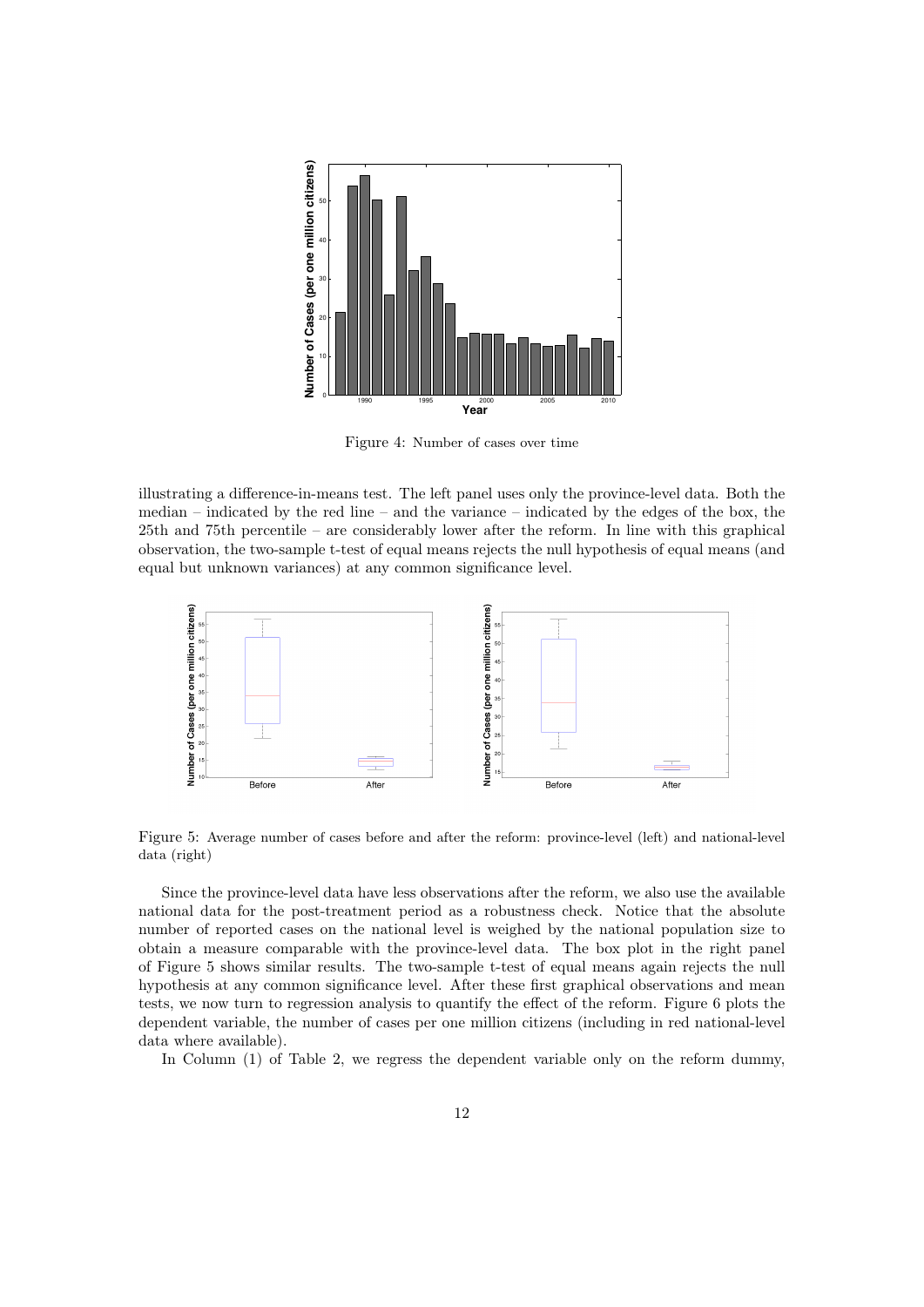<span id="page-13-0"></span>

Figure 6: Number of cases - Province- and National-Level Data

which takes the value one for the years after 1997 and zero otherwise. The legal reform resulted in 23.66 fewer cases per one million citizens, corresponding to a  $\frac{23.66}{37.95} \cdot 100\% = 62.3\%$  decrease.

In order to take into account potential trends over time, the model is augmented in the other columns to include polynomials of different orders in two separate time trends, one for the whole sample and one for the post-reform period. Specifically, the term TIME1 equals 1 in the first period of the sample (year 1988), 2 in the second period, and so on. The variable TIME2 equals 1 in the first period following the reform (year 1998), 2 in the next period, and so on. The coefficient on the reform dummy, which measures the treatment effect, maintains a similar relative size (close to 30% of the mean) and is statistically significant in all but one case: column (4), which includes a second order polynomial in both TIME1 and TIME2. This is probably due to the neat fit of the polynomial, as illustrated in the bottom-left panel of Figure [15](#page-27-0) in Appendix [A.](#page-25-13)[24](#page-13-1) As one would expect when looking at Figure [6,](#page-13-0) using the national-level data for the post-reform period yields almost identical results (see Appendix [A\)](#page-25-13).

Figure [7](#page-15-1) plots the estimated conditional means (i.e. predicted values) for the regression shown in Table [2,](#page-14-0) column (3), along with the actual number of cases. Similar plots for the other models are reported in Appendix [A.](#page-25-13) The polynomial approximations are very flat in the post-reform period, at a level nowhere near the pre-reform one.

In Appendix [A](#page-25-13) we submit this main result to a battery of robustness checks including Poisson and Negative Binomial models, limitation to a subset of data and placebo tests. Our conclusion identifying an immediate and persistent drop in prosecutions in 1997 by about 30% stands. This pattern, a lower-level plateau in prosecutions without a short-term spike, is importantly different from what observed in [Miller](#page-25-0) [\(2009\)](#page-25-0), and instead points towards a worsening of detection or enforcement, not unlike what suggested by [Li](#page-25-1) [\(2012\)](#page-25-1).

To understand whether the political environment changed substantially around 1997, possibly confounding the effect of the legal reform, we collected supportive qualitative evidence looking at official documents and public speeches, but also press releases and newspapers. In the aftermath of the Tienanmen Square protests, anti-corruption had become a major political objective. Deng Xiaoping's "South talk" in the spring of 1992 is regarded as an influential reference point in this respect. After this speech, the China Daily has been reporting news related to anti-corruption on a daily basis for the following three years. While the seeds of the 1997 reform certainly emerged

<span id="page-13-1"></span> $24$ The inclusion of other combinations and higher polynomial orders was also tested. The treatment effect remains statistically significant with values in the same range.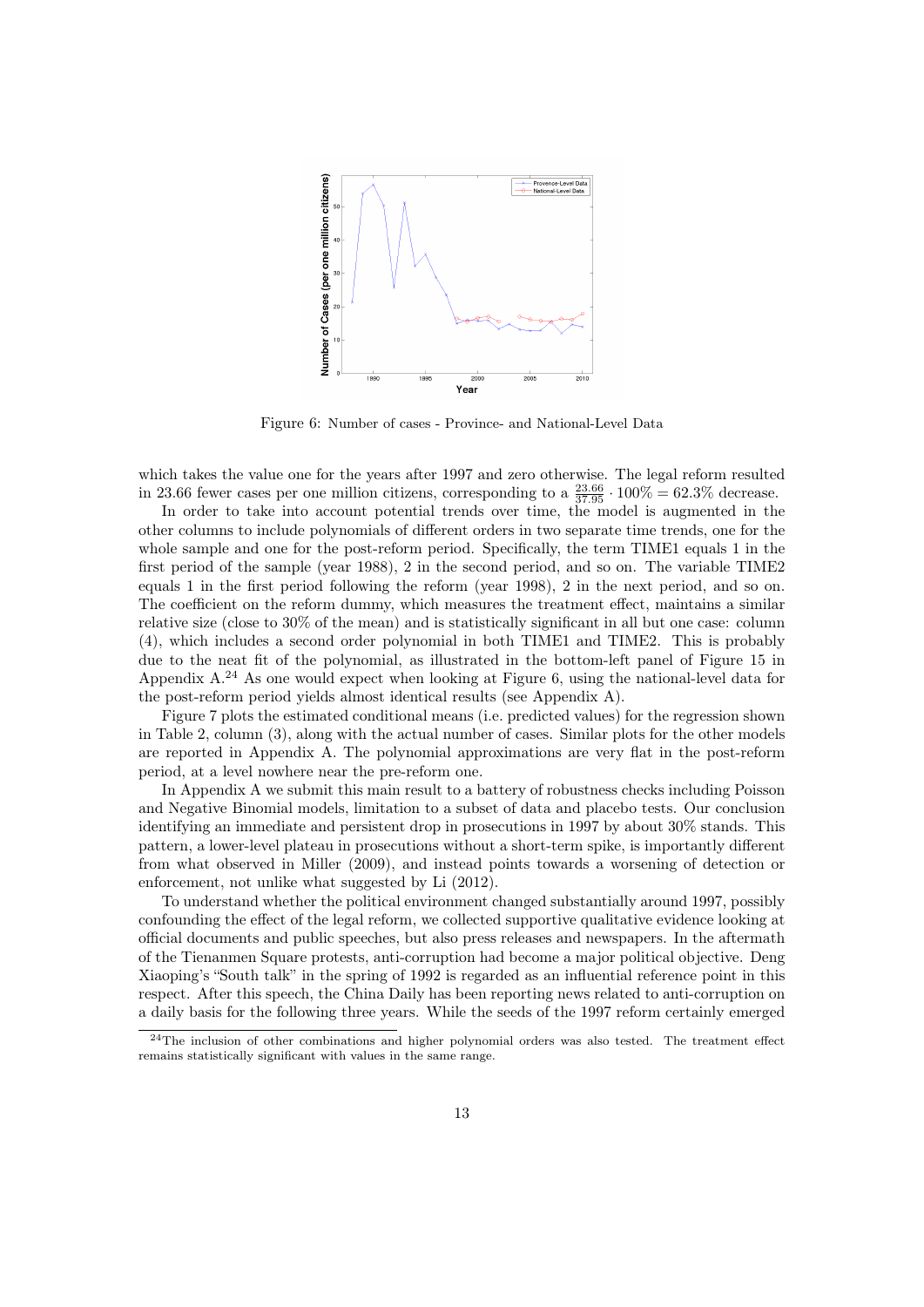<span id="page-14-0"></span>

|                     | Dependent variable: Number of cases (Prosecutions for corruption and bribery) |            |             |                   |             |  |  |  |
|---------------------|-------------------------------------------------------------------------------|------------|-------------|-------------------|-------------|--|--|--|
|                     | (1)                                                                           | (2)        | (3)         | $\left( 4\right)$ | (5)         |  |  |  |
| Legal Reform Dummy  |                                                                               |            |             |                   |             |  |  |  |
| REFORM              | $-23.66***$                                                                   | $-13.66**$ | $-14.53***$ | $-3.64$           | $-11.87***$ |  |  |  |
|                     | (4.31)                                                                        | (6.74)     | (4.77)      | (4.05)            | (3.72)      |  |  |  |
| Polynomials in time |                                                                               |            |             |                   |             |  |  |  |
| TIME1               | None                                                                          | 2nd order  | 1st order   | 2nd order         | 3rd order   |  |  |  |
| TIME2               | None                                                                          | None       | 1st order   | 2nd order         | 3rd order   |  |  |  |
| Constant            | 37.95***                                                                      | 47.37***   | $47.63***$  | 29.88**           | 5.96        |  |  |  |
|                     | (4.33)                                                                        | (13.39)    | (10.62)     | (11.17)           | (16.28)     |  |  |  |
|                     |                                                                               |            |             |                   |             |  |  |  |
| Observations        | 23                                                                            | 23         | 23          | 23                | 23          |  |  |  |
| DF                  | 21                                                                            | 19         | 19          | 17                | 15          |  |  |  |
| Adj $R^2$           | 0.63                                                                          | 0.64       | 0.66        | 0.71              | 0.74        |  |  |  |
| LL                  | $-82.20$                                                                      | $-80.71$   | $-80.30$    | $-77.16$          | $-74.33$    |  |  |  |
| F-Statistic         | 38.8                                                                          | 14.20      | 15.00       | 11.60             | 9.96        |  |  |  |

Table 2: OLS Regression Results

Notes: Heteroscedasticity and autocorrelation consistent (HAC) estimates, robust standard errors in parentheses. TIME1 is a time trend for the whole period. TIME2 is a time trend starting after the reform.

\*, \*\*, \*\*\* Significant at the 10%, 5%, and 1% level, respectively.

already at this point, we found no evidence of any changes either upwards or downwards in the focus on corruption after the effort of this period, and in particular around 1997. Figur[e1](#page-9-4) reports the count of words related to corruption or bribery in an important official speech given by the president each year. We can interpret this as the intensity of political commitment and general attention to the problem of corruption. In both plots we see a somewhat heightened focus on corruption in the central years (1991-2008) of the sample, but no particular peak or dip coinciding with the reform.

The slump-without-spike pattern we identified might still be consistent with a success of the reform, if the lack of a spike is due to bribery being different in nature from cartels. Corruption may be occasional, rather than part of a long-term relationship as are cartels, and corrupt exchanges may be istantaneous. If most bribery cases are occasional, instantaneous exchanges, and the adjustment of beliefs in the population to the new policy is immediate, then there would be no reason to expect a spike, and the fall in detection rate would be consistent with a positive deterrence effect. In this scenario, the series of prosecutions would adjust immediately after the reform. Even in this extreme case, though, the retroactivity of the reform might induce a spike anyway, if detection through self-reporting improves, because more "old" cases might be suddenly reported now that more leniency became available.

Another potential explanation for the observed drop in prosecutions is that it is driven by cases against bribe-givers not being carried out anymore for extortionary bribery. The nationallevel prosecution data do not allow us to distinguish bribery from other corruption offences such as embezzlement, nor giving versus taking of bribes, so we cannot exclude this by looking at these data. We will try to shed light on these issues in Section [6](#page-15-0) using micro-data, since the aggregate data hide important details on timing and individual behaviour.

Appendix [B](#page-32-0) provides an overview of all the other data sources on corruption we could find for the relevant time period, including corruption perception surveys and composite indices. The picture that emerges from these is ambiguous. Some indices show a worsening around the year of the reform (implying more perceived corruption), followed by a recovery, others a stable trend.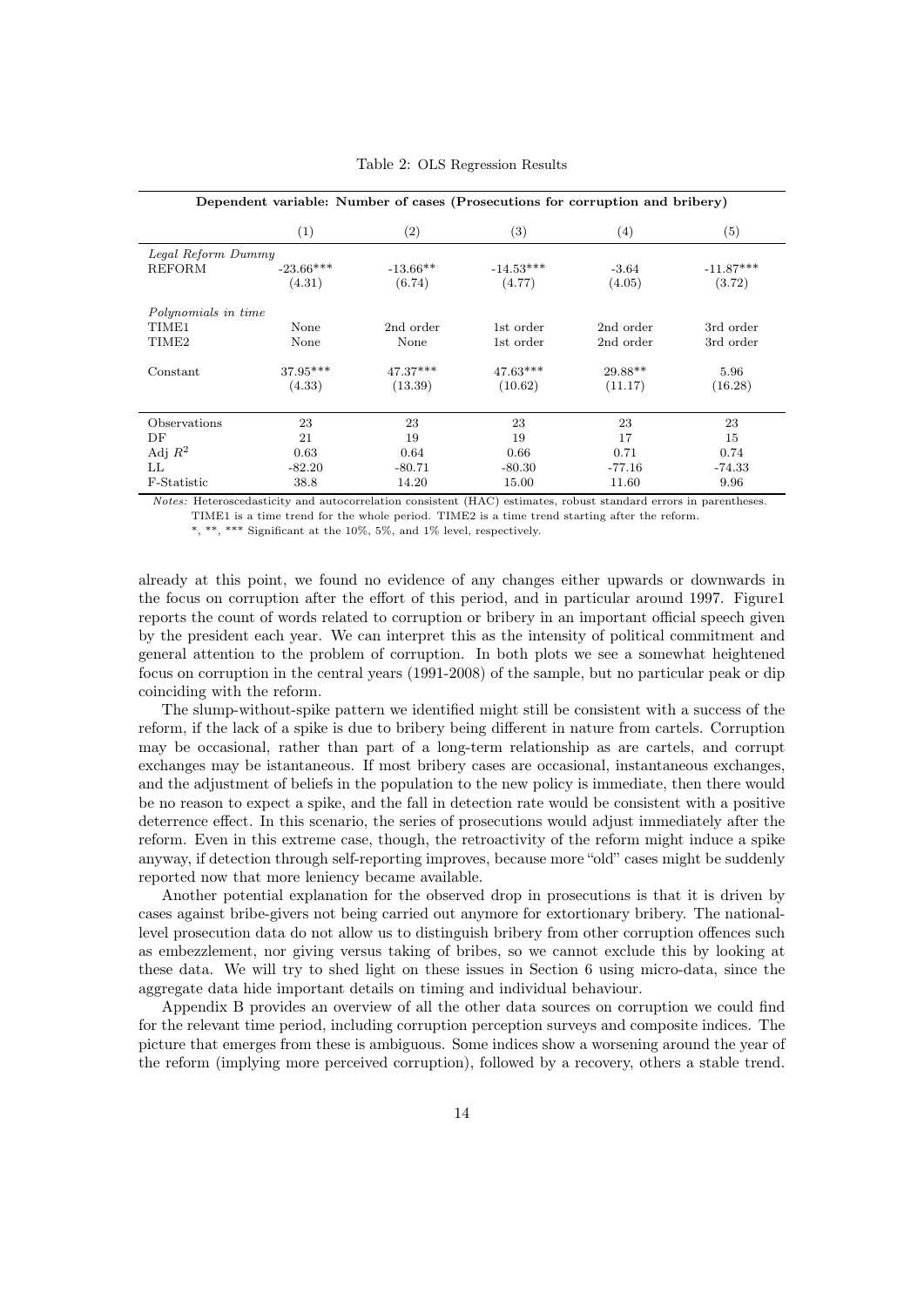<span id="page-15-1"></span>

Figure 7: Test for structural break — Model (3)



Figure 8: Corruption-related words in official speeches

Surveys reveal a lower frequency of harassment bribery in China compared to other countries in the region and other developing countries, but interestingly at the same time an increasing acceptance of bribery in general and of the pursuit of improper benefits. This would be consistent with a negative interpretation of the effect we measure, in terms of a reduced detection rate.

We cannot however make more progress regarding the interpretation of the fall in the number of cases based on this type of data. The next Section presents stronger empirical evidence based on micro-data, instead.

## <span id="page-15-0"></span>6 Case-file Analysis

As discussed above, the data on prosecutions are subject to several limitations, both theoretical and practical. For this reason, we analyze here more in depth a stratified random sample of prosecution cases dating between 1986 and 2010. Given that we sample a given number of cases, determined by power and budget considerations, in this part of the analysis we cannot gain any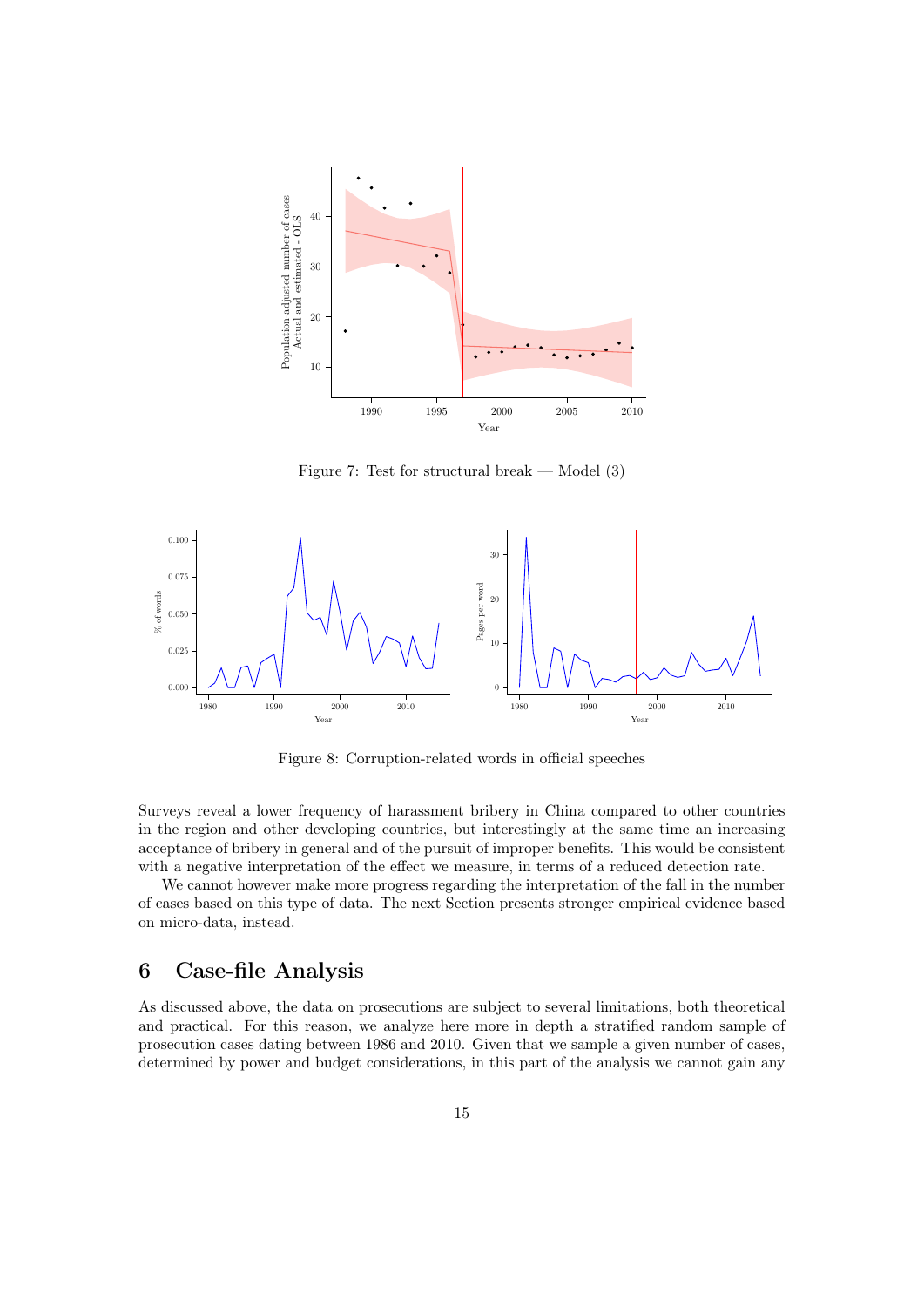insight about the incidence of bribery in general. We can instead observe the impact of the legislative reform on specific details of the corrupt behaviour: whether it involves illegitimate benefit or not, the size of the bribe and the favor exchanged, the length of the corrupt interaction, the rank of convicted bureaucrats. Moreover we want to understand whether and how leniency and asymmetric punishment are applied in practice. This way we want to shed light on the mechanisms through which corrupt behaviour has been or failed to be affected.

The main outcomes that we look at were specified in a pre-analysis plan [\(Berlin and Spagnolo,](#page-23-3) [2015\)](#page-23-3). In September 2015, we collected a pilot — a small random sample of case files — in order to learn more about what information is available in the case files, while the full data collection was completed only in December 2016.

The sample is composed of 171 cases of bribery, tried between 1986 and 2010, for a total of 255 defendants. The cases were selected at random from two different archives available to students in Chinese law schools, the PKU Law Database<sup>[25](#page-16-0)</sup> and the Classical Law Database<sup>[26](#page-16-1)</sup>. The sample was stratified by year. However it was not possible to stratify the sample by court, given the sample size. This implies that we will not be able to explore potential geographic heterogeneity. Table [3](#page-16-2) reports summary statistics for the variables we collected from the case files.

<span id="page-16-2"></span>

|                          |            | Before, $N=105$ |             | After, $N=150$ |             |
|--------------------------|------------|-----------------|-------------|----------------|-------------|
|                          | mean       | (s.d.)          | mean        | (s.d.          | $t-test(p)$ |
| Harassment bribe         | 0.125      | 0.332           | 0.088       | 0.285          | 0.342       |
| Case against bribe-taker | 0.857      | 0.352           | 0.733       | 0.444          | 0.018       |
| Leniency                 | 0.371      | 0.486           | 0.639       | 0.482          | 0.000       |
| Prison sanction          | 25.548     | 39.519          | 15.780      | 30.659         | 0.025       |
| Death penalty            | 0.181      | 0.387           | 0.087       | 0.283          | 0.026       |
| Size of bribe (yuan)     | 486433.926 | 1570850.208     | 1306916.463 | 4936790.965    | 0.098       |

Table 3: Summary statistics with t-test of the before-after differences

Composition. A major issue with the national-level prosecution data, as we discussed in Sections [4](#page-9-0) and [5,](#page-11-0) is that they do not allow us to distinguish bribery from other corruption offences such as embezzlement, nor giving versus taking of bribes. This implies that we could not exclude, in the previous analysis, the possibility that prosecutions against bribe-givers are simply not carried out anymore for extortionary bribery, because they are not considered guilty any longer, and that this explains the whole drop in our aggregate statistic. A previous casefile analysis [\(Guo, 2008\)](#page-24-15) found that 82 to 93% of all corruption cases (between 1978 and 2005) were about bribery, and that only 4 to 9% of cases were against bribe-givers only. Therefore, attributing the whole or even a big part of the drop in cases only to a change in composition seems unlikely. Nevertheless we can gain much more precise insight by looking at the composition of our random sample of cases. As Table [3](#page-16-2) shows, cases against bribe-givers, far from diminishing, are relatively more common after the reform. This difference is statistically significant at the 1% level. Cases of harassment bribes, on the other hand, become relatively less common. It could be that fewer such cases are brought to trial. This would in particular concern bribe-giver cases, since they are not guilty any longer. Figure [9](#page-17-0) breaks down the effect of the reform on the share of harassment bribes by givers and takers. This reveals first of all that the reduction in the relative prevalence of harassment bribes is not statistically significant (standard errors are clustered at the case level, and the power for this test is very high). Second, the (insignificant)

<span id="page-16-0"></span> $^{25}$ http : //www.pkulaw.cn/Case/

<span id="page-16-1"></span><sup>26</sup>http : //corpus.classiclaw.com/search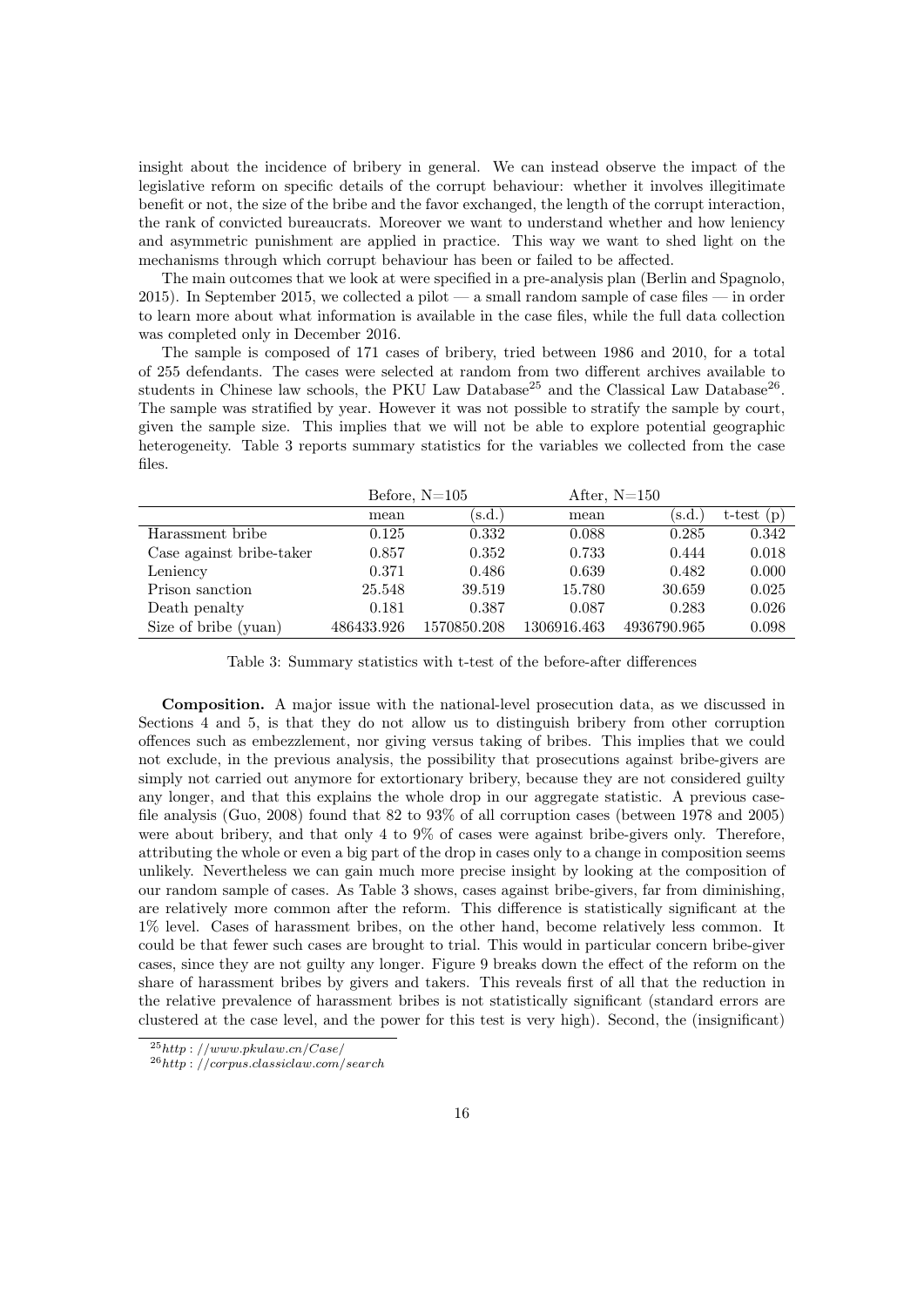<span id="page-17-0"></span>

Figure 9: Frequency of harassment bribes

reduction in the share of harassment bribes comes, if anything, from the bribe-takers' side. The change in the share of harassment bribes among the trials of bribe-givers is actually positive, although not significant. This implies that the drop in the number of corruption cases observed at the aggregate level is not explained simply by a drop in prosecutions of harassment bribery or bribe-givers.

The other main outcomes specified in the pre-analysis plan, besides the share of harassment bribes, were the average size of bribes and the proportion of cases initiated by the bribe-giver. The former shows no significant change after the policy, and the latter is reported in such a small share of the cases, that a meaningful statistical analysis is impossible.

In accordance to the pre-analysis plan, we look at some secondary outcome variables, in order to help the interpretation of our finding and clarify the mechanisms at play. In particular, given that there is a measure of discretion in the practice of law enforcement, through these secondary outcomes we have the possibility of verifying whether the expected changes in law enforcement do actually happen in practice.

Leniency. An important information that the aggregate data hide is whether the reform makes the use of leniency more likely in practice. As discussed in Section [3,](#page-6-0) a weaker, general provision for leniency, not specific to corruption crimes, was already present in the Chinese legal system before 1997. Moreover, the reform does not make leniency automatic, as in current antitrust leniency policies, so even after 1997 the possibility to award leniency is at the discretion of the court. It is an interesting empirical question, therefore, to what extent the use of leniency actually changed after 1997. In Table [3](#page-16-2) we can see that there is in fact a substantial increase in the use of leniency in the period after the reform, which is consistent with our interpretation of what the legal reform actually changed. Figure [10](#page-18-0) further breaks down this effect, so we can focus on cases that we expect to be more affected by the reform. Looking at Table [1,](#page-8-0) we can see that, while the conditions for leniency did not change for bribe-givers in 1997, obtaining leniency became easier for bribe-takers, since the threshold for maximum bribe was increased (although this might just reflect an adjustment for inflation). Therefore we expect leniency to become more frequent for bribe-takers. This is confirmed in Figure  $10<sup>27</sup>$  $10<sup>27</sup>$  $10<sup>27</sup>$  A crucial point here is that

<span id="page-17-1"></span><sup>&</sup>lt;sup>27</sup>Notice that, although this effect is statistically significant at  $95\%$  level, the power of this test is slightly lower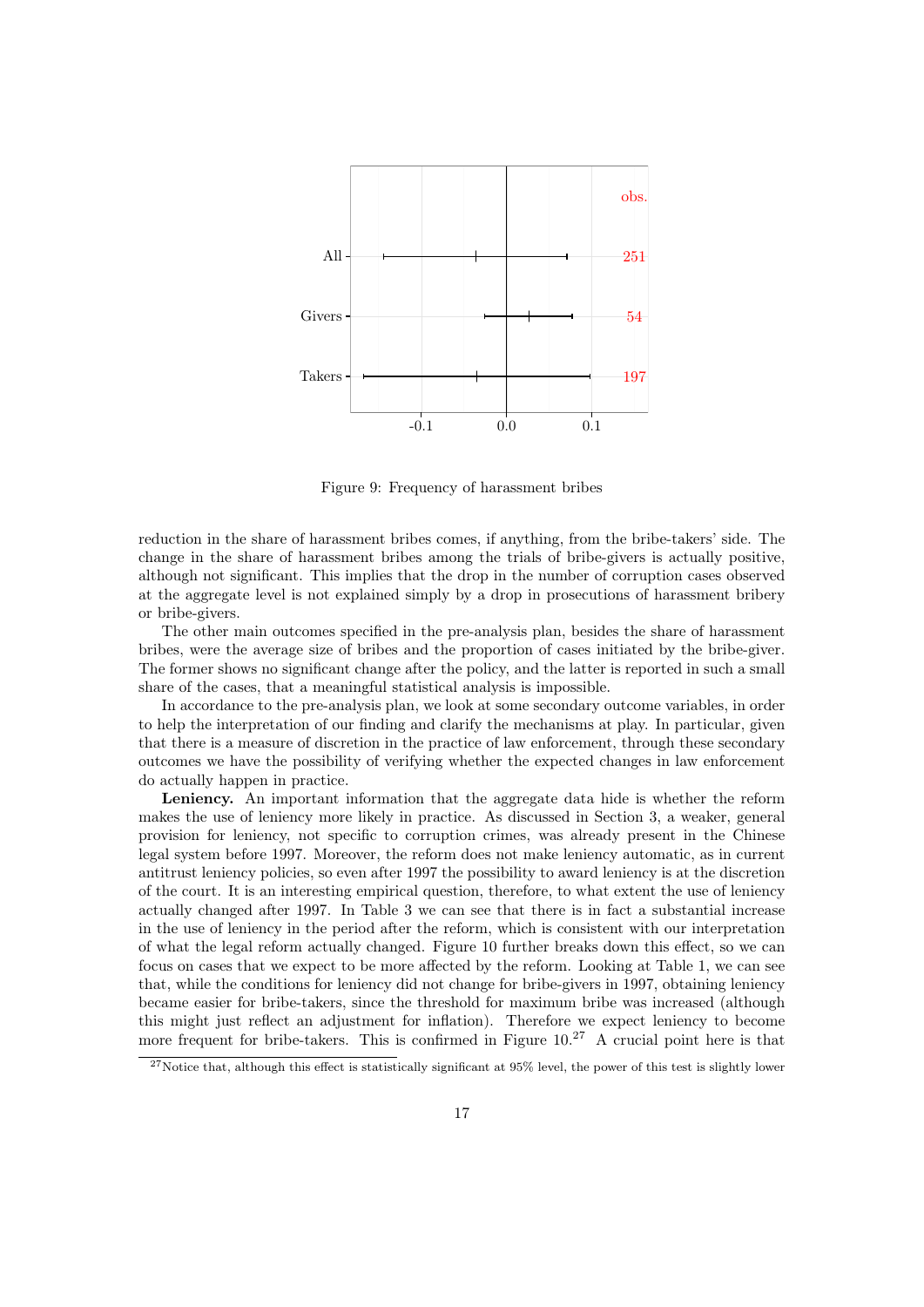<span id="page-18-0"></span>

Figure 10: Frequency of awarded leniency

bribe-takers can obtain leniency even during the investigation, for example after having being reported by the bribe-giver. This is consistent with the story in [Li](#page-25-1) [\(2012\)](#page-25-1), as increased leniency to bribe-takers allowed them to remain in office more often, increasing their ability to retaliate and severely impairing the reporting incentives for the victims. Recall that the theory-backed policies<sup>[28](#page-18-1)</sup> require that leniency or full depenalization should be asymmetric, granted only to one party.

Actual sanctions imposed. Sanctions are specified in the legal text in the form of ranges (ex. not less than 2 and up to 5 years imprisonement), and imply discretion for the judicial authority. It is hence interesting to verify how severe are the sanctions administered in practice after the reform. Moreover, looking at the prosecution documents we can form a better idea of whether the presence of improper benefit is actually considered in practice, and so whether harassment bribes are effectively set apart and subject to a different discipline. Further, if this is the case, we can observe whether the 1997 reform led to a change in this respect. Perhaps as a consequence of leniency being awarded more often, Table [3](#page-16-2) shows that sanctions administered are lower after the reform, including the likelihood of death penalty. In Table [4,](#page-19-0) we see that sanctions imposed after the reform are significantly lower for harassment bribes, both in terms of prison years — in absolute terms and relatively to the size of bribe — and in terms of likelihood of receiving a death or life sentence.[29](#page-18-2) Notice that the whole decrease in sanctions comes from bribe-takers. Recall, again from [Buccirossi and Spagnolo](#page-23-2) [\(2006\)](#page-23-2), that theory-based proposals imply that sanctions for the other, non-reporting parties should be increased when leniency is introduced for the first reporting party.

Time in activity and latency. Most cases report the time in activity of the bribe-takers. Figure [11](#page-19-1) shows that the interval during which the convicted bureaucrats accepted bribes is substantial, at 1.4 years. The analysis of cases also allows to some extent to distinguish the time of detection from the time when the corrupt exchange took place. The distance between the two

at 65%. This implies that the size of the estimate might be inflated by 23%. However the probability that the sign is incorrect is very low, at 0.0016%.

<span id="page-18-2"></span><span id="page-18-1"></span> ${}^{8}$ [Buccirossi and Spagnolo](#page-23-2) [\(2006\)](#page-23-2); [Chen and Rey](#page-23-5) [\(2013\)](#page-23-5)

<sup>29</sup>Although these effects are statistically significant at 95% level, the power of the tests is much lower than accepted levels in this case, at 20% to 33%. This implies that the size of the estimates might be inflated by a factor of around 2. However the probability that the sign is incorrect is very low, between 0.07 and 0.5% across the three variables.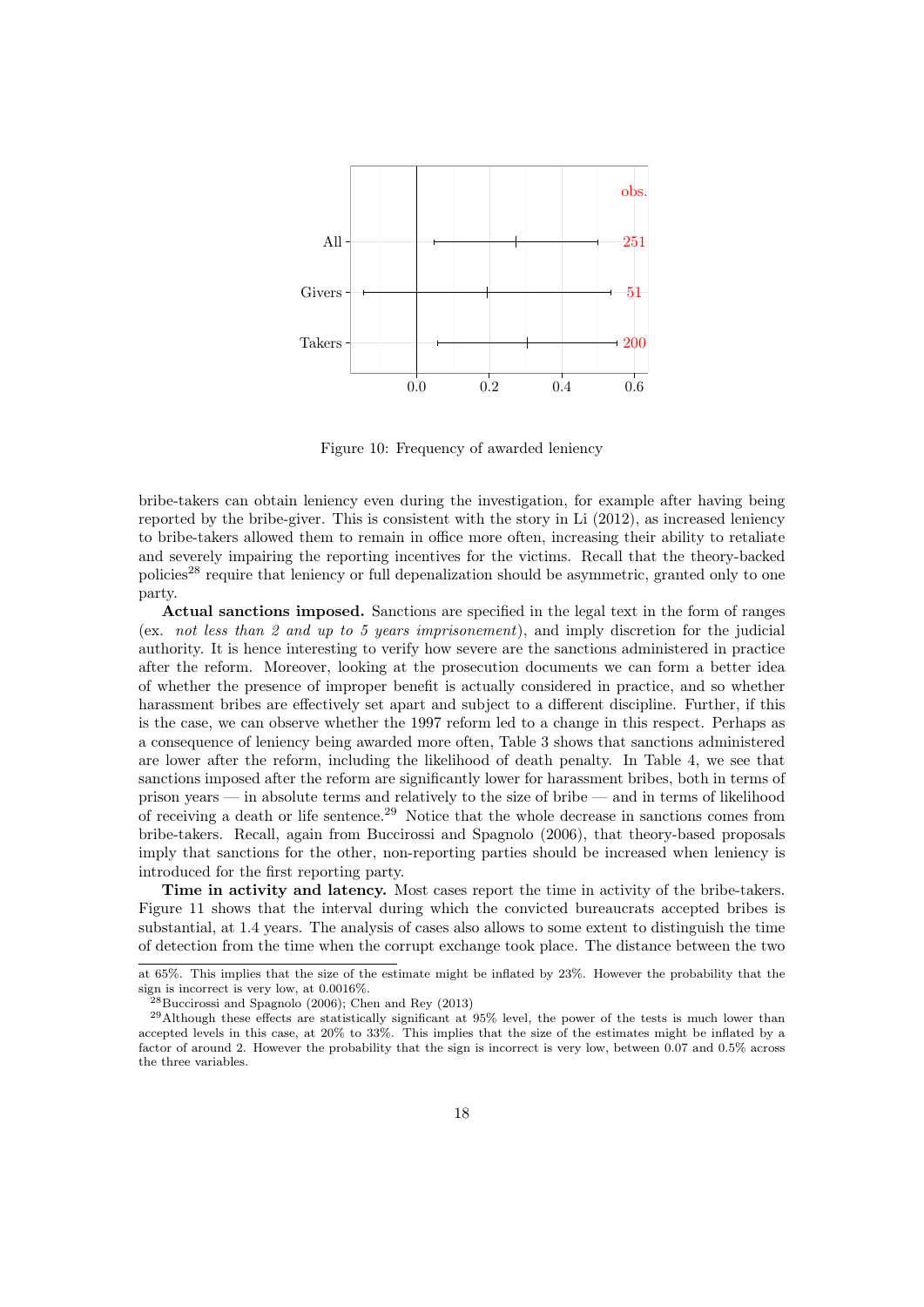<span id="page-19-0"></span>

|                  |            | Prison years |             | Prison years per 1000 yuan |            | Death sentence |            | Death or life sentence |
|------------------|------------|--------------|-------------|----------------------------|------------|----------------|------------|------------------------|
|                  |            |              |             |                            |            |                |            |                        |
| After            | 0.0358     | 0.297        | $-0.120***$ | $-0.105***$                | $-0.0937$  | $-0.0239$      | $-0.105*$  | $-0.0454$              |
|                  | (0.947)    | (1.011)      | (0.0324)    | (0.0307)                   | (0.0576)   | (0.0540)       | (0.0632)   | (0.0630)               |
| Harassment bribe |            | 1.233        |             | 0.176                      |            | $0.418***$     |            | $0.374***$             |
|                  |            | (1.828)      |             | (0.204)                    |            | (0.122)        |            | (0.125)                |
| Harassment*After |            | $-3.644*$    |             | $-0.186$                   |            | $-0.515***$    |            | $-0.493***$            |
|                  |            | (1.964)      |             | (0.204)                    |            | (0.126)        |            | (0.130)                |
| Constant         | $4.691***$ | $4.600***$   | $0.170***$  | $0.156***$                 | $0.181***$ | $0.121***$     | $0.219***$ | $0.165***$             |
|                  | (0.872)    | (0.929)      | (0.0313)    | (0.0295)                   | (0.0500)   | (0.0435)       | (0.0544)   | (0.0521)               |
| $R^2$            | 0.000      | 0.021        | 0.173       | 0.215                      | 0.019      | 0.093          | 0.020      | 0.074                  |
| Observations     | 209        | 207          | 203         | 201                        | 254        | 250            | 254        | 250                    |

Note: The dependent variable 'Prison years' excludes death or life sentences. All regressions include time trends.

Standard errors clustered at the case level in parenthesis.

| Table 4: Impact on the reform on administered sanctions |  |
|---------------------------------------------------------|--|
|---------------------------------------------------------|--|

<span id="page-19-1"></span>

Figure 11: Duration of corrupt activity (only takers)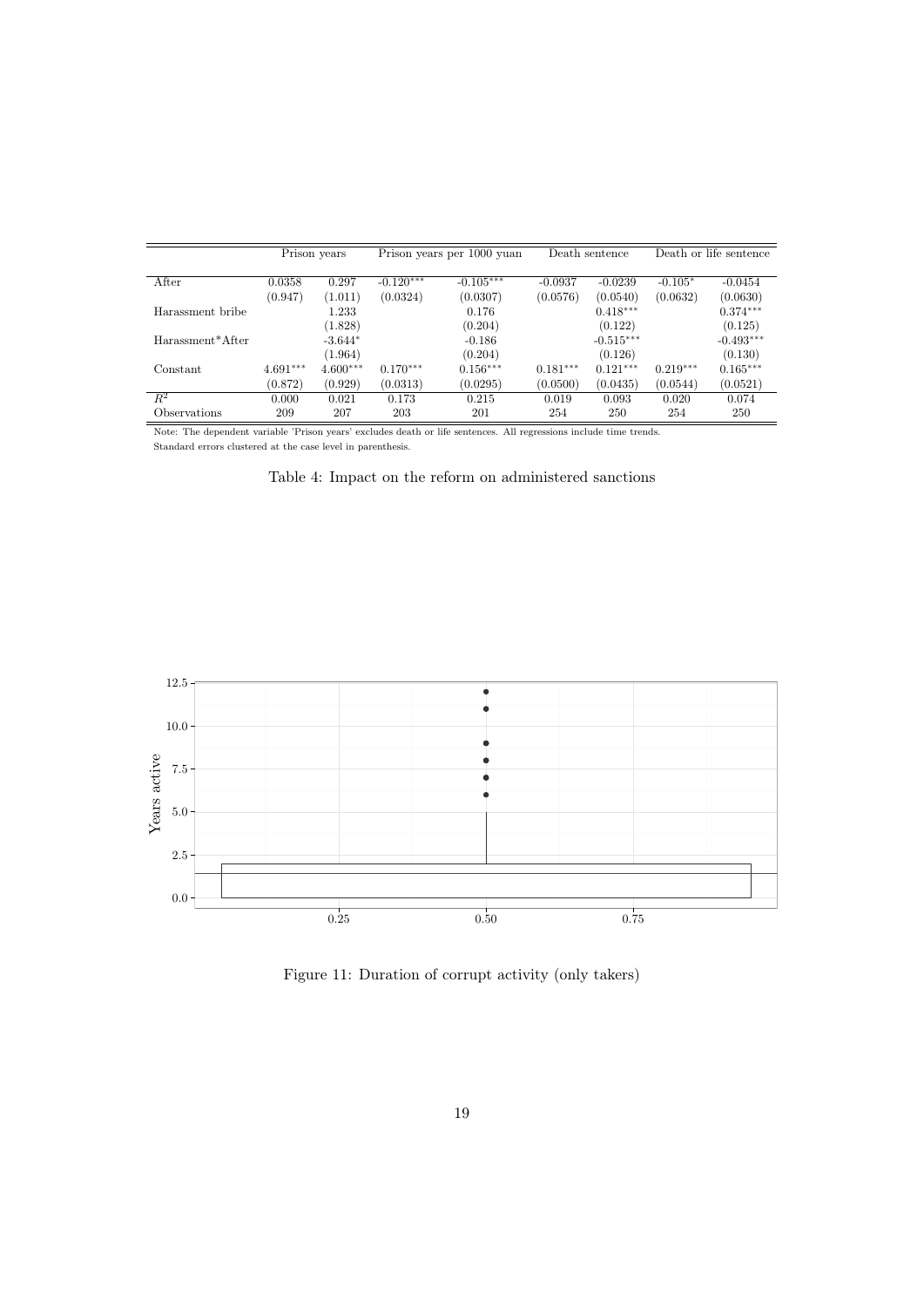<span id="page-20-0"></span>

Figure 12: Latency before and after the reform

points in time is called latency. In Figure [12,](#page-20-0) we plot the average distance between the last time of activity of a bribe-taker and the time of discovery, for the cases discovered in each specific year. This shows that latency clearly increases after the reform, and in particular for harassment bribes.[30](#page-20-1)

Going back to the aggregate pattern, we argued that the lack of a spike in the immediate aftermath of the reform could be due to the instantaneous nature of bribe exchanges and the consequently rapid adjustment of crime levels in the population. We have just observed in the micro-data, though, that the time in activity of corrupt, bribe-seeking bureaucrats is rather long. Moreover, the fact that latency increases implies that on average older cases are reported or discovered after the reform, which should include more cases occurred before the policy and reported when the policy is introduced because the policy is retroactive. Both these facts should have led to a spike in discoveries if the policy was minimally successful in increasing detection, while instead we observe a large drop. We therefore conclude that data support the alternative interpretation: that the reform led to a slack in enforcement (more leniency for everybody, in particular for bribe-takers; lower sanctions, in particular for bribe-takers) which in turn led to corrupt bureaucrats staying longer in office and enjoying more opportunities to retaliate against potential witnesses. This implies less incentive to report and therefore lower detection rates (and possibly lower deterrence).

In the pre-analysis plan, we also set out to inspect bureaucrats' characteristics, looking for potential changes in the selection into this career after the reform. Unfortunately the case files do not contain consistent information in this respect across cases. One thing we could figure out reading the cases is the **rank of the public official** involved in the case.<sup>[31](#page-20-2)</sup> Following Li's logic, if the ability to retaliate is what explains a reduction in reporting and hence detection, since leniency for bribe-takers is only available for low levels of bribes, petty cases would cease to be

<span id="page-20-2"></span><span id="page-20-1"></span><sup>&</sup>lt;sup>30</sup>This result is strongly statistically significant and estimated with very high power.

<sup>31</sup>Our rank is coded as follows. We start from 6 levels for the official cadre: national level or equivalent, provincial level or equivalent, prefecture level or equivalent, county level or equivalent, village level or equivalent, town level or equivalent. For each office at each of these levels, there are one top rank and several deputies. For each of these 6\*2 levels, there are three sets of leaders: leaders from the Communist Party, leaders from the government, and leaders from the congresses. Party leaders are more powerful than govenment leaders, while government leaders are more powerful than congress leaders. This leads to a scale 1-36, where lower number corresponds to higher rank. Government officials without any leadership or with very low rank are assigned a code 45. Firm leaders could not be assigned a stable rank, although they are defined as public officials when the firm is publicly owned, because of the variability of enterprise status and their positions within them over time.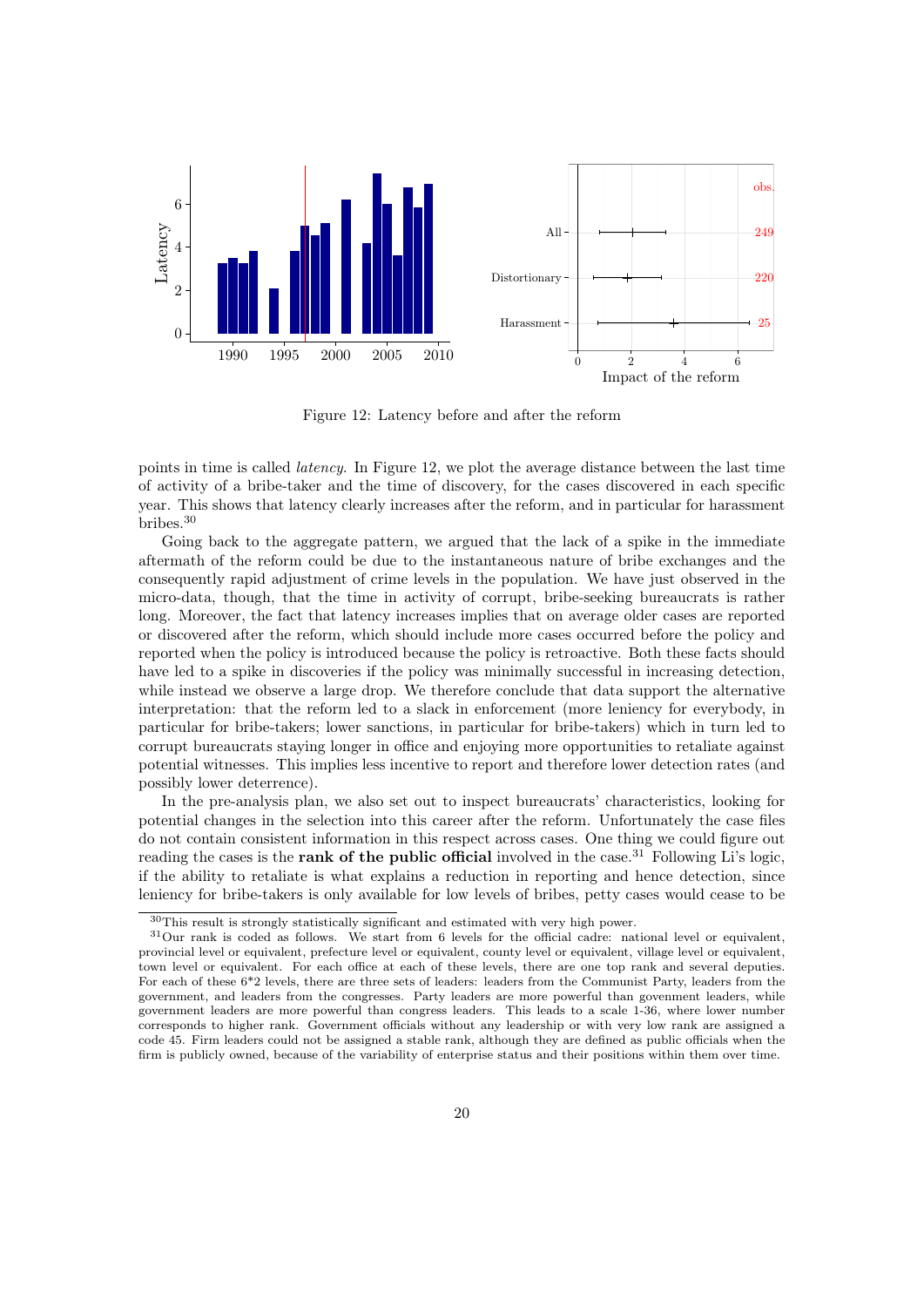<span id="page-21-0"></span>

Figure 13: Rank of public officials

reported while a relatively larger share of more serious corruption cases would emerge, for any level of deterrence. This could potentially be reflected in the involvement of higher rank officials, if official rank is correlated with the size of bribe. Figure [13](#page-21-0) shows, indeed, that the rank of public officials accepting distortionary bribes is on average higher after the reform, and quite substantially so (almost a third of the rank scale).<sup>[32](#page-21-1)</sup> Consistent with Li's story, the correlation between rank and size of bribe is moderate but positive, at 0.52.

#### 6.1 Discussion

After observing a drop in the aggregate number of corruption prosecutions in coincidence with the 1997 reform to the Chinese Criminal Law, we discussed how this finding can be compatible with different stories. Therefore, we set up a case-file study on a random sample of prosecution cases in order to find supportive evidence that would help disentangle the alternatives. Summing up the results of this analysis, we find that:

- Bribe-givers appear still in prosecution cases, and their share does not decrease. The same is true for harassment-bribe cases. This excludes the possibility that the drop in overall corruption cases is simply due to bribe-givers of harassment bribes not being prosecuted any longer, because they are not considered guilty under the new law.
- The average time in activity of the bribe-takers is substantial. Even if 1.4 years is much shorter than the average cartel length of 5-6 years, a spike in the number of cases right after the policy linked to increased detection should have been expected, and its absence points at the absence of such an effect. This contrasts with the possible interpretation of the drop in aggregate cases in terms of increased deterrence. The fact that the average time to detection increases after the reform, toghether with the policy beeing retroactive, is an additional reason why a spike should have been observed if the policy had minimally increased the detection rate, or even left it unchanged.

<span id="page-21-1"></span> $32$ Notice that, although this effect is statistically significant at 95% level, the power of the tests is much lower than accepted levels in this case, at 25%. This implies that the size of the estimates might be inflated by a factor of around 2. However the probability that the sign is incorrect is very low, at 0.02%. No significant change is observed for harassment bribes, although this sample is very small.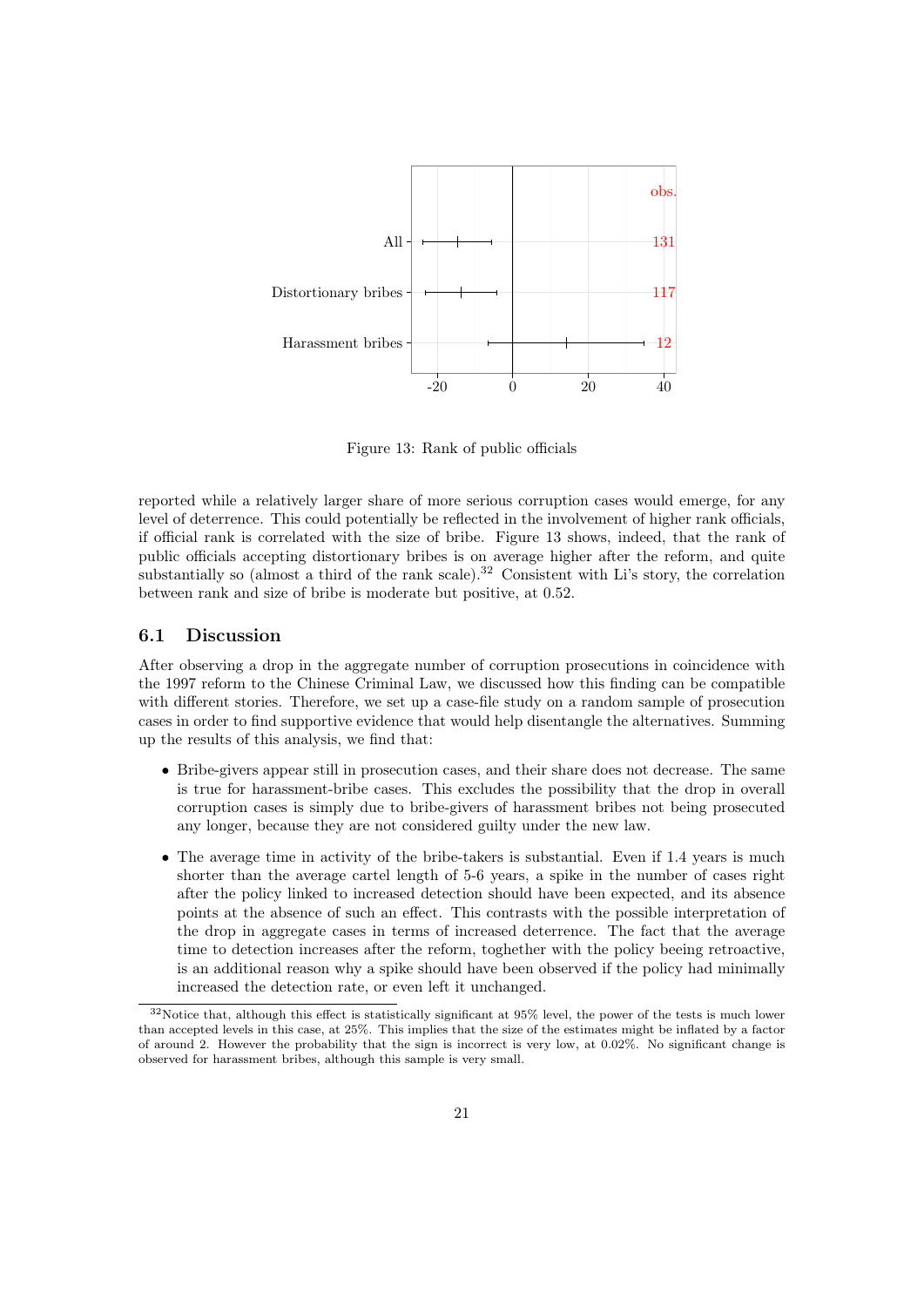• The application of leniency increases and the severity of sanctions decreases, both in particular for bribe-takers. This evidence points again at the less optimistic interpretation of the first result, namely at a general relaxation of enforcement and a fall in detection rates, likely linked to improved ability for bribe-takers to retaliate against reporting bribe-givers.

All in all, we can conclude that perhaps the perception expressed in Xingxing Li's blog post mentioned in the introduction, that "the implementation effects of the law have not been as optimistic as predicted by Basu", was not so far off. But this lack of success should not be credited to the application of the policy proposed by Basu and many economic theorists, rather to the lack thereof. In fact, the 1997 Chinese reform differs in several crucial details from the recommended policies, which prescribe lack of discretion in the application of leniency or asymmetric punishment; limitation of leniency to only one party and to reports arriving before an investigation is open; and reinforcement of penalties for the reported party, to maximize asymmetry of interest among the two. As we already knew from the large theoretical and experimental literature on leniency mentioned in Section [2,](#page-4-2) we can confirm in this first empirical investigation that, in the design of leniency policy, the devil is indeed in the details.

## 7 Conclusions

This paper provides the first empirical assessment of the effectiveness of leniency and asymmetric punishment as a policy tool against corruption. Leniency has been used before to undermine the internal trust between partners in crime in other law enforcement areas, and this mechanism has been recently studied theoretically and experimentally also in the context of corruption, but never evaluated empirically. Part of the reason lies in the difficulty to obtain good data on corruption and the rare applications of these policies. We cannot solve completely the issue of data quality, as we also rely on data from detected corruption cases. However we go a step further by collecting and analyzing micro-data from a stratified randomized sample of these cases. Whereas the aggregated data clearly show that something important happened to corruption cases in China in connection with the 1997 Criminal Law reform, and in particular that the number of prosecuted cases fell considerably and persistently, without the micro-data we would not know whether the fall was linked to improved deterrence or worsened detection. Through the analysis of the sample we could instead isolate at a greater level of detail the changes in criminal behaviour, reporting behaviour and prosecution activity and link them to the details of the legal reform, so as to highlight the mechanisms at work. Overall we believe this to be a significant contribution to our understanding of how to best taylor policies to fight corruption.

The conclusion is that the contemporaneous strengthening of leniency for both parties and the reduction in sanctions by the 1997 Chinese reform failed to improve deterrence, as predicted by theory, because it did not generate the necessary asymmetry between reporting and non-reporting parties. It also allowed reported bribe-takers to enjoy more lenient sanctions by collaborating with law enforcers, thereby improving their ability to retaliate and reducing bribegivers incentives to blow the whistle in the first place, as suggested in [Li](#page-25-1) [\(2012\)](#page-25-1). The implication is that also the 2015 anti-corruption reform in China, while likely beneficial in terms of deterrence where it increased sanctions, went in the wrong direction when reducing the ability to obtain leniency for both parties, again failing to maximize asymmetry of interests between the corrupt partners, which is the core source of deterrence for these policies. The US DoJ and Latin American countries currently experimenting with these programs will hopefully not ignore what theory, and this paper's evidence, suggest is important, in order for these programs to produce improved detection and deterrence, rather than backfire.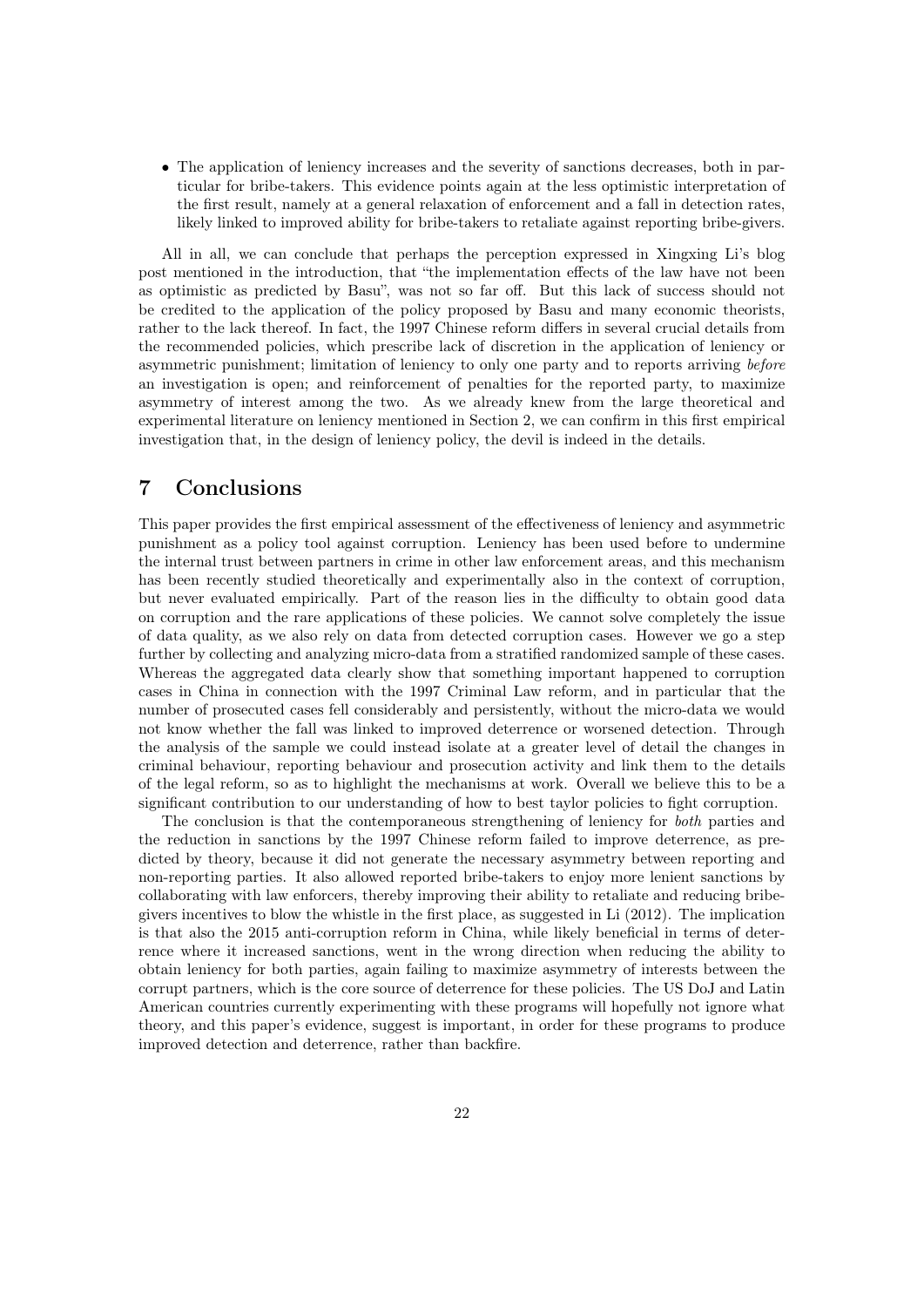## References

- <span id="page-23-9"></span>Abbink, K., U. Dasgupta, L. Gangadharan, and T. Jain (2014). Letting the briber go free: An experiment on mitigating harassment bribes. Journal of Public Economics 111, 17–28.
- <span id="page-23-8"></span>Abbink, K. and K. Wu (2017). Reward self-reporting to deter corruption: an experiment on mitigating collusive bribery. Journal of Economic Behavior & Organization 133, 256–272.
- <span id="page-23-11"></span>Apesteguia, J., M. Dufwenberg, and R. Selten (2007). Blowing the whistle. Economic Theory  $31(1)$ , 143-166.
- <span id="page-23-4"></span>Aubert, C., P. Rey, and W. E. Kovacic (2006). The impact of leniency and whistle-blowing programs on cartels. International Journal of Industrial Organization 24 (6), 1241–1266.
- <span id="page-23-13"></span>AUCL (1993). Anti Unfair Competition Law of the People's Republic of China. [http://www.](http://www.lawinfochina.com/Display.aspx?lib=law&Cgid=6359) [lawinfochina.com/Display.aspx?lib=law&Cgid=6359](http://www.lawinfochina.com/Display.aspx?lib=law&Cgid=6359). Accessed: 2015-05-20.
- <span id="page-23-1"></span>Banerjee, A., S. Mullainathan, and R. Hanna (2012). Corruption. Technical report, National Bureau of Economic Research.
- <span id="page-23-0"></span>Basu, K. (2011). Why, for a class of bribes, the act of giving a bribe should be treated as legal. Technical Report 172011, Ministry of Finance, Government of India.
- <span id="page-23-10"></span>Basu, K., K. Basu, and T. Cordella (2016). Asymmetric punishment as an instrument of corruption control. Journal of Public Economic Theory 18 (6), 831–856.
- <span id="page-23-3"></span>Berlin, M. P. and G. Spagnolo (2015). Pre-analysis plan for the impact of the introduction of leniency on bribery prosecutions in china. AEA RCT Registry. Published: 2015-07-17.
- <span id="page-23-7"></span>Bigoni, M., S.-O. Fridolfsson, C. Le Coq, and G. Spagnolo (2012). Fines, leniency, and rewards in antitrust. The RAND Journal of Economics  $43(2)$ , 368–390.
- <span id="page-23-12"></span>Bigoni, M., S.-O. Fridolfsson, C. Le Coq, and G. Spagnolo (2015). Trust, leniency, and deterrence. Journal of Law, Economics, and Organization 31 (4), 663–689.
- <span id="page-23-6"></span>Brenner, S. (2009). An empirical study of the european corporate leniency program. International Journal of Industrial Organization 27 (6), 639–645.
- <span id="page-23-2"></span>Buccirossi, P. and G. Spagnolo (2006). Leniency policies and illegal transactions. Journal of Public Economics 90 (6), 1281–1297.
- <span id="page-23-14"></span>CCPCC (2014). CCP Central Committee Decision Concerning Several Major Issues In Comprehensively Advancing Governance According To Law. [http://chinalawtranslate.com/en/](http://chinalawtranslate.com/en/fourth-plenum-decision/) [fourth-plenum-decision/](http://chinalawtranslate.com/en/fourth-plenum-decision/). Accessed: 2015-05-20.
- <span id="page-23-16"></span>CCTV (2014). CCTV NewsContent. [http://220.181.168.86/NewJsp/news.jsp?fileId=](http://220.181.168.86/NewJsp/news.jsp?fileId=286007) [286007](http://220.181.168.86/NewJsp/news.jsp?fileId=286007). Accessed: 2015-05-20.
- <span id="page-23-5"></span>Chen, Z. and P. Rey (2013). On the design of leniency programs. Journal of Law and Economics 56(4), 917–957.
- <span id="page-23-15"></span>ChinaDaily (2015). China to speed up drafting anti-corruption law. [http://www.chinadaily.](http://www.chinadaily.com.cn/china/2015twosession/2015-03/08/content_19751223.htm) [com.cn/china/2015twosession/2015-03/08/content\\_19751223.htm](http://www.chinadaily.com.cn/china/2015twosession/2015-03/08/content_19751223.htm). Accessed: 2015-05- 20.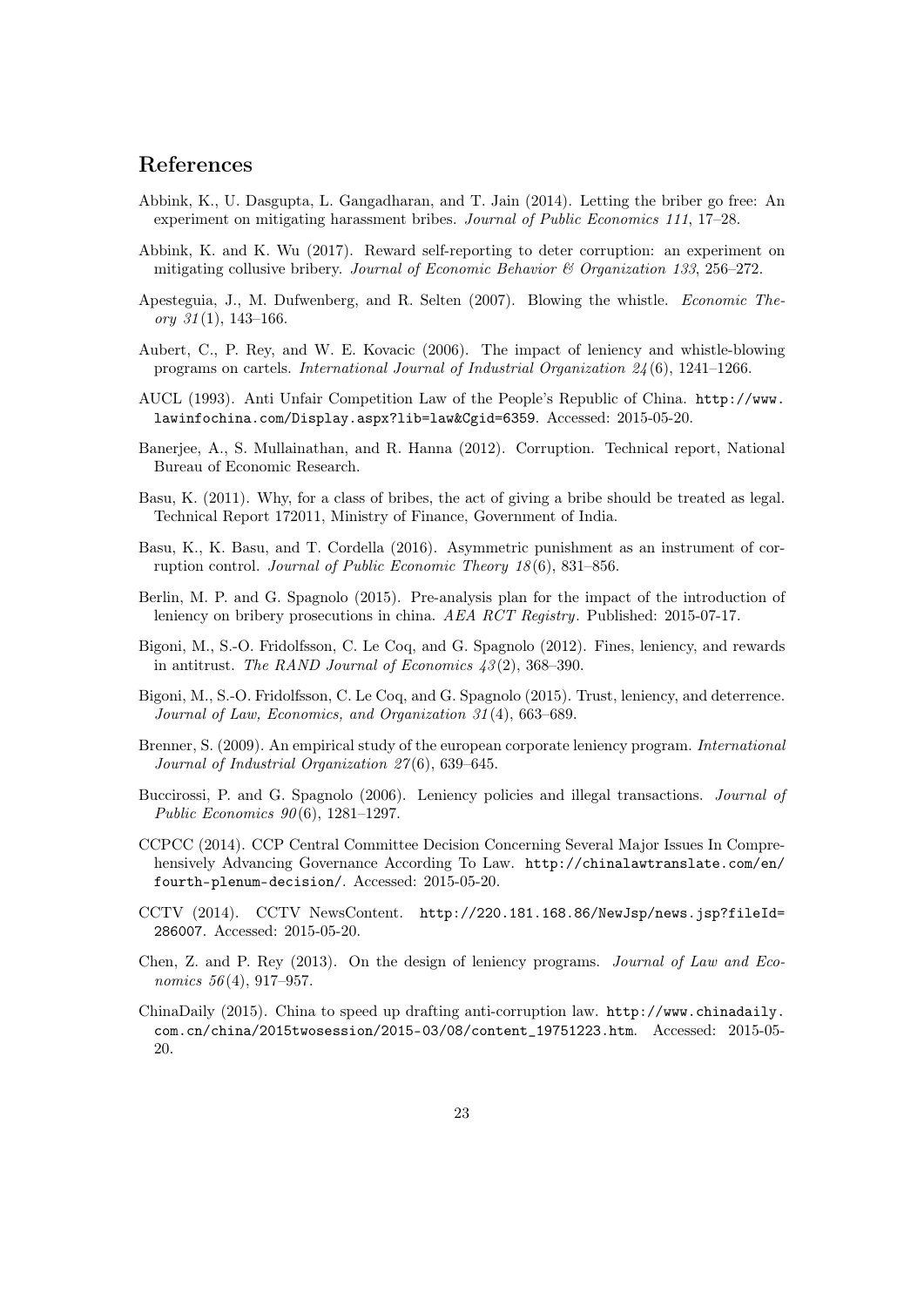- <span id="page-24-13"></span>CL (1997). Criminal law of the people's republic of china in database of laws and regulations. [http://www.npc.gov.cn/englishnpc/Law/2007-12/13/content\\_1384075.htm](http://www.npc.gov.cn/englishnpc/Law/2007-12/13/content_1384075.htm). Accessed: 2015-05-20.
- <span id="page-24-12"></span>Cohen, J. A., T. A. Gelatt, and F. M. T. b. Li (1982). The criminal law of the people's republic of china. J. Crim. L. & Criminology 73, 138. [http://scholarlycommons.law.northwestern.](http://scholarlycommons.law.northwestern.edu/cgi/viewcontent.cgi?article=6292&context=jclc) [edu/cgi/viewcontent.cgi?article=6292&context=jclc](http://scholarlycommons.law.northwestern.edu/cgi/viewcontent.cgi?article=6292&context=jclc).

<span id="page-24-0"></span>Dreze, J. (2011). The bribing game. *Indian Express 23*.

- <span id="page-24-1"></span>Dufwenberg, M. and G. Spagnolo (2015). Legalizing bribe giving. Economic Inquiry  $53(2)$ , 836–853.
- <span id="page-24-7"></span>Engel, C., S. J. Goerg, and G. Yu (2016). Symmetric vs. asymmetric punishment regimes for collusive bribery. American Law and Economics Review 18 (2), 506–556.
- <span id="page-24-2"></span>Fisman, R. and Y. Wang (2015a). Corruption in Chinese privatizations. The Journal of Law, Economics, and Organization 31 (1), 1–29.
- <span id="page-24-3"></span>Fisman, R. and Y. Wang (2015b). The mortality cost of political connections. The Review of Economic Studies 82 (4).
- <span id="page-24-14"></span>Gintel, S. R. (2013). Fighting transnational bribery: China's gradual approach. Wisconsin International Law Journal 31 (1).
- <span id="page-24-15"></span>Guo, Y. (2008). Corruption in transitional china: An empirical analysis. *China Quarterly 194*, 349.
- <span id="page-24-4"></span>Harrington, J. E. (2008). Optimal corporate leniency programs. The Journal of Industrial Economics 56(2), 215–246.
- <span id="page-24-5"></span>Harrington, J. E. (2013). Corporate leniency programs when firms have private information: The push of prosecution and the pull of pre-emption. The Journal of Industrial Economics  $61(1)$ , 1–27.
- <span id="page-24-6"></span>Harrington, J. E. and M.-H. Chang (2009). Modeling the birth and death of cartels with an application to evaluating competition policy. Journal of the European Economic Association  $\gamma(6)$ , 1400–1435.
- <span id="page-24-11"></span>Hinloopen, J. and A. R. Soetevent (2008). Laboratory evidence on the effectiveness of corporate leniency programs. The RAND Journal of Economics  $39(2)$ , 607–616.
- <span id="page-24-16"></span>Kaufmann, D., A. Kraay, and M. Mastruzzi (2009). Governance matters VIII: Aggregate and individual governance indicators, 1996-2008. World Bank Policy Research Working Waper (4978).
- <span id="page-24-9"></span>Kleven, H. J., C. T. Kreiner, and E. Saez (2016). Why can modern governments tax so much? an agency model of firms as fiscal intermediaries. Economica 83 (330), 219–246.
- <span id="page-24-8"></span>Kopczuk, W. and J. Slemrod (2006). Putting firms into optimal tax theory. The American Economic Review 96 (2), 130–134.
- <span id="page-24-10"></span>Lambsdorff, J. and M. Nell (2007). Fighting corruption with asymmetric penalties and leniency. Technical report, University of Goettingen, Department of Economics.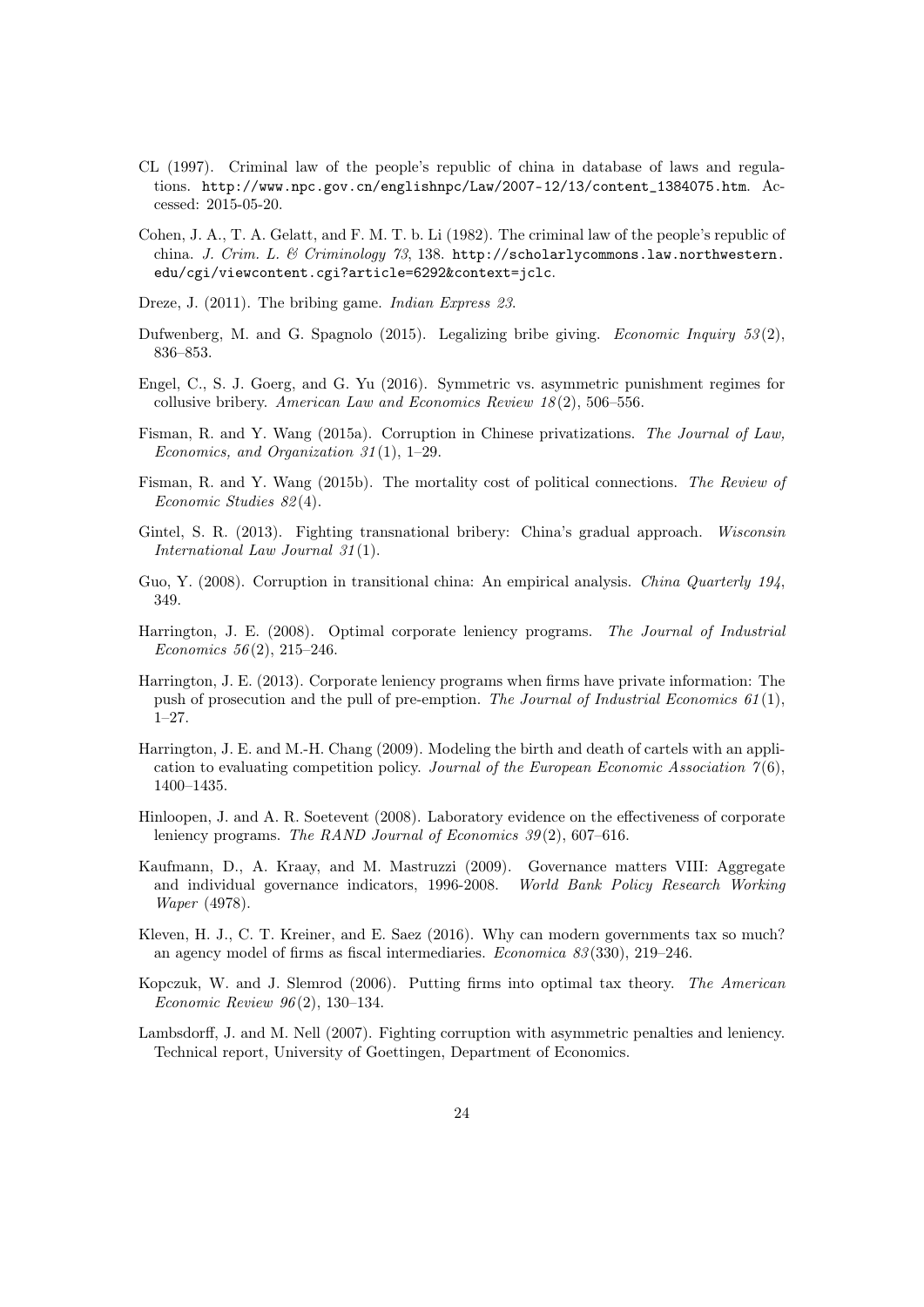- <span id="page-25-1"></span>Li, X. (2012). Guest post: bribery and the limits of game theory the lessons from China. [http://blogs.ft.com/beyond-brics/2012/05/01/](http://blogs.ft.com/beyond-brics/2012/05/01/guest-post-bribery-and-the-limits-of-game-theory-the-lessons-from-china/) [guest-post-bribery-and-the-limits-of-game-theory-the-lessons-from-china/](http://blogs.ft.com/beyond-brics/2012/05/01/guest-post-bribery-and-the-limits-of-game-theory-the-lessons-from-china/). Accessed: 2015-05-20.
- <span id="page-25-5"></span>Marvão, C. and G. Spagnolo (2016). Cartels and leniency: Taking stock of what we learnt. SITE Working Paper Series.
- <span id="page-25-0"></span>Miller, N. H. (2009). Strategic leniency and cartel enforcement. The American Economic Review, 750–768.
- <span id="page-25-6"></span>Motta, M. and M. Polo (2003). Leniency programs and cartel prosecution. International journal of industrial organization 21 (3), 347–379.
- <span id="page-25-9"></span>Oak, M. (2015). Legalization of bribe giving when bribe type is endogenous. Journal of Public Economic Theory.
- <span id="page-25-8"></span>Pomeranz, D. (2015). No taxation without information: Deterrence and self-enforcement in the value added tax. The American Economic Review 105 (8), 2539–2569.
- <span id="page-25-7"></span>Reinikka, R. and J. Svensson (2005). Fighting corruption to improve schooling: Evidence from a newspaper campaign in Uganda. Journal of the European Economic Association  $3(2-3)$ , 259–267.
- <span id="page-25-10"></span>SCNPC (1988a). Supplementary provisions of the standing committee of the national people's congress concerning the punishment of the crimes of embezzlement and bribery. [https://](https://aplf.com.au/article/prof-mingkai-zhang?language=eng) [aplf.com.au/article/prof-mingkai-zhang?language=eng](https://aplf.com.au/article/prof-mingkai-zhang?language=eng). Accessed: 2015-05-20.
- <span id="page-25-11"></span>SCNPC (1988b). Supplementary provisions of the standing committee of the national people's congress concerning the punishment of the crimes of embezzlement and bribery. [http://www.](http://www.npc.gov.cn/wxzl/gongbao/1988-01/21/content_1481041.htm) [npc.gov.cn/wxzl/gongbao/1988-01/21/content\\_1481041.htm](http://www.npc.gov.cn/wxzl/gongbao/1988-01/21/content_1481041.htm). Accessed: 2015-05-20.
- <span id="page-25-3"></span>Spagnolo, G. (2004). Divide et impera: Optimal leniency programs. Discussion paper 4840 . CEPR.
- <span id="page-25-4"></span>Spagnolo, G. (2008). Leniency and whistleblowers in antitrust. In P. Buccirossi (Ed.), Handbook of Antitrust Economics. M.I.T. Press.
- <span id="page-25-2"></span>Svensson, J. (2005). Eight questions about corruption. The Journal of Economic Perspectives  $19(3)$ , 19-42.
- <span id="page-25-12"></span>Tanzhihua, S. (2011). Research on "illegitimate benefit" in the guilty of offering bribes. Journal of Law Application (12), 59–62.

## Appendices

#### <span id="page-25-13"></span>A Robustness checks

#### A.1 OLS models

As a first robustness check, we estimate the same models as in Section [5](#page-11-0) on the subset of 6 provinces which have a report for all the 23 years of the sample. Figure [14](#page-26-0) shows that this makes resuts even stronger. Figures [15](#page-27-0) and [16](#page-27-1) report a visualization of the other models estimated in Table [2,](#page-14-0) which fit different order of polynomials in the time trends.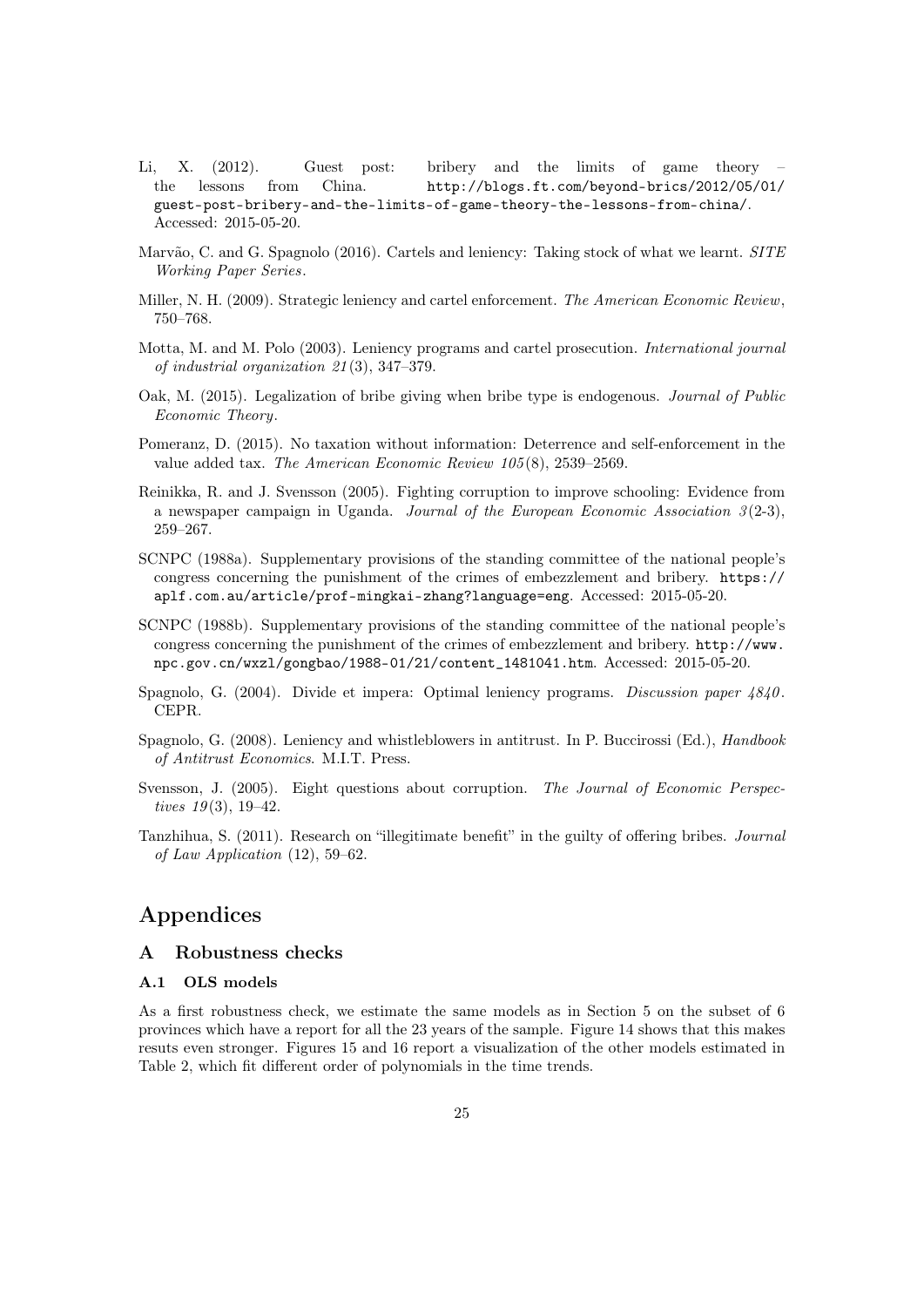<span id="page-26-0"></span>

Figure 14: Test for structural break in a subset of provinces

## Error in smallplot[[5]]: subscript out of bounds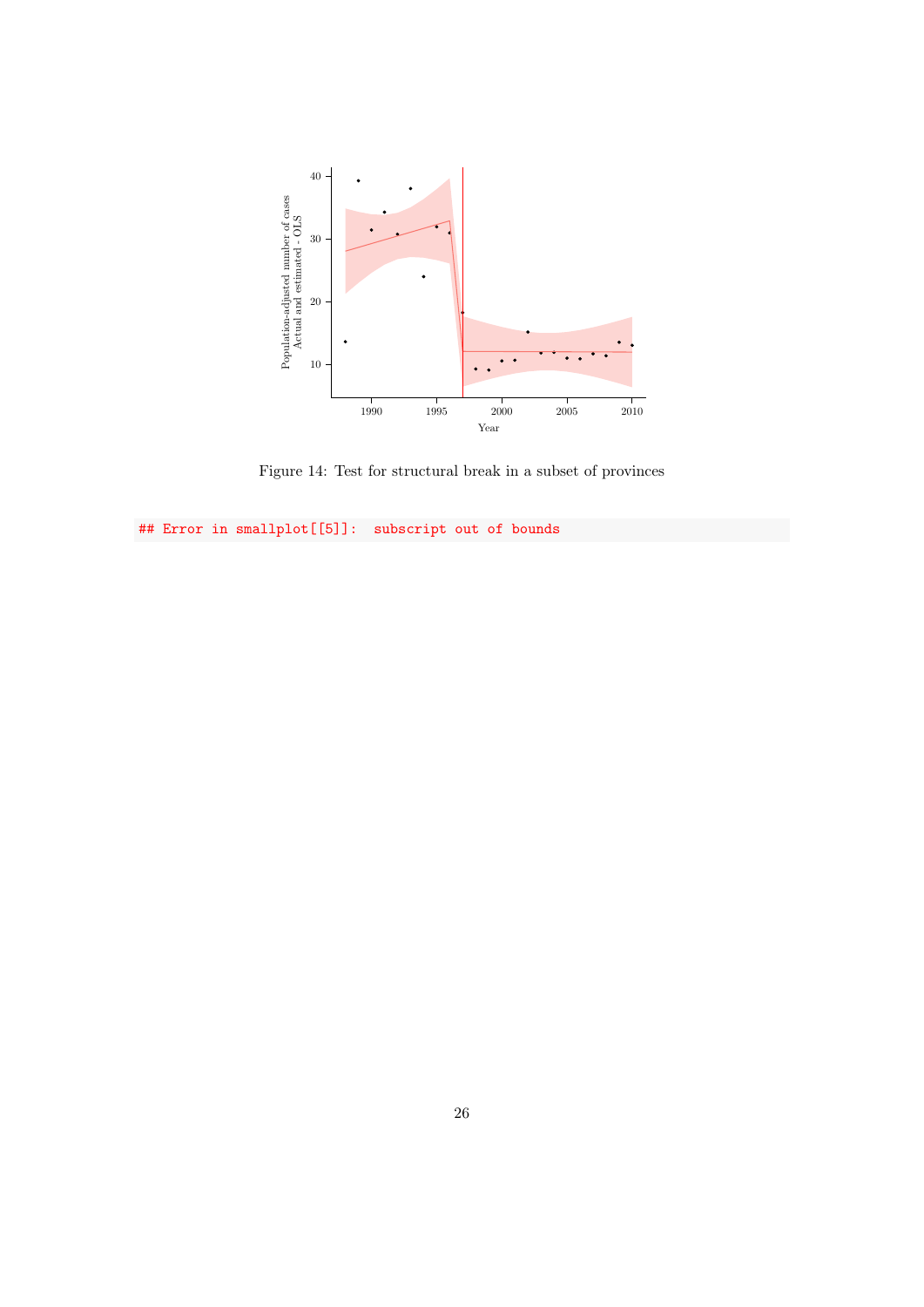<span id="page-27-0"></span>

Figure 15: Test for structural break — other polynomials

<span id="page-27-1"></span>

Figure 16: Test for structural break — subset of non-missing provinces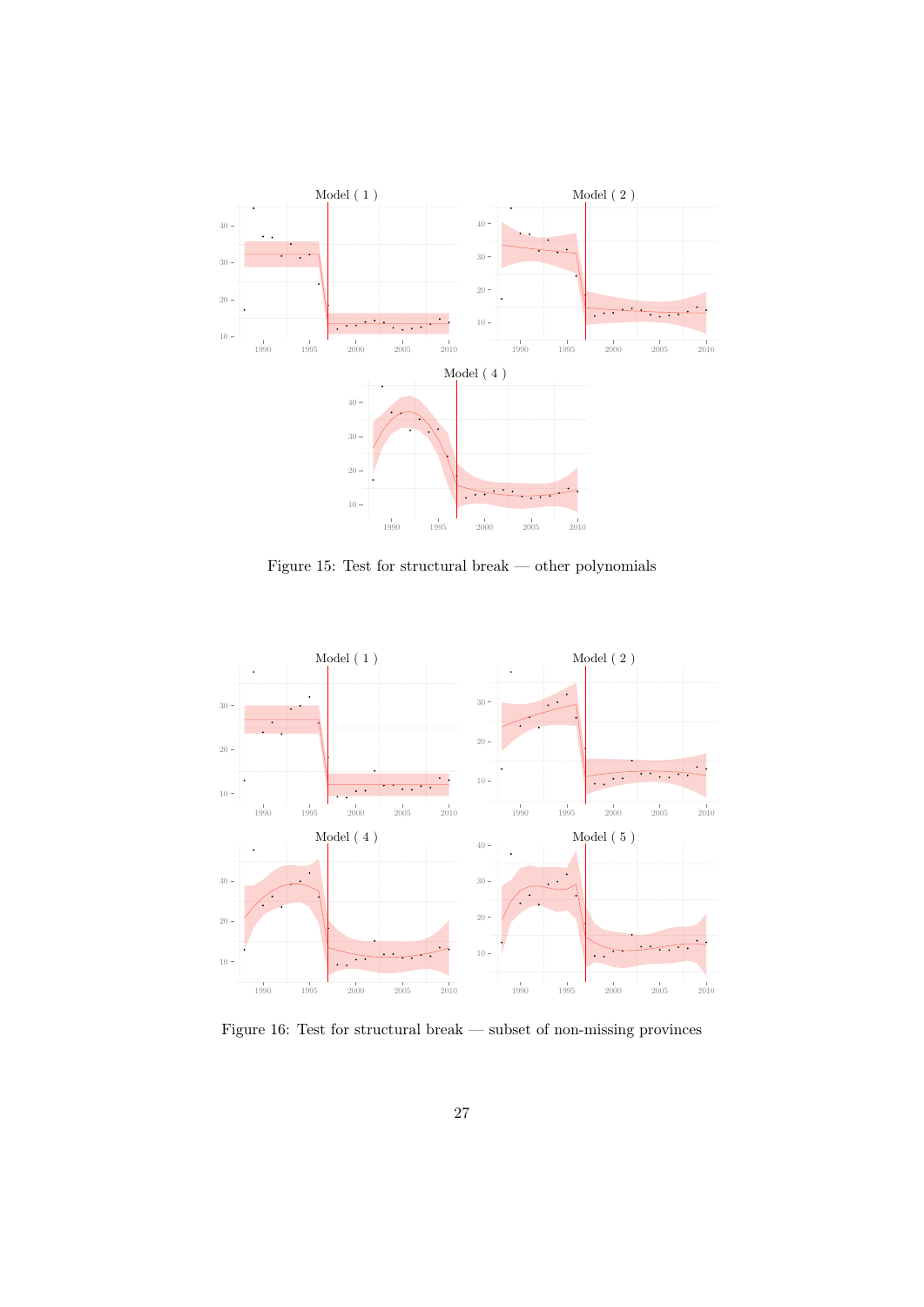<span id="page-28-0"></span>

| Dependent variable: Number of cases (Prosecutions for corruption and bribery) |            |            |                  |           |           |  |
|-------------------------------------------------------------------------------|------------|------------|------------------|-----------|-----------|--|
|                                                                               | (1)        | (2)        | $\left(3\right)$ | (4)       | (5)       |  |
| Legal Reform Dummy                                                            |            |            |                  |           |           |  |
| REFORM                                                                        | $-0.98***$ | $-0.64***$ | $-0.67***$       | $-0.26$   | $-0.56$   |  |
|                                                                               | (0.09)     | (0.18)     | (0.18)           | (0.29)    | (0.43)    |  |
| Polynomials in time                                                           |            |            |                  |           |           |  |
| TIME1                                                                         | None       | 2nd order  | 1st order        | 2nd order | 3rd order |  |
| TIME2                                                                         | None       | None       | 1st order        | 2nd order | 3rd order |  |
| Constant                                                                      | $3.64***$  | $3.87***$  | $3.88***$        | $3.39***$ | $2.79***$ |  |
|                                                                               | (0.05)     | (0.12)     | (0.11)           | (0.20)    | (0.34)    |  |
|                                                                               |            |            |                  |           |           |  |
| Observations                                                                  | 23         | 23         | 23               | 23        | 23        |  |
| DF                                                                            | 21         | 19         | 19               | 17        | 15        |  |

Table 5: Poisson and Negative Binomial models

Notes: Standard errors in parentheses.

TIME1 is a time trend for the whole period. TIME2 is a time trend starting after the reform.

\*, \*\*, \*\*\* Significant at the 10%, 5%, and 1% level, respectively.

#### A.2 Poisson regression

The linear regression model rests on assumptions that can be at odds with this particular type of data. The dependent variable is assumed to be continuous, normally distributed (hence symmetric around the mean), and linearly related to the independent variables (McClendon, 1994). Crime data rarely adhere to these assumptions. Most crime incidents are distributed as rare event counts. In other words, smaller values are much more common across units than larger values, with zero often being the most commonly observed value. Such a distribution violates the aforementioned assumptions of OLS regression. Although these considerations are attenuated through the aggregation and averaging of the data (remember that the dependent variable is the number of cases per one million citizens), it is worthwhile to compare the OLS results with regression models that are designed to analyze count data, namely the Poisson and negative binomial regression models. The Poisson regression model is often used to model count data and contingency tables. The response variable is assumed to follow a Poisson distribution, and the logarithm of its expected value can be modeled by a linear combination of unknown parameters.

Table [5](#page-28-0) reports the results of five Poisson models corresponding to the linear models used in [2.](#page-14-0) Note that the reported coefficients have to be converted in order to be comparable to the OLS coefficients. The estimated number of cases  $\hat{\lambda}$  in model (1) before the reform can be calculated as  $\hat{\lambda} = \exp(\hat{\beta}_0) = \exp(3.64) = 38.09$ . After the reform, when the treatment dummy takes the value one, the estimated number of cases is  $\hat{\lambda} = \exp(\hat{\beta}_0 + \hat{\beta}_1 \cdot 1) = \exp(3.64 - 0.98) = 14.30$ . This result is very similar to the model (1) in the OLS case, a 62.4% decrease. The other estimates can be calculated in a similar fashion. Take for instance model (2): in the year 1997, the estimate is  $\hat{\lambda} = \exp(\hat{\beta}_0 + \hat{\beta}_2 \cdot 10 + \hat{\beta}_3 \cdot 10^2) = \exp(3.87 - 0.05 \cdot 10 + 0.000929 \cdot 100) = \exp(3.46) = 31.81$ , where  $\hat{\beta}_2$  and  $\hat{\beta}_3$  are the coefficients for the second order polynomial in TIME1. In the year 1998, the  $\text{estimate amounts to }\hat{\lambda}=\exp(\hat{\beta}_0+\hat{\beta}_1+\hat{\beta}_2\cdot10+\hat{\beta}_3\cdot11^2)=\exp(3.87-0.64-0.05\cdot11+0.000929\cdot121)=$  $\exp(2.79) = 16.28$ . More generally, OLS and Poisson regressions yield very similar results. However, the reform coefficient loses statistical significance in model (4) and (5) and for higher order polynomials (not reported) when using the Poisson model. The similarity in the results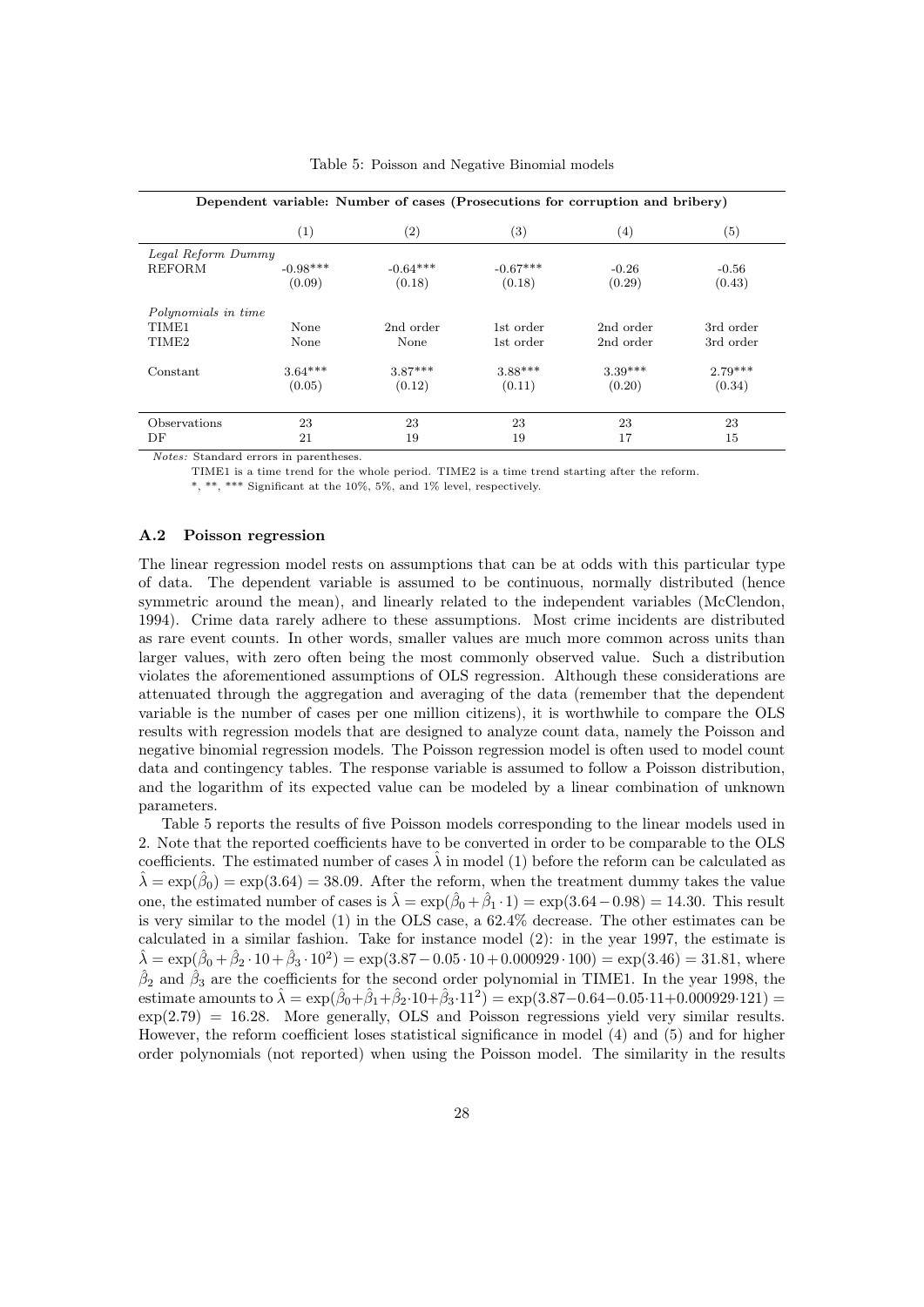is not surprising when considering that the normal distribution is a good approximation to a Poisson distribution for data with a mean above (roughly) 30. The linear model assumes that the values are normally distributed around the expected value and can take any real value. Hence, when the mean is large enough, i.e. negative values are highly unlikely, and the variance is in a similar range, the OLS approximates the Poisson regression estimates quite well.

One drawback of the Poisson regression is the inherent assumption of equal mean and variance. Yet, we saw that the data exhibits different degrees of variation, especially when comparing the dependent variable before and after the reform. To handle overdispersed count variables, the negative binomial distribution is often used, since it allows for variance greater than the mean, making it suitable for count data that do not meet the assumptions of the Poisson distribution. Fitting a negative binomial model to our data delivered identical results,<sup>[33](#page-29-0)</sup> except sligthly inflated standard errors. The pattern of significance is also unchanged, with models (1) - (3) strongly significant but not  $(4)$  and  $(5)$ .

#### A.3 National data

Table [6](#page-29-1) replicates the specification of Table [2,](#page-14-0) using the national statistics on prosecutions rather than the province-level ones for the period after the reform as a robustness tests. These data provide an upper-bound to the actual number of prosecutions in the group of provinces that we observe for the period before the reform, as they are supposedly including all the 31 provinces. We see that the decrease immediately following the reform is still significant, although smaller in size.

<span id="page-29-1"></span>

|                     |             | Dependent variable: Number of cases (Prosecutions for corruption and bribery) |             |           |             |  |  |
|---------------------|-------------|-------------------------------------------------------------------------------|-------------|-----------|-------------|--|--|
|                     | (1)         | (2)                                                                           | (3)         | (4)       | (5)         |  |  |
| Legal Reform Dummy  |             |                                                                               |             |           |             |  |  |
| REFORM              | $-21.60***$ | $-12.99**$                                                                    | $-13.91***$ | $-3.62$   | $-12.11***$ |  |  |
|                     | (4.34)      | (7.42)                                                                        | (4.77)      | (4.16)    | (4.46)      |  |  |
| Polynomials in time |             |                                                                               |             |           |             |  |  |
| TIME1               | None        | 2nd order                                                                     | 1st order   | 2nd order | 3rd order   |  |  |
| TIME2               | None        | None                                                                          | 1st order   | 2nd order | 3rd order   |  |  |
| Constant            | $37.95***$  | $47.41***$                                                                    | $47.63***$  | $29.88**$ | 5.96        |  |  |
|                     | (4.34)      | (14.50)                                                                       | (10.49)     | (13.08)   | (17.36)     |  |  |
|                     |             |                                                                               |             |           |             |  |  |
| Observations        | 22          | 22                                                                            | 22          | 22        | 22          |  |  |
| Degrees of Free-    | 20          | 18                                                                            | 18          | 16        | 14          |  |  |
| dom                 |             |                                                                               |             |           |             |  |  |
| Adjusted $R^2$      | 0.58        | 0.59                                                                          | 0.66        | 0.66      | 0.70        |  |  |
| Log Likelihood      | -79.02      | $-77.71$                                                                      | -77.22      | $-74.22$  | $-71.48$    |  |  |
| F-Statistic         | 30.00       | 10.90                                                                         | 11.70       | 9.18      | 7.92        |  |  |

Table 6: OLS Regression Results - National-level data for the post-reform period

Notes: Heteroscedasticity and autocorrelation consistent (HAC) estimates, robust standard errors in parentheses. TIME1 is a time trend for the whole period. TIME2 is a time trend starting after the reform.

\*, \*\*, \*\*\* Significant at the 10%, 5%, and 1% level, respectively.

<span id="page-29-0"></span><sup>33</sup>Results are not reported but are available upon request to the authors.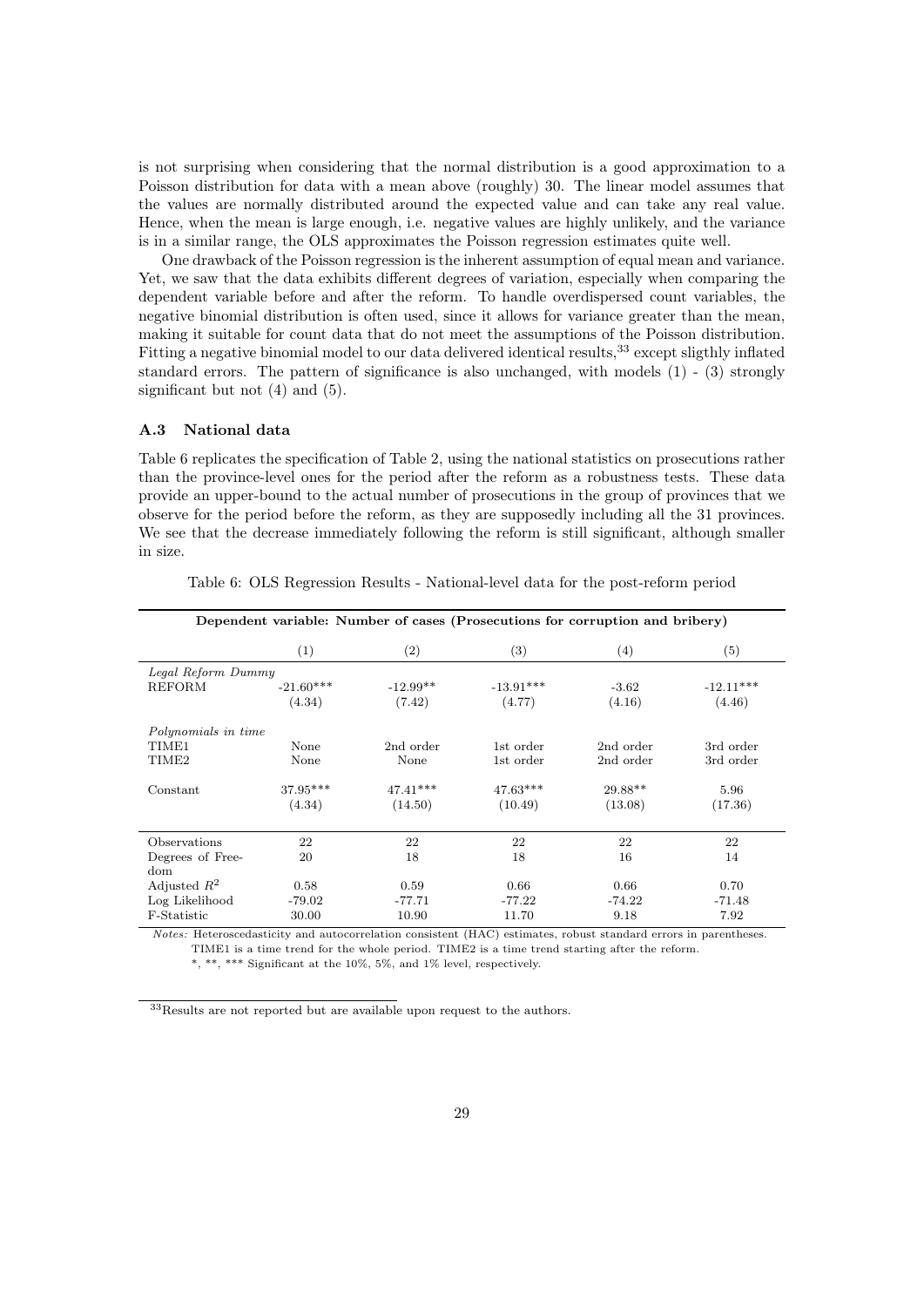#### A.4 Placebo Interventions

So far we imposed to the data an exogenous breakpoint at the date of leniency introduction. An alternative approach would be to check whether alternative breakpoints - i.e. a different hypothetical timing of the legal reform - fit the data better. If this were the case, then it would be unlikely that the relationship between the reform introduction and the time series of prosecutions would be causal. If instead the fit is superior when the breakpoint is imposed at the date of the reform, then the data provide support for our hypothesis. Recent literature suggests the Quandt-Likelihood Ratio (QLR) test for detecting structural changes of unknown timing (e.g., Hansen, 2001). The QLR test consists of calculating Chow breakpoint tests at every observation, while ensuring that subsample points are not too near the end points of the sample.

<span id="page-30-0"></span>(a) Maximum log-likelihood 1990-2008 (b) Maximum log-likelihood 1992-2006



(c) Fitted Values with Maximizing Breakpoint (1990)

(d) Fitted Values with Maximizing Breakpoint (1996)



Figure 17: QLR test for structural change of unknown timing

The results are shown in Figure [17.](#page-30-0) Each point on the graph in panels (a) and (b) represents the maximized log-likelihood of a different regression specification. The x-axis is rescaled with 0 for 1997, the year of the reform. Looking at panel (a), the maximized log-likelihood value is located in 1990, when allowing for breakpoints between 1990-2008 (i.e. a symmetric window, trimming 2 observations from each end of the sample). The corresponding fitted values of the placebo intervention with breakpoint in 1990 are illustrated in panel (c). Looking at panel (c) it becomes evident that 1990 has the highest maximized likelihood because it describes the kink in the dependent variable around 1990. However, looking at the actual data, it is clear that this corresponds to the sharp increase in cases around 1990, which plausibly have very little to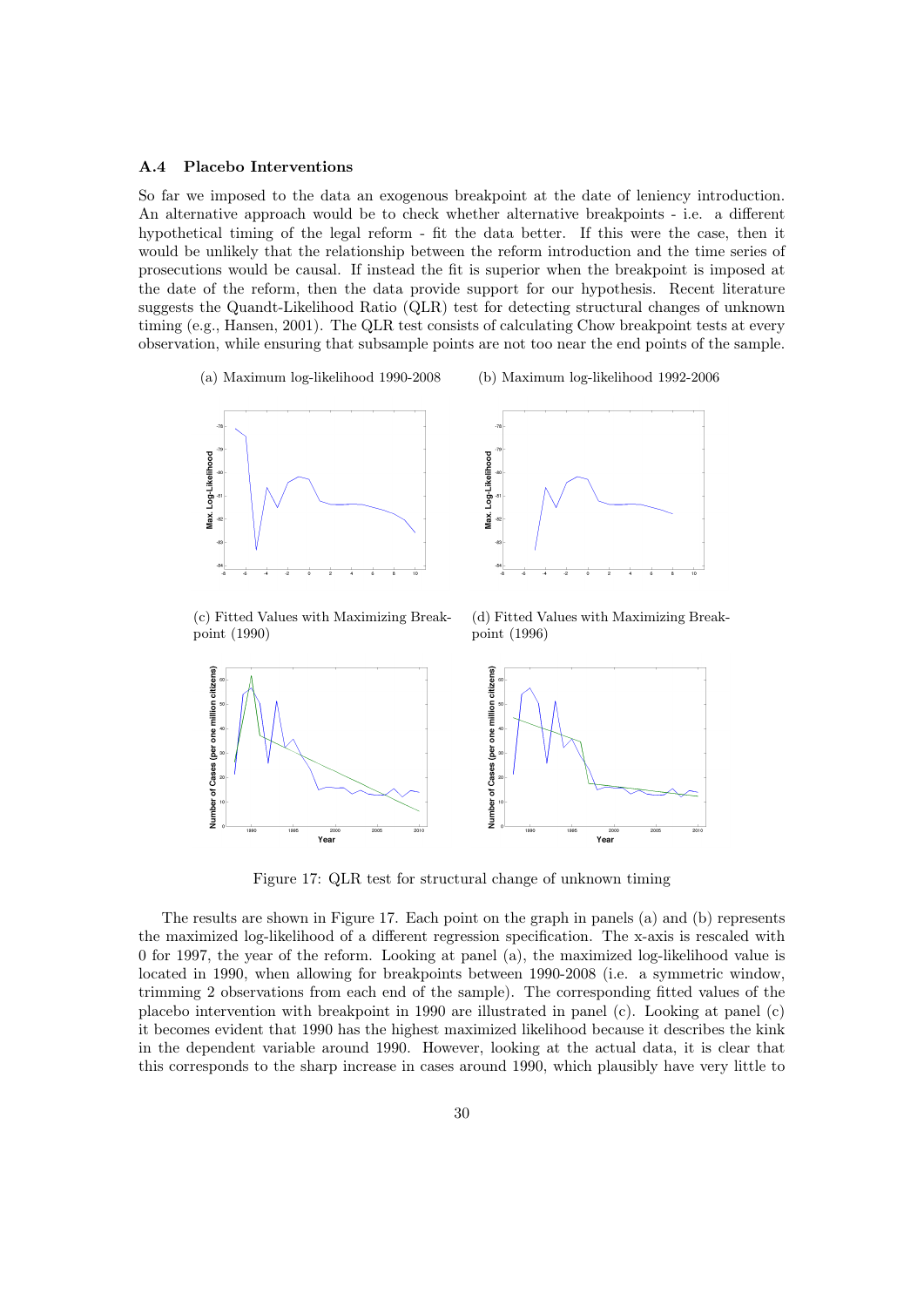do with the events in 1997. The test is looking for a global maximum, and hence we should be cautious with the interpretation of the results and the choice of an appropriate window for possible breakpoints.

In fact, the results change when a smaller window is chosen. Allowing for breakpoints between 1992-2006 (again a symmetric window, this time leaving out the first and last 4 observations), the log-likelihood is maximized in the year 1996. In particular, the maximized log-likelihood produced by the placebo intervention in 1996 is the only one greater than the one produced by the actual legal reform in 1997. By visual inspection of the bottom panels of the figure, it is clear that the fitted values approximate the data much better in panel (d) compared to panel (c), both before and after the reform. The year 1990 as a breakpoint with the highest maximum log-likelihood of the placebo interventions might therefore just be an anomaly.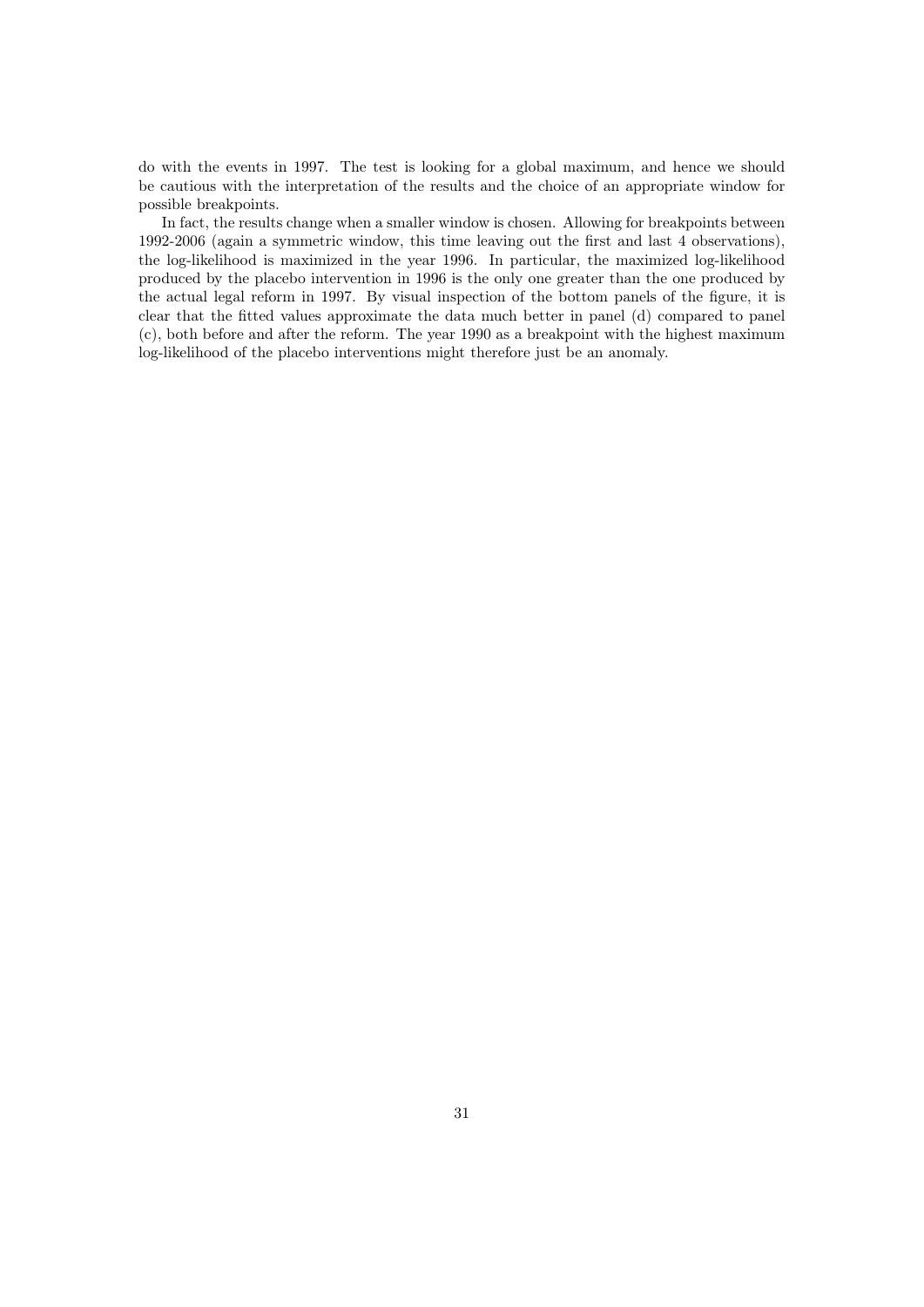<span id="page-32-1"></span>

Figure 18: Composite indices of corruption perceptions

#### <span id="page-32-0"></span>B Soft evidence: other corruption indicators

In the literature on corruption, composite indexes have gained popularity. Well known examples include Transparency International's widely-cited "Corruption Perceptions Index" (CPI) and the World Bank Institute (WBI) "Control of Corruption" index [Kaufmann et al.](#page-24-16) [\(2009\)](#page-24-16). The CPI scores countries based on how corrupt their public sector is perceived to be on a scale of  $0-100$ , where a lower score corresponds to more corruption. The left panel of Figure [18](#page-32-1) shows a sharp improvement in the CPI score for China up to 1998, the year after the reform, folowed by a few years drop and then a more moderate but still increasing trend.

The Index of Economic Freedom compiled by the Heritage Foundation is another composite index of corruption perceptions, primarily derived from the CPI and complemented with quali-tative and quantitative data from other sources.<sup>[34](#page-32-2)</sup> The component of the index called "Freedom" from corruption", also varying on a similar scale of 0 to 100, is plotted in the right panel of Figure [18.](#page-32-1) It shows an abrupt drop in 1997, followed by a steady improvement. These patterns are consistent with an increased emphasis on corruption fighting around the year of the reform, which might reflect in the public perception of how pervasive corruption is, but also with an actual increase in corruption.

Within their Worldwide Governance Indicators (WGI) research project, covering 212 countries and territories and measuring six dimensions of governance since 1996, [Kaufmann et al.](#page-24-16) [\(2009\)](#page-24-16) report the aggregate "Control of Corruption" index, varying on a scale form -2.5 to 2.5, and the underlying data from all of their sources. Rather than the original format, though, these are reported in the form in which they enter the governance indicators, namely rescaled on a 0-1 scale. In both scales, a lower score indicates a worse outcome, i.e. more corruption. Figure [19](#page-33-0) plots the aggregate index and all the sources that are available for China in all the relevant years. Only one data point is available prior to 1997, making it hard to draw any inference on the impact of the reform. In general, the aggregate index gives a rather negative assessment of the trends in corruption, although all the components seem rather stationary.

<span id="page-32-2"></span><sup>34</sup>From the Heritage Foundation's webpage: "Unless otherwise noted, the Index relies on the following sources for information on informal market activities, in order of priority: Transparency International, Corruption Perceptions Index, 2011; U.S. Department of Commerce, Country Commercial Guide, 2009-2012; Economist Intelligence Unit, Country Commerce, 2009-2012; Office of the U.S. Trade Representative, 2012 National Trade Estimate Report on Foreign Trade Barriers; and official government publications of each country." http://www.heritage.org/index/freedom-from-corruption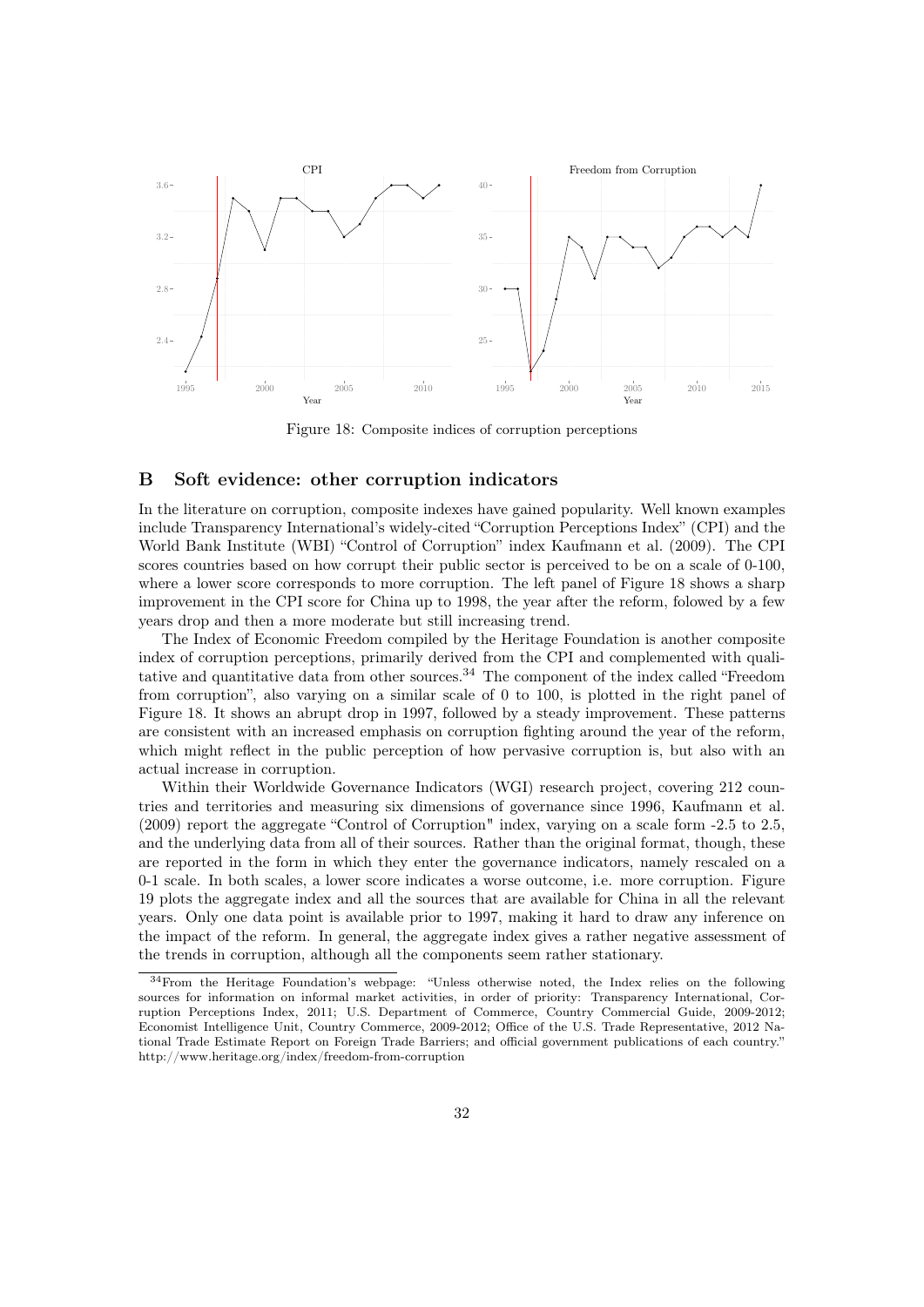<span id="page-33-0"></span>

Figure 19: WBI Control of Corruption Index and components

This illustrates one of the main drawbacks of this type of composite indexes. The sources used in constructing them can change over time. This implies that different values are likely to reflect differing implicit definitions of corruption, depending on what goes into them. The standardization procedure used to place different indicators on a common scale can also impair the ability to track changes meaningfully over time. A final issue with the indexes that use expert sources is their interdependence. If expert assessments display high correlations driven by the fact that they consult each other's ratings – or that they all base their ratings on the same information sources – this can undermine the main premise of the aggregation methodology that averaging more sources produces more accurate and reliable estimates.

We considered separately also the components of the CPI index. These were ultimately not included here due to either not being publicly available, not covering a sufficient number of years, or not referring specifically to bribery. For some sources, though, we were able to access the unpublished firm-level responses that are behind the publicly released country-level index. Surveys are relatively well-suited for evaluating the administrative corruption, as they measure the prevalence of corruption as experienced by users of government services. However, surveys are less effective in assessing the prevalence of corrupt transactions that occur entirely within the state, for example when politicians bribe bureaucrats. The Business Environment and Enterprise Performance Survey (BEEPS) and the World Economic Forum (WEF) "Executive Opinion Survey" are the most research-friendly surveys on corruption-related topics, as they are systematic and comparable across countries and years, have broad coverage and disclose most informations about their definitions and methodology. The BEEPS, funded by the EBRD, are focused on Eastern Europe and Central Asia and not available for China, however, while the WEF includes China as long back as at least  $1995$ .<sup>[35](#page-33-1)</sup> In the question of interest, survey respondents were asked how common it is for firms to make undocumented extra payments or bribes connected with imports and exports; public utilities; annual tax payments; awarding of public contracts and licensing; and obtaining favorable judicial decisions. In all of these cases, the assessment is improving with very similar downward trends in the period 2004-2013.<sup>[36](#page-33-2)</sup>

<span id="page-33-1"></span><sup>&</sup>lt;sup>35</sup>Note that the WEF has conducted the Executive Opinion Survey for over 30 years, but due to methodology changes they are unwilling to provide data going further back in time than 2004.

<span id="page-33-2"></span><sup>&</sup>lt;sup>36</sup>The results are not reported. The distinction between different circumstances in which a bribe payment might occur can be suggestive about the presence or not of illegitimate benefit, that is relevant for the application of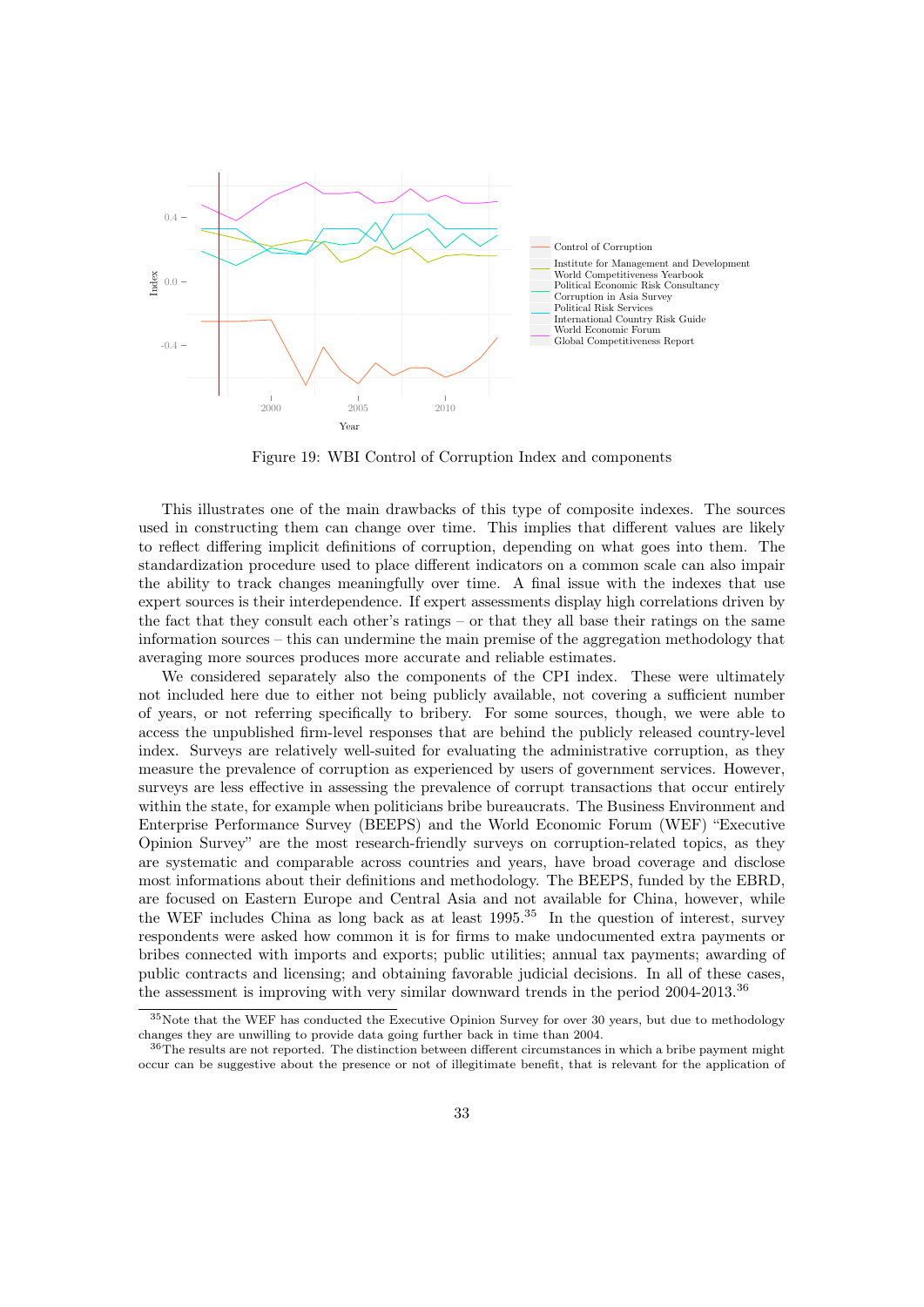Another source that similarly elicits the information about what service the bribe was paid for is the World Bank's Enterprise Surveys, collected since 2002 from 130,000 companies in 135 countries. Unfortunately only one year is available for China. As reported in Table [7](#page-34-0) below, according to this source bribery incidence in 2012 is lower in China (11.6% of firms experiencing at least one bribe payment request) both compared to the East Asian and Pacific region (24.2%) and to the whole survey sample (17%). However, bribery associated with illegitimate benefit is more common while extortionary bribery is less common in both comparisons (columns (2) and (3) of Table [7\)](#page-34-0).

<span id="page-34-0"></span>

|                | Bribery<br>(percent of firms)<br>one bribe payment<br>request) | incidence Percent of firms ex- Percent of firms ex-<br>experiencing at least to secure government<br>contract | pected to give gifts pected to give gifts to<br>public officials "to get<br>things done" |
|----------------|----------------------------------------------------------------|---------------------------------------------------------------------------------------------------------------|------------------------------------------------------------------------------------------|
| China          | 11.6                                                           | 42.2                                                                                                          | 10.7                                                                                     |
| EAP            | 24.2                                                           | 31.0                                                                                                          | 20.4                                                                                     |
| All            | 17.0                                                           | 26.4                                                                                                          | 19.6                                                                                     |
| <i>Source:</i> | World Bank Group Enterprise Surveys                            |                                                                                                               |                                                                                          |

Table 7: Unjust-benefit bribes VS harassment bribes in 2012

Finally, the World Value Survey is another well-known source of data on opinions and attitudes around the globe. From the WVS we focus on two variables: the share of respondents supporting the view that it is justfiable to accept a bribe in the exercise of one's duty; and the share of respondents that think it is justifiable to claim benefits to which one is not entitled. The first one can be thought of as a proxy for how widespread the practice of bribing public officials is in general. The second can instead be related to the practice of using or at least supporting

<span id="page-34-1"></span>the use of bribery to obtain an illegitimate benefit.

Figure 20: Share of respondents who think behaviour is justifiable



impunity according to the law. However, since there is no difference in the trends, no relevant inference can be drawn. Moreover the time horizon of these data does not cover the implementation of the reform.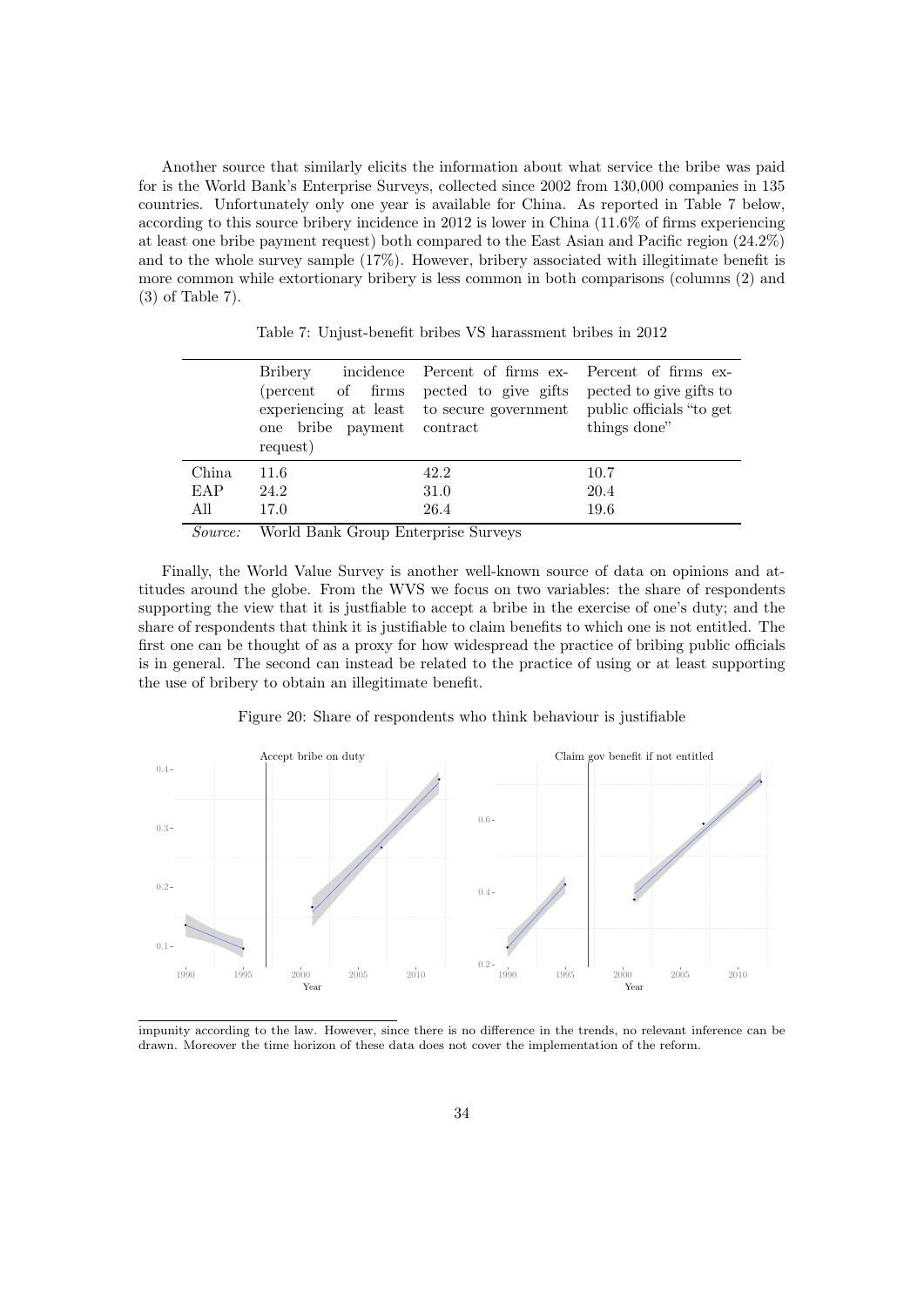In the left panel of Figure [20,](#page-34-1) a decreasing trend in the acceptance of passive bribery seems to have been reverted by the legal change. Even though there are too few data poins to actually establish a pre-reform decreasing trend, it is clear that the share of respondents supporting this view increased after the reform. This is somewhat reminiscent of the critique moved to asymmetric punishment as a depenalization of a wrong behaviour, which would over time undermine the moral sense [\(Dreze, 2011\)](#page-24-0). The left panel shows instead that the acceptance for the behaviour of seeking a benefit one is not entitled to only grew over time since 1990. In this case, the legal change did not impact the secular trend.

#### <span id="page-35-1"></span>C Reforms to punishment over time

<span id="page-35-0"></span>

| Penalties    | Penalties 1988-     | Thresholds                 | Thresholds          | Penalties 2014        | Thresholds   |
|--------------|---------------------|----------------------------|---------------------|-----------------------|--------------|
| 1979         | 1997                | 1988                       | 1997                |                       | 2014         |
| $p \le 5$ or | $p \leq 2$ or crim- | $\rm b < 2,000$            | $\rm b < 5{,}000$   | $p \leq 3$ or crimi-  | "Relatively" |
| criminal     | inal detention;     |                            |                     | nal detention plus    | large        |
| deten-       | administrative      |                            |                     | fine; administrative  | amount"      |
| tion plus    | sanctions if not    |                            |                     | sanctions if not se-  |              |
| confisca-    | serious             |                            |                     | rious                 |              |
| of<br>tion   | $1 < p < = 7;$      | $2,000 \leq b$             | $5,000 \leq b$      | $3 \le p \le 10$ plus | "Huge        |
| property;    | $7 < p < = 10$ if   | $< = 10,000$               | $\epsilon = 50,000$ | fine plus confisca-   | amount"      |
| $p>=$<br>- 5 | serious             |                            |                     | tion of property      |              |
| if serious   | $p \geq 5$ plus     | $\overline{10,}000 \leq b$ | $50,000 \le b$      | $p \geq 10$ or life   | "Especially" |
| losses       | confiscation of     | $\epsilon = 50,\!000$      | $\leq = 100,000$    | imprisonement plus    | huge         |
|              | property;<br>life   |                            |                     | fine plus confisca-   | amount"      |
|              | imprisonement       |                            |                     | tion of property;     |              |
|              | if serious          |                            |                     | life imprisonement    |              |
|              | $p \geq 10$ or life | $b >= 50,000$              | $b \gt = 100,000$   | or death, plus fine   |              |
|              | imprisonement,      |                            |                     | plus confiscation of  |              |
|              | confisca-<br>plus   |                            |                     | property, if serious  |              |
|              | tion of property;   |                            |                     | losses                |              |
|              | death if serious    |                            |                     |                       |              |

Table 8: Punishment schedule for bribe-takers

Notes:  $p =$  imprisonement, in years;  $b =$  size of bribe, in yuan

Table [8](#page-35-0) shows that the two levels of penalty for bribe-takers were increased to four in 1998, and made dependent on the size of bribe. The thresholds in the size of bribe that correspond to the different punishment levels were then increased in 1997, possibly reflecting inflation but in any case making punishment no less stringent. For example, a bureaucrat would risk up to 2 years prison for accepting up to 2,000 yuan in bribes before 1997, or up to 5,000 yuan after 1997. In order to receive the highest punishment, a bribe of 50,000 yuan would suffice before 1997, while  $100,000$  are necessary after. In the more recent reform, showed in the last two columns of the Table, the levels of punishment are simplified to three and the thresholds of accepted bribe are formulated in more generic terms rather than exact monetary terms, which increases discretion.

For bribe-givers, the levels of punishment go from one to three in 1988 (Table [9\)](#page-36-0) and are slightly reduced (capped) in the 1997 reform. They are not proportional to the size of bribe but rather administered in relation to quite generic formulations on the "seriousness of circumstances",